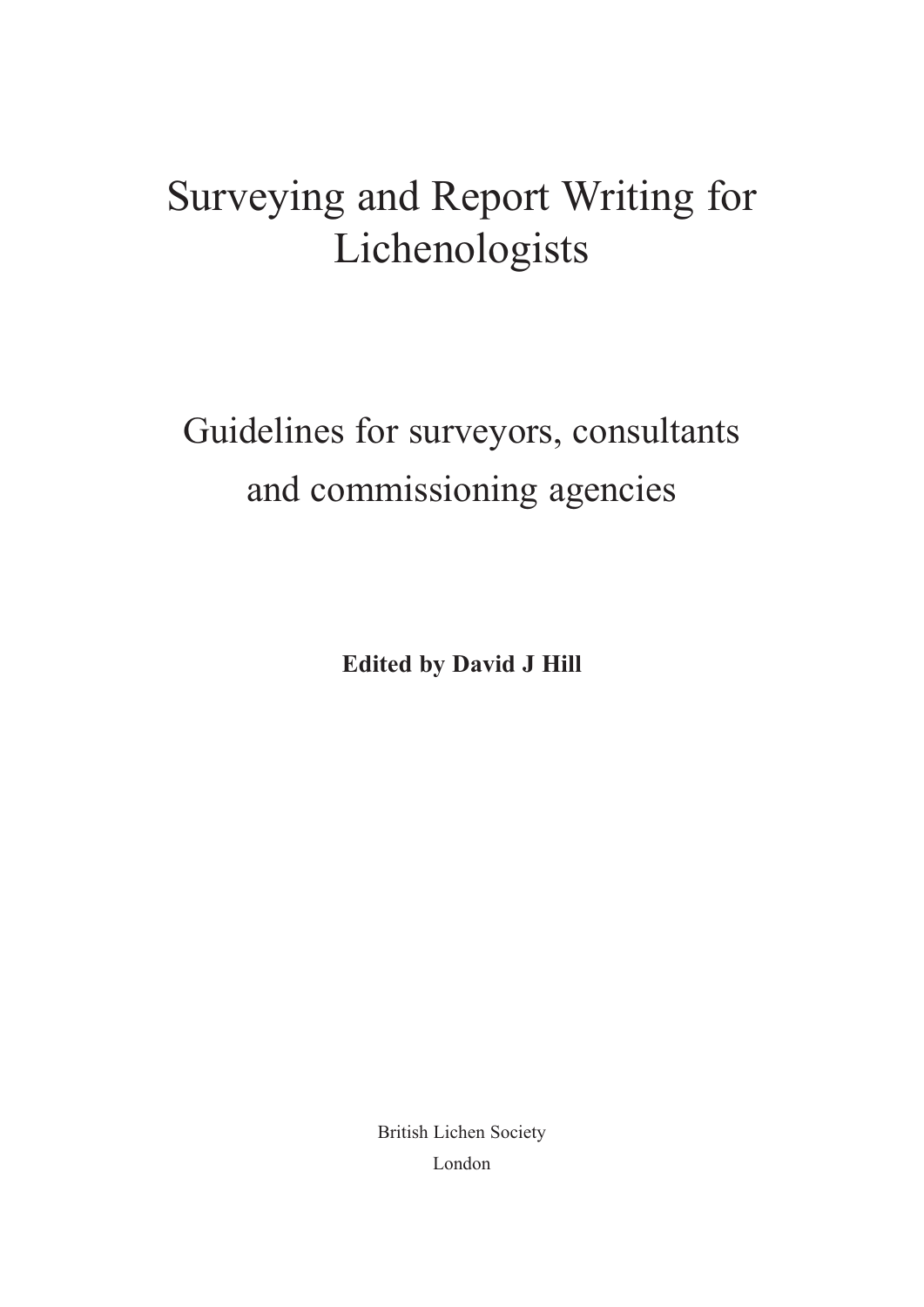© British Lichen Society 2006

http://www.thebls.org.uk

ISBN 0 9540418 7 9

Printed and bound by Intype Libra Ltd. Units 3/4 Elm Grove Industrial Estate, Elm Grove, Wimbledon, LONDON SW19 4HE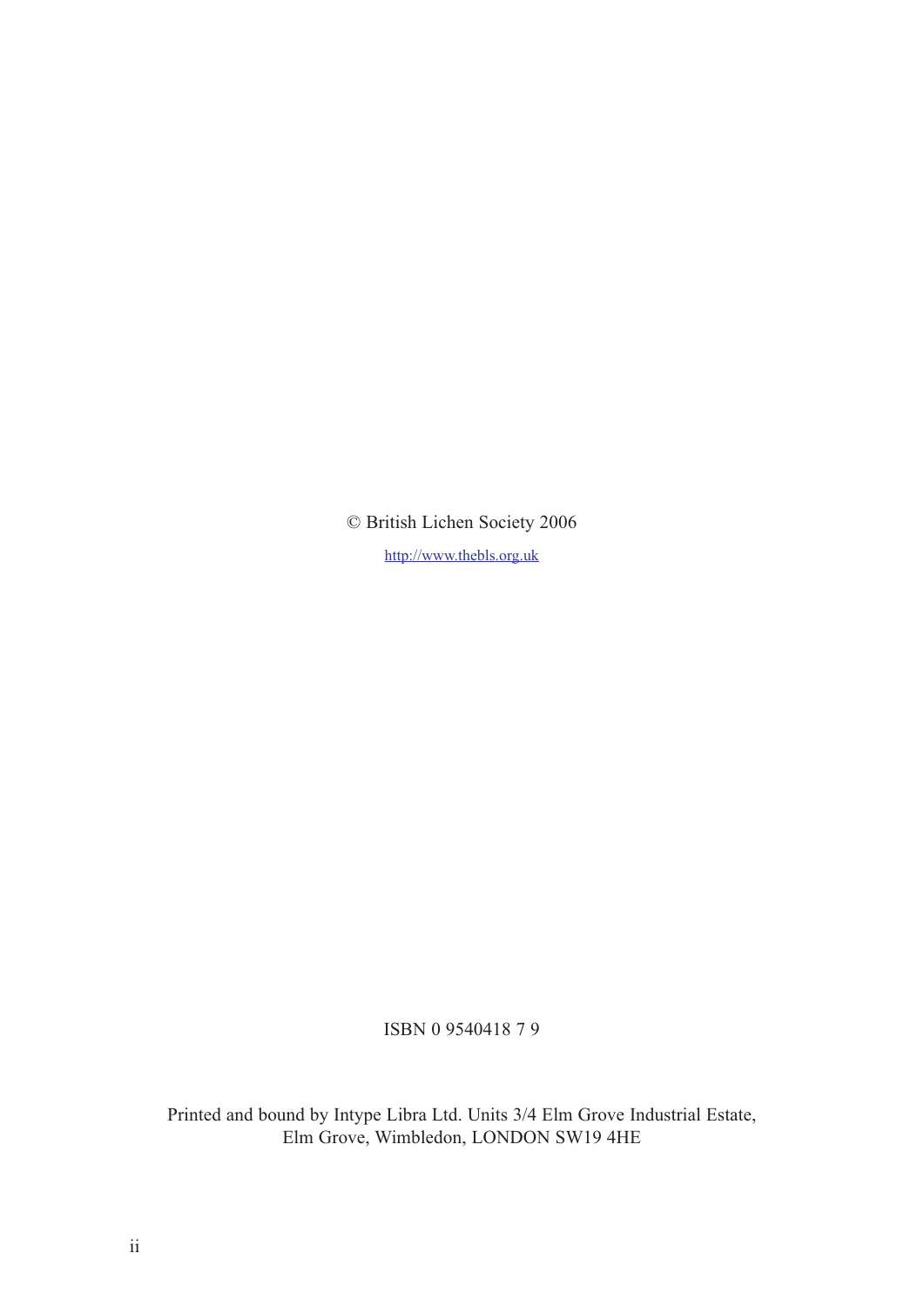# **Contents**

| 1 |     |                                                       |  |
|---|-----|-------------------------------------------------------|--|
|   | 1.1 |                                                       |  |
|   | 1.2 |                                                       |  |
|   | 1.3 |                                                       |  |
|   | 1.4 |                                                       |  |
|   | 1.5 |                                                       |  |
|   | 1.6 |                                                       |  |
|   | 1.7 |                                                       |  |
|   |     |                                                       |  |
|   | 2.1 |                                                       |  |
|   | 2.2 |                                                       |  |
|   | 2.3 |                                                       |  |
|   | 2.4 |                                                       |  |
|   | 2.5 |                                                       |  |
|   | 2.6 |                                                       |  |
|   |     |                                                       |  |
|   | 3.1 |                                                       |  |
|   | 3.2 |                                                       |  |
|   | 3.3 | Access 10                                             |  |
|   | 3.4 |                                                       |  |
|   | 3.5 |                                                       |  |
|   | 3.6 |                                                       |  |
|   |     |                                                       |  |
|   | 4.1 |                                                       |  |
|   | 4.2 |                                                       |  |
|   | 4.3 |                                                       |  |
|   | 4.4 |                                                       |  |
|   | 4.5 |                                                       |  |
|   | 4.6 |                                                       |  |
|   | 4.7 |                                                       |  |
|   | 4.8 |                                                       |  |
| 5 |     |                                                       |  |
|   | 5.1 |                                                       |  |
|   | 5.2 |                                                       |  |
|   | 5.3 |                                                       |  |
|   | 5.4 |                                                       |  |
|   | 5.5 |                                                       |  |
|   | 5.6 | Surveying the literature and background information38 |  |
|   | 5.7 |                                                       |  |
|   | 5.8 |                                                       |  |
|   | 5.9 |                                                       |  |
| 6 |     |                                                       |  |
| 7 |     |                                                       |  |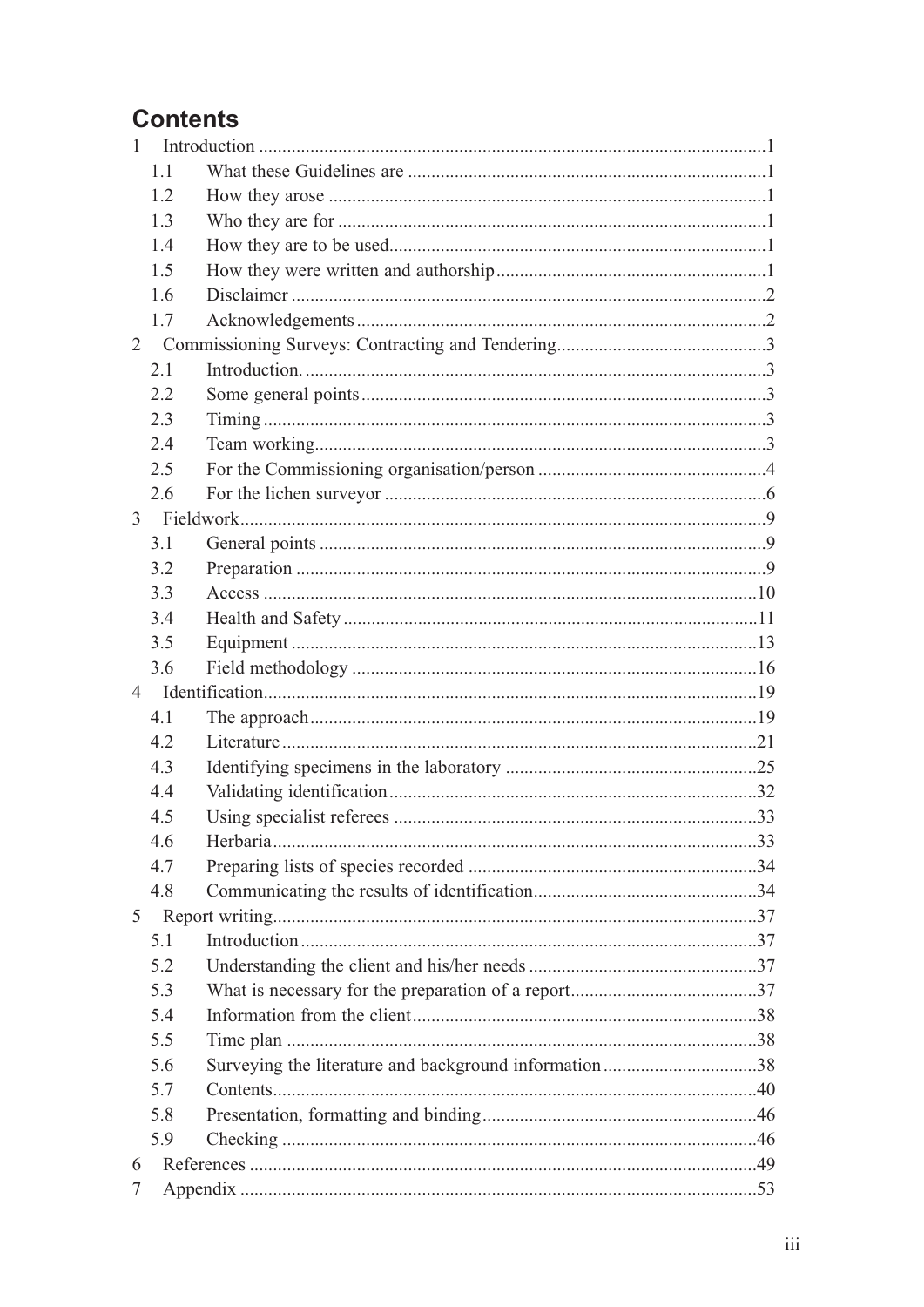# **Introduction**

### *1.1 What these Guidelines are*

These Guidelines are about how to commission and conduct surveys, and prepare reports, for conservation organisations (statutory and non-statutory), consultancy companies and any other organisation requiring information about lichens on a site.

# *1.2 How they arose*

The need for these Guidelines arose because lichen surveys have been commissioned without any clear idea of what the lichenologist was being asked to do. There were also lichenologists being asked to do what was palpably impossible. There have been instances where lichenological reports were not up to a standard expected by the British Lichen Society (BLS).

### *1.3 Who they are for*

These Guidelines are both for organisations and individuals commissioning surveys, and for lichenologists carrying out the work. Both groups must use the same information and guidelines.

# *1.4 How they are to be used*

These are guidelines rather than rules. They are meant to explain what is expected of both those commissioning lichen survey and those carrying them out. Some aspects are essential and others advisable. There are also suggestions for particular situations. It is hoped that the levels of priority within these Guidelines are clear. For example, the section 4.4 Validating Identification is of the utmost importance in all cases. (If in doubt about any matter, it should be raised with the others involved (client with the lichenologist and vice versa) and any problems discussed to resolve what should be done.

# *1.5 How they were written and authorship*

This publication is the result of a Workshop that was organised by the British Lichen Society and held in Royal Botanic Garden Edinburgh 12-13 January 2004. It was attended by 34 people, mainly lichenologists who are surveyors but a few who commission lichenologists. The workshop involved the use of focus-groups providing information and feedback for the Guidelines. The main aspects that arose are set out in this publication. The feedback and notes from people presenting the topics were taken and used to draft the text. The four sections were then edited for this publication. The authorship is as follows:

- Commissioning Surveys (Tenders and Contracts) presented by Flemming Ulf-Hansen (English Nature) and drafted by David Hill (University of Bristol) and Bryan Edwards (Dorset Environmental Records Centre).
- Fieldwork presented by Sandy Coppins (freelance lichenologist, East Linton) and drafted by Flemming Ulf-Hansen and David Hill.
- *Identification* presented by Brian Coppins (Royal Botanic Garden Edinburgh) and drafted by David Hill.
- Report writing presented and drafted by David Hill (University of Bristol) with additions by Anna Griffiths (Scottish Natural Heritage).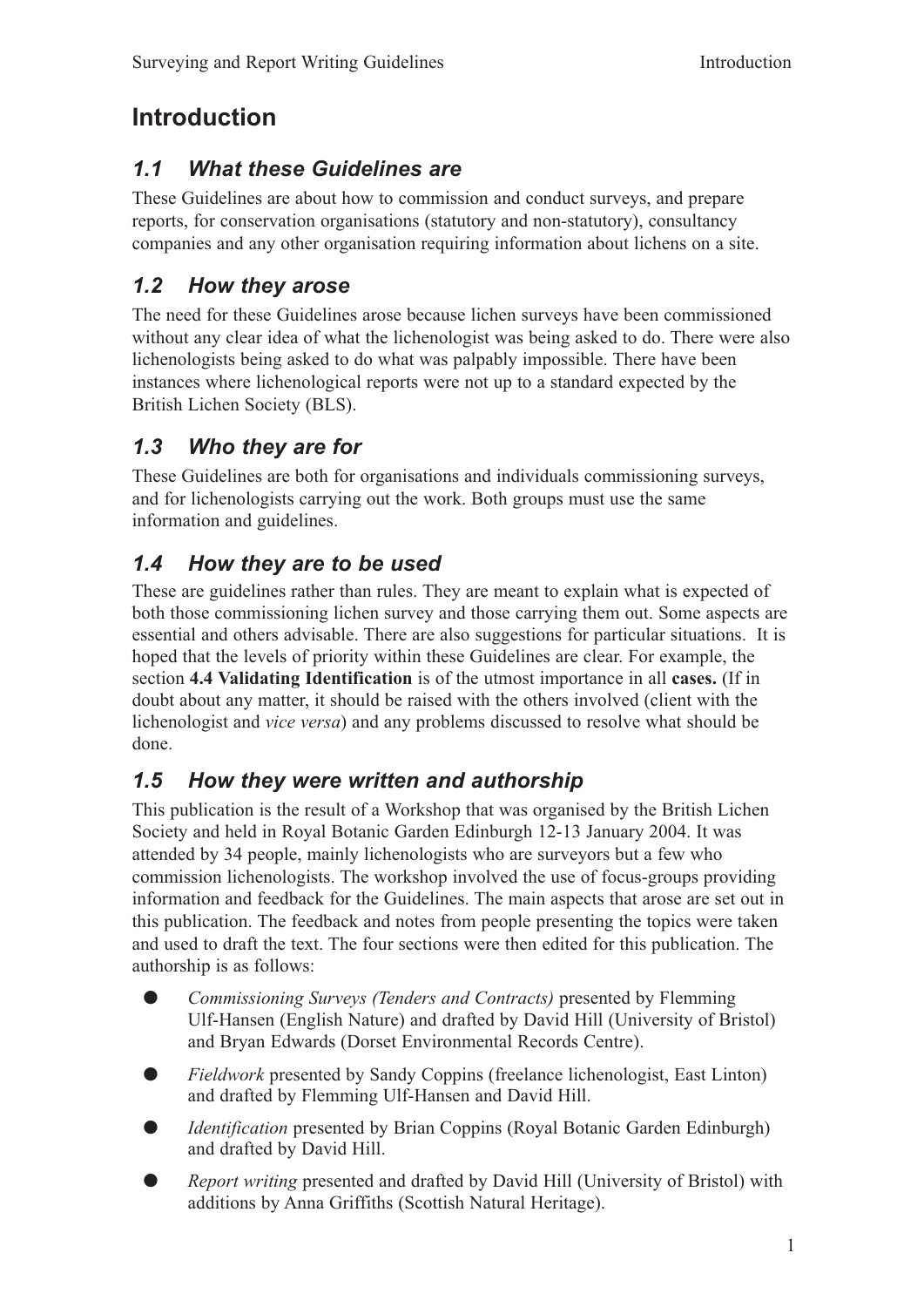General editing: David Hill

A draft was sent to the following people who made comments and suggestions for the text:

Brian and Sandy Coppins Flemming Ulf-Hansen Frank Dobson Scott LeGreca Ivan Pedley Jeremy Gray

Paul Smith Peter James Ray Woods Stephen Ward Vince Giavarini

# *1.6 Disclaimer*

The British Lichen Society and the authors and editor take no responsibility for any incident or liability with regard to health and safety or a contract arising from anyone or group of people using this publication. These Guidelines only constitute suggestions of matters that might be considered by those carrying out surveys and commissioning such surveys prior to contract and to starting any work. It is the responsibility of the surveyors and clients between each other to decide upon and follow safe and appropriate practices and agree clear and robust contracts.

# *1.7 Acknowledgements*

This publication would not have been possible without the contributions of all those attended the Workshop in Edinburgh (see Appendix), and the help and encouragement given by those above who kindly commented on, and provided valuable suggestions for, the draft.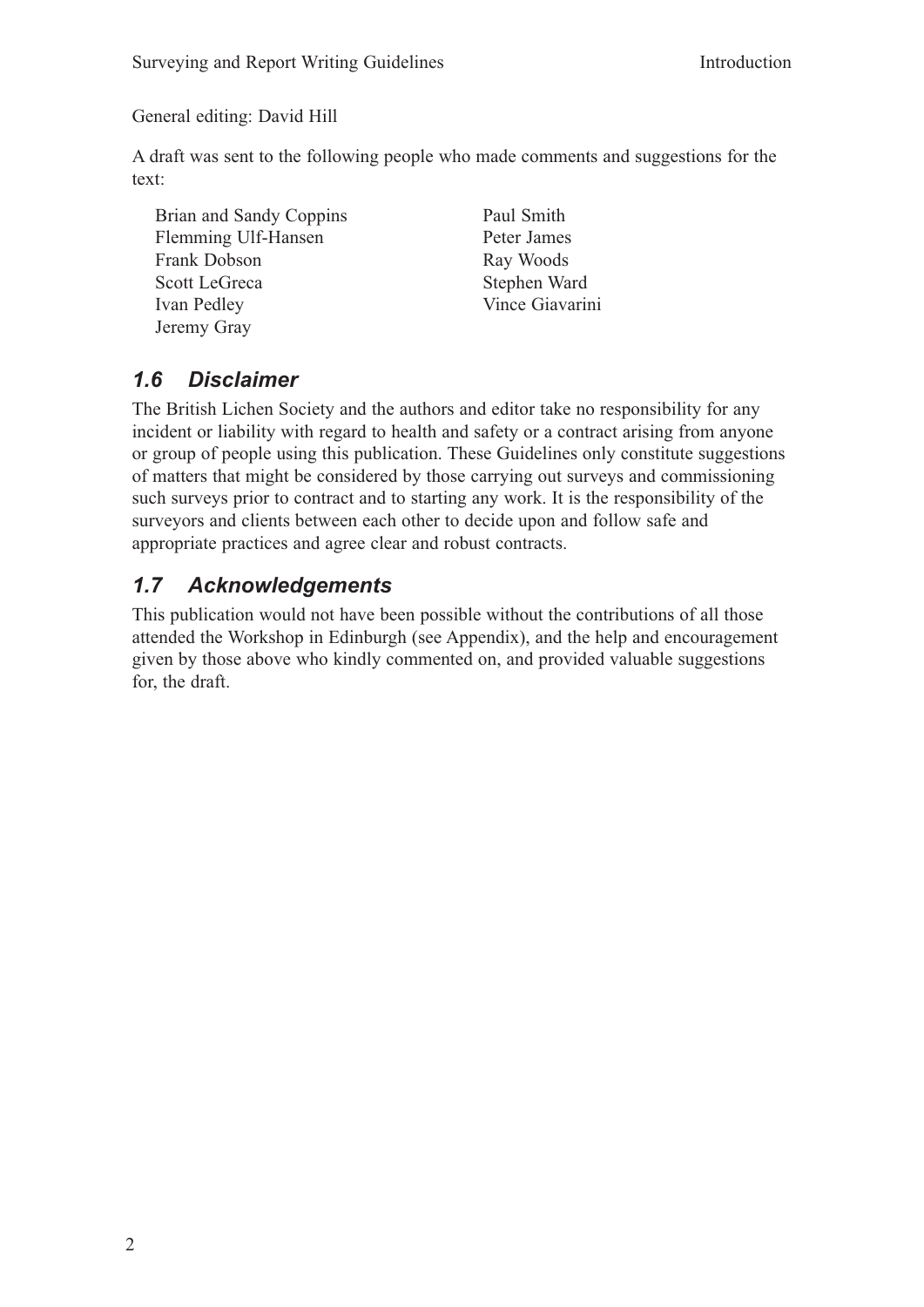# **2 Commissioning Surveys: Contracting and Tendering**

# *2.1 Introduction*

There are two parties to contracting and tendering: the commissioner and the lichenologist. The commissioner may have no expertise in lichenology but needs to be aware of certain aspects of the survey process in order to be able to negotiate and commission good contracts that satisfy both parties. The lichenologist needs also to know about administrative aspects of the commissioning process. Both parties should read the parts of this chapter addressed to the other party.

# *2.2 Some general points*

Compared with surveying groups of larger organisms, lichenologists may need to spend a significant part of their time identifying specimens in the laboratory. The identification time may be similar for some other groups of organisms such as beetles and other insects. Therefore, lichen surveyors will often require permission to collect material on site. The ratio of time between fieldwork and identification time depends on the experience of the surveyor, the type of habitat surveyed and the richness of the lichen flora. For very rich areas, up to four days identification for every one day in the field is quite usual, although for less rich areas this time may be only one to two days. In some instances when detailed species recording is not the main requirement, time for identification may not be necessary. Both commissioner and surveyor should be willing to be flexible and, if necessary, come to a compromise between what the commissioner regards desirable or required and what the surveyor considers practical. This compromise will depend on the reasons for the survey. There is presently no standard form of contract for ecological work as there is, for example, for the landscaping industry though some consultants suggest using the landscaping standard form of contract for ecological work.

# *2.3 Timing*

The time of year for lichen surveys, in theory, is not a consideration as lichens are present and can be identified in any season. From a practical point of view, the cost and quality of work can be greatly affected by the season. Surveying between December and February can be more expensive (days being shorter with about 6 hours of good light per day) and in bad weather conditions (rain and or wind), small species are easily overlooked leading to poor coverage, or, at worst, species recording has to be stopped altogether.

# *2.4 Team working*

For health and safety reasons, working in the field alone (lone-working) is sometimes regarded as not good practice. Commissioners and/or surveyors may insist on working in the field in pairs or as a group. The frequently proposed solution of running a team of surveyors in the same area, each individual covering a different group of organisms, is rarely satisfactory because the pattern of fieldwork activity can vary enormously between each taxonomic group. As a result of this, either the surveyors do not keep together, or one is left waiting for another, leading to inefficient or unsatisfactory work. Unless a surveyor has agreed to work in this way, this solution should be resisted. If lone-working is not permissible, it is far better to send two lichenologists together as they can cover the area in half the time, can confer with each other and ultimately provide a joint report based on broader lichenological expertise. The thoroughness of coverage in the field and the content of the report will, therefore, both be improved.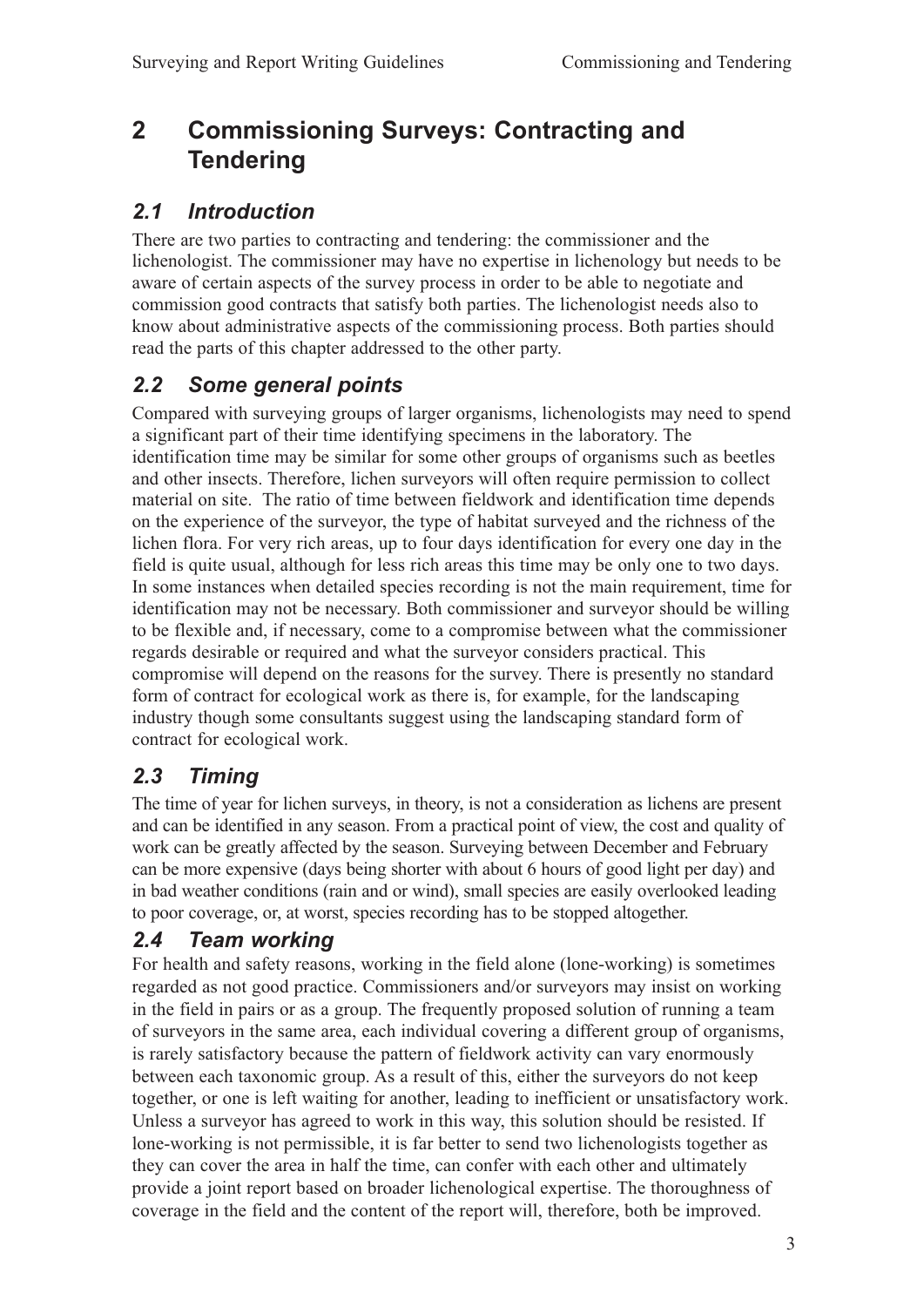### *2.5 For the Commissioning organisation/person*

#### 2.5.1 General

Being prepared in advance for specialist survey work is helpful. A list of competent and suitable lichen surveyors should be prepared well in advance. It can also be prudent, especially for larger contracts, to find someone either within the organisation, or from outside it, who can give general independent advice about lichens if the commissioning officer has no knowledge of them.

#### 2.5.2 Selecting a list of potential lichen surveyors

The names of suitable lichenologists may be obtained by consulting the following:

- Local Environmental Record Centres. They may know of local lichen recorders.
- The British Lichen Society has lists of referees for identification and local contacts which may be obtained from the Society's website (www.thebls.org.uk) or from the Society's Secretary.
- Natural England, Countryside Council for Wales, Scottish Natural Heritage or Natural Heritage

Directorate of Environment and Heritage Service of Northern Ireland may know of local

lichenologists who have been commissioned before.

- Local museums and universities may know of a good local lichenologist.
- Known lichen surveyors may be able to recommend colleagues.

A list with any additional information, e.g. CVs, may be kept on file, ready to consult when the need for a lichen survey arises, but will need keeping up to date.

The sort of expertise and ability that is expected of a professional lichen surveyor can only be achieved by such a person being an active member of the BLS. These members have recourse to their own body of literature including The Lichenologist and BLS Bulletin. They will know how to tackle lichen identification and will also be aware of the Workshops for help in specific genera which are run by the BLS. They will have had opportunities of attending seasonal field meetings, where experts are on hand to assist with identification, and where they have the chance to familiarize themselves with lichens found in various habitats and localities throughout the British Isles. It is worthwhile building a relationship with a surveyor by giving feedback from the work he or she has done and, if considered satisfactory, by using this person again.

#### 2.5.3 The size of projects

When a lichen survey is required, decide, with advice if necessary, the scale of the task. For small projects, especially in the private sector, it may be possible to take the direct employment route (see below). If it is large, especially in the public sector, the tender route may be necessary to arrive at a formal contract. The decision may depend on the practice of the commissioning organisation, although there may be a range of options. For a survey of 1-3 days, or for less than £1000, there may be little need to issue a formal contract, particularly if the commissioning person has previous knowledge of a surveyor's work. In this way tendering, which is time-consuming and expensive, can be avoided for both parties. The funding available must also realistically match the requirements of the survey and, if there is doubt, advice should be sought from a lichenologist.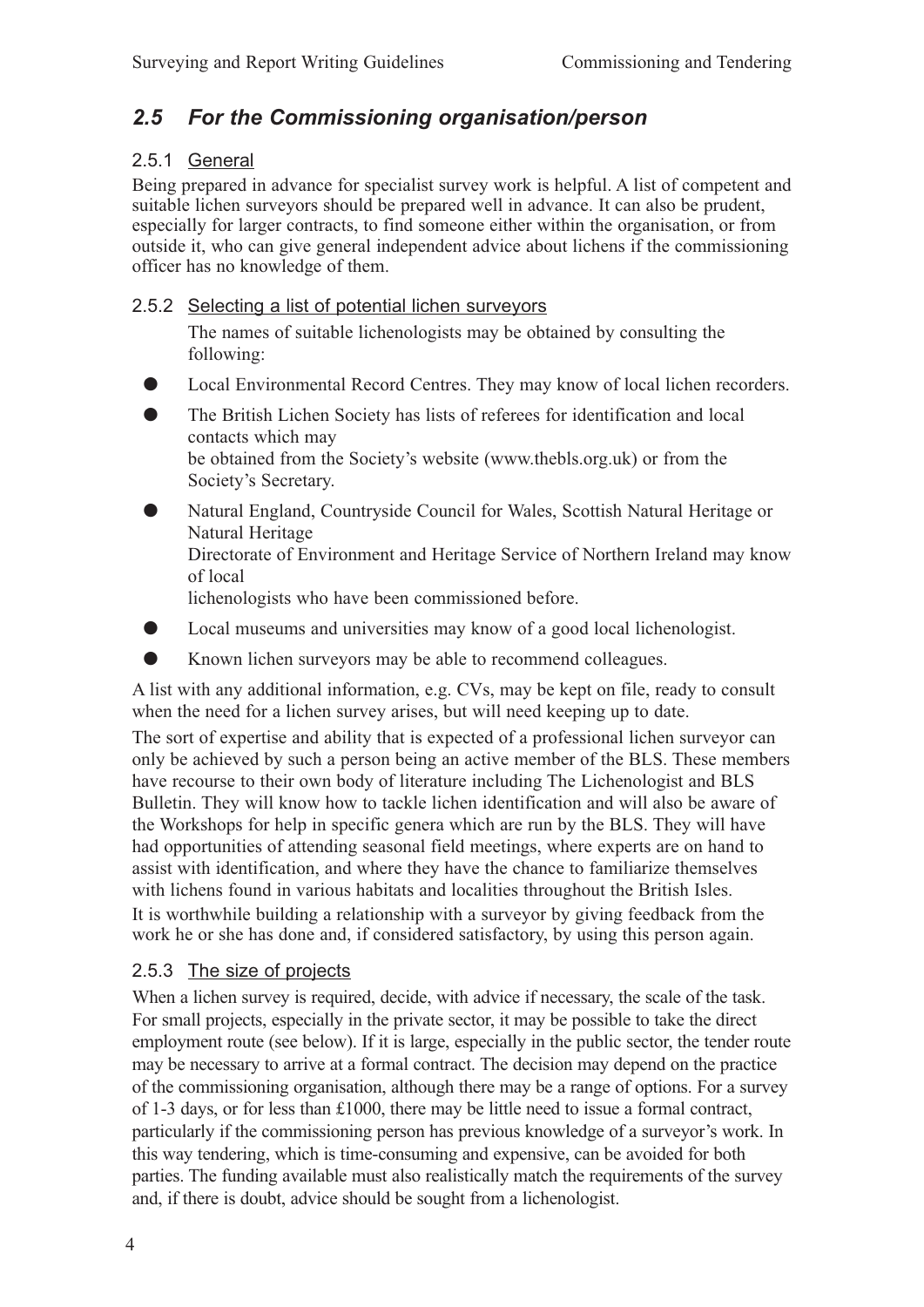### 2.5.4 Direct employment

First draw up a short list of potential surveyors; then select the most suitable for the project on the basis of lichenological ability, local knowledge, proximity to the site and willingness to do the work. Provide this person with the project brief (see below) and ask for a quotation and negotiate directly with the individual. Quotations from more than one surveyor may be needed to demonstrate value for money. When agreement is arrived at, issue a contract as necessary. A phone call, email or letter can constitute a contract and be legally binding.

### 2.5.6 Tender route

Where competitive tendering is necessary the setting of a clear, **fully informative**, detailed but concise document (the "brief") inviting tenders from (usually four) prospective contractors (selected from a list) is essential for the smooth running of the project. The information in it should be all that is needed for the lichenologist to prepare accurate planning, risk assessment and a realistic tender. It is imperative that the brief provides as much information as possible about the site allowing those responding to provide an accurate tender. Incomplete or inaccurate information will create considerable difficulties which may not be realised until later but which will hamper the project.

Writing a brief assumes that the commissioner knows what is needed, but this may not necessarily be the case, or perhaps not clear. Therefore it is sensible, especially if the project is sizable, to have discussions with an independent lichenologist before preparing the brief to check that it will provide appropriate, accurate and sufficient information for the recipient to respond to.

A checklist of items to consider when preparing a brief is as follows:

- Explain the reason for the project and what the main objectives are, as these will strongly influence the contents of the report.
- State what elements will be required in the final report of the survey e.g. site assessments, management prescriptions etc. State whether a draft must be submitted in advance to ensure that technical terms and jargon are fully explained.
- Provide a clear and concise document and include as much information as possible, such as references, and preferably the location of previous surveys and/or records.
- **•** Provide a clear map (e.g.  $1:10,000$  scale) with an outline of the survey area and some indication of the size of the area to be surveyed.
- State what information the surveyor will be expected to provide in the report including, maps, aerial photos, tree tags, GPS locations, etc.
- Provide access details, including whether the commissioner or the lichenologist will contact the owners. (This may take a considerable amount of time and add to the cost of the survey.)
- Provide a clear and **realistic** deadline.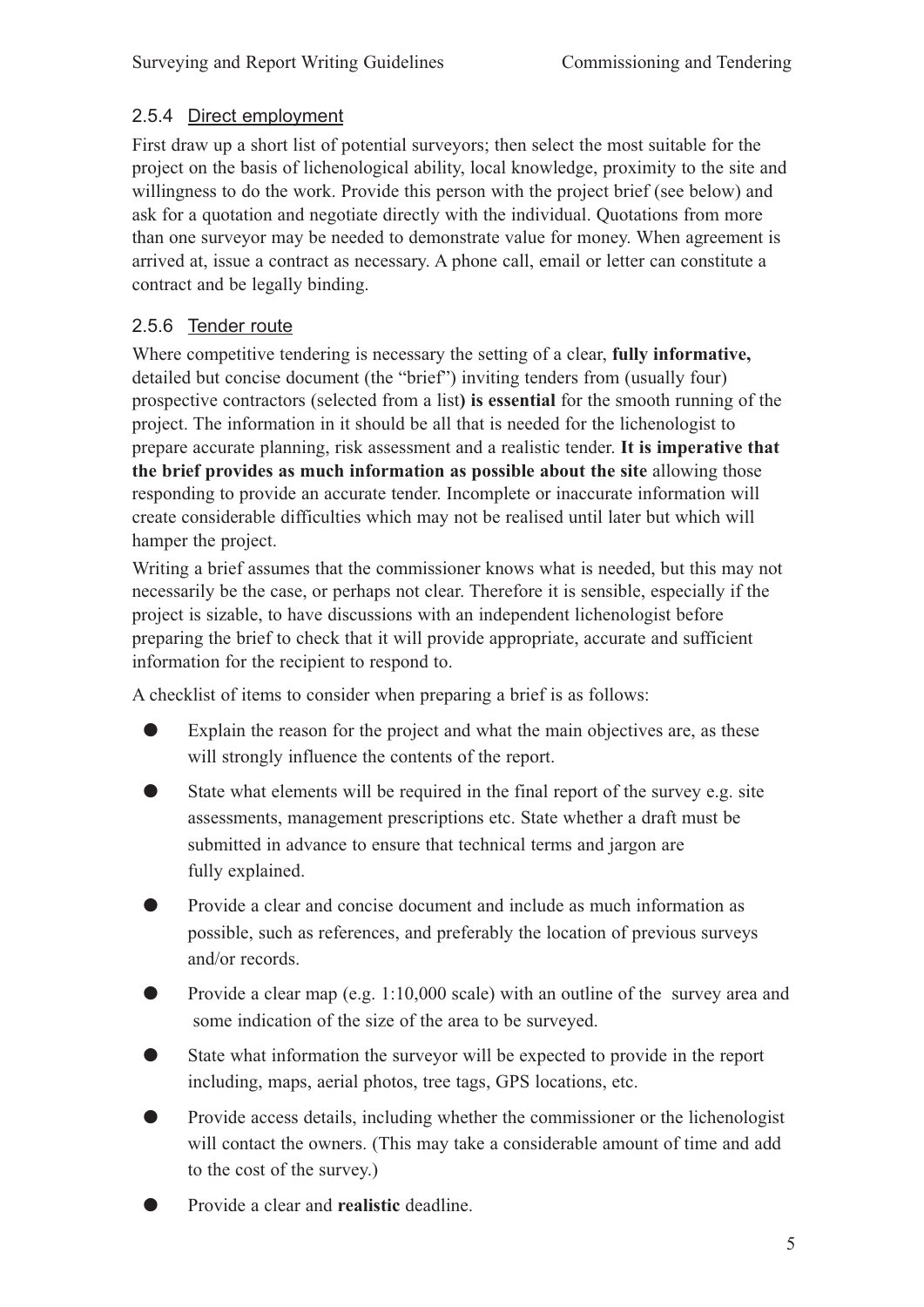- Provide any details relevant to health and safety (e.g. for contaminated land, land with underground voids or areas subject to rock falls). Alternatively provide a risk assessment relevant to the habitats that require survey work.
- Make it clear in what form the final report is required e.g. how many paper copies, whether the reports need binding, in what format digital information is required, the types of maps expected, and whether copyright has been cleared with Ordnance Survey.
- Indicate how the surveyor is to incorporate the time and cost for fieldwork, identification (laboratory work) and report writing into the tender.
- Indicate whether the commissioner, or the surveyor, will send records to the local Environmental Records Centre and the BLS Database Manager etc. or whether the data must remain confidential and, if so, what the reasons are. Indicate also if the surveyor may deposit a copy of the report in the British Lichen Society Library or elsewhere for others to consult.
- Indicate if the report is to be presented in a specific format. Be aware that this may result in extra cost to the surveyor.
- Indicate whether the surveyor may visit the site prior to submitting a tender. For a large contract, especially where there is limited information available, a site visit may be needed to price the project accurately.
- **Set out the payment schedule.**

### *2.6 For the lichen surveyor*

#### 2.6.1 General

The surveyor should know where he/she stands professionally as a lichenologist with regard to experience and expertise to ensure that he/she is suitably qualified to take on the surveys that are being asked for. For example, if this experience is mainly in lowland Britain, it may be unwise to undertake a contract in Scottish mountains. The commissioner will not necessarily be aware of this, and may ask for survey work requiring other experience and expertise. Therefore, be prepared to decline work and recommend other lichenologists who may be more suitable. Surveyors should be members of the BLS to have access to the professional resources and training offered to members.

Do try to understand what the commissioner needs, and why, and be willing to give guidance. The commissioner is a client, and, as a professional, the surveyor should give full consideration of what is in the best interests of the client in trying to meet his/her needs.

Sometimes the commissioner may only have a vague idea about what is required. The surveyor must agree with the commissioner at the outset what exactly he/she is expecting and that this will meet his/her needs. In some instances, for example when dealing with the possible impact of pollution, the commissioner may ask for a lichen survey, but what is required may be a monitoring project. In this case only a limited survey may be needed to identify suitable monitoring sites which would then be used to record presence, cover or abundance of certain indicator species.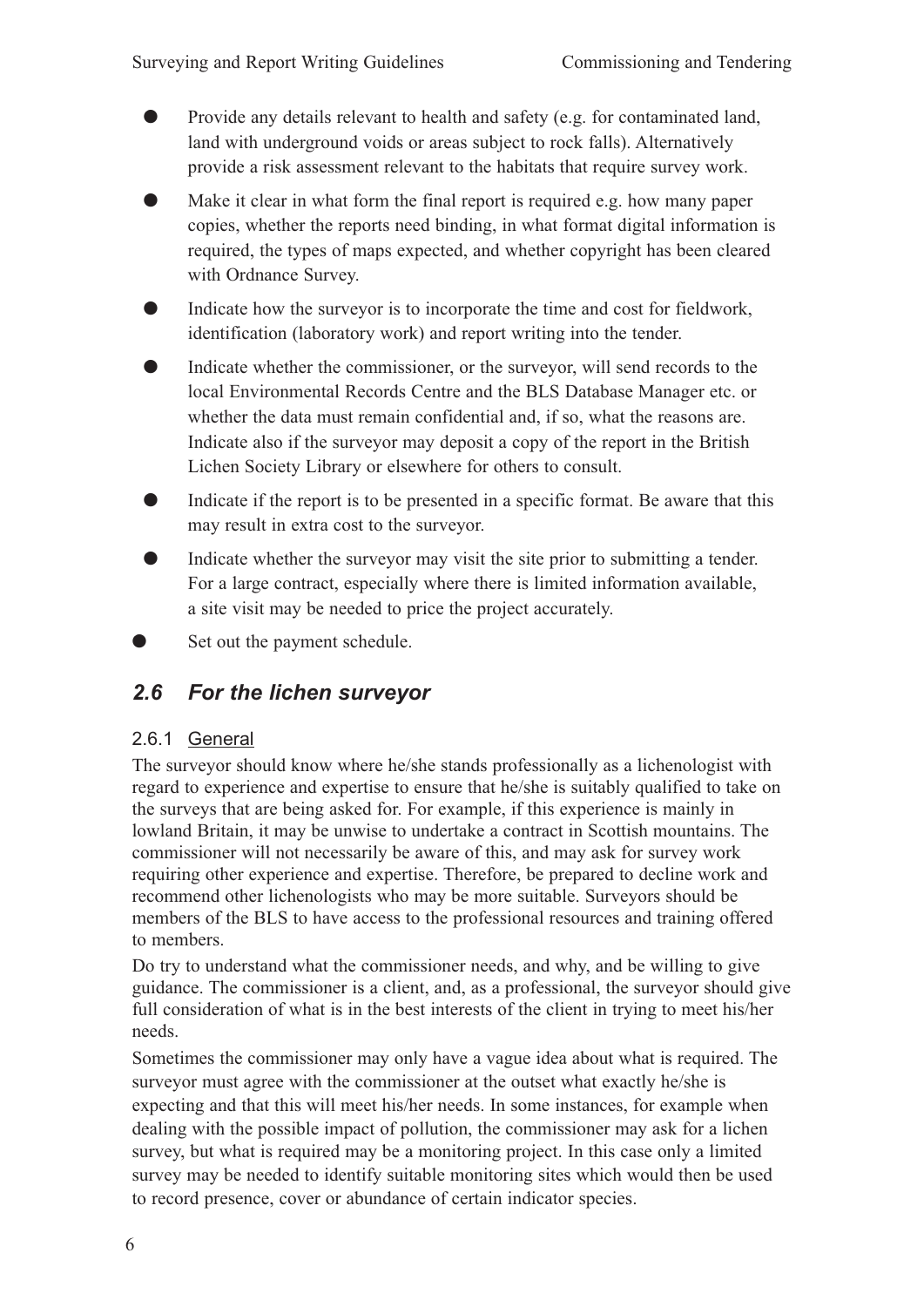### 2.6.2 Large and small contracts

The scale of the work should be assessed, as should the surveyor's resources (manpower and time), for completing it to the client's requirements. For a small project, a surveyor may not be asked to submit a tender, or even receive a formal contract, but may just be asked to provide a quotation (fee rate and time), perhaps verbally or by email. The commissioner may not know what is involved so be careful not to underquote. It may not be possible for either the surveyor or the commissioner to tell how large a job will be, and the commissioner may be willing to accept the surveyor charging at an hourly or daily rate to a maximum figure.The following section relates mainly to larger contracts but as the principles apply to all contracts, the key points should be born in mind for small projects.

### 2.6.3 Larger contracts

Before agreeing to a contract, read the tender brief and any appendices very carefully. In the tender include:

- Time (usually days) for the searching and analysis of existing data ("desk") study"). If information is needed from Local Record Centres or other agencies, this may have to be paid for, so include this in the estimate of the survey or agree that the cost will be passed to the commissioner.
- Meetings with commissioners, landowners and land managers, and other meetings etc (with travel expenses).
- Field work time and expenses (travel, subsistence etc.) and insurance.
- Identification time and time for inputting and analysing data if this is a significant part of the project. Costs of specialist literature, materials and TLC analysis.
- Report writing; include printing costs and report production, postage and VAT (if appropriate). Also include translation costs if, for example, a Welsh summary is required as it is for CountrysideCouncil for Wales.

#### Check, and be sure, that the ratio of time for field work days to that of identification and report writing is realistic. And for longer periods of fieldwork, include some contingency days in case of bad weather.

If there is any doubt about any aspect of the brief, contact the commissioner and ask for clarification. As an example, clarify if not indicated whether the records may be passed to the BLS Database and Mapping Schemes or the local Environmental Record Centre (if there is one). This should not prove a problem unless the report is confidential, in which case, ask at what stage the records may be disseminated in this way. Do remember that the commissioner cannot provide any significant additional information beyond the original brief unless it is absolutely essential. In situations where additional information is imperative, the same information must be legally also sent in writing to all the other tendering parties in sufficient time before the tender submission date. Therefore, be sure to discuss issues with the commissioners well in advance of the deadline for submission.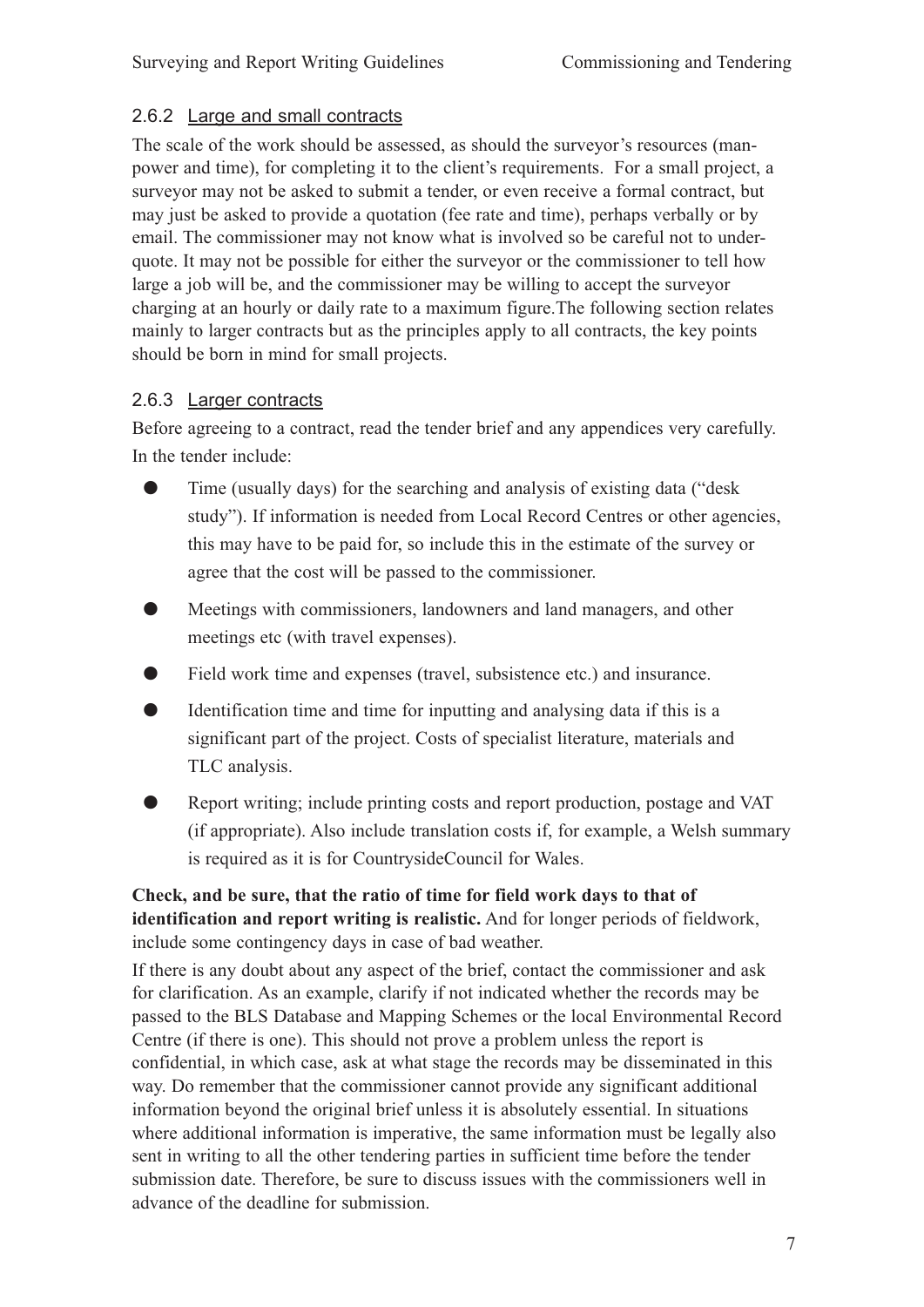### 2.6.4 Planning a project

Before submitting a tender or agreeing to do a survey, you must identify the type of survey that is needed and do outline planning. Consider the follow general points:

Identification and location of main community types present for overall/preliminary conservation requirements (see James et al. 1977).

Presence, location and abundance of main sensitive/indicator species, if a survey for assessing pollution or ecological continuity.

Suitable locations that will easily be found when revisited for monitoring.

If photographic recording is to be used, identification of suitable surfaces (e.g. large smooth-barked trees, gravestones, etc.) which enable good focus across the image.

Consider whether the main objective is a full floristic survey required for conservation needs (e.g. BAP), a survey required for planning needs (e.g. EIA), a repeated survey for monitoring, or a survey for some other specified purpose.

### 2.6.5 During the project

When the project is running, keep the commissioner informed of any difficulties, or any changes that have to be made, for example, if the schedule is falling behind because of illness and, therefore, the deadline for completion may not be met. This also applies to any unexpected findings. The commissioner should be kept informed of progress at key points, for example at the completion of field work.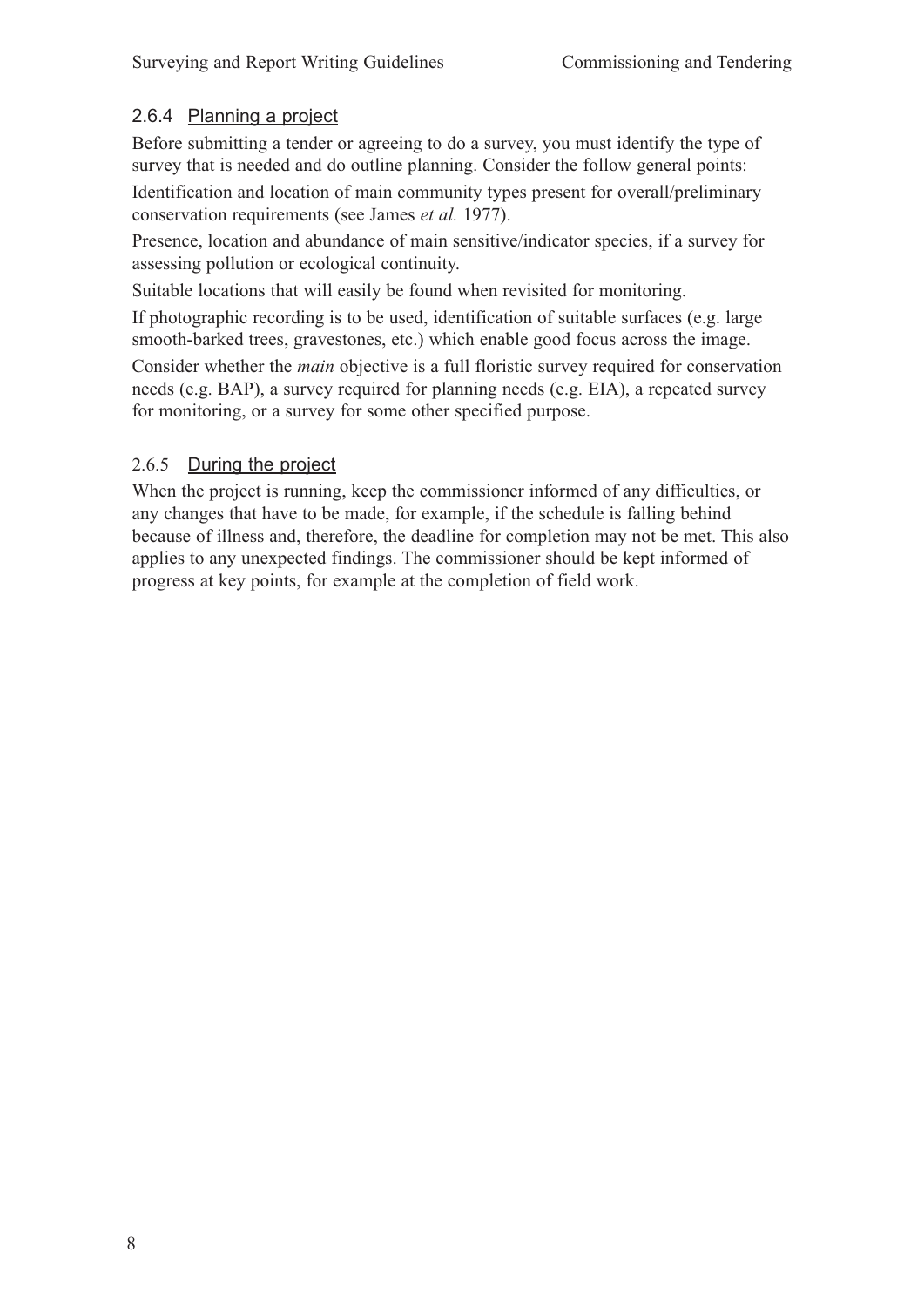# **3 Fieldwork**

### *3.1 General points*

The approach that should be taken to fieldwork depends on the type of work being planned. For example, if the survey is in a remote part of Scotland, it may be more akin to an expedition. In all instances fieldwork must be well-planned and done carefully. Be aware that it is not the intention of these Guidelines to be overly prescriptive, but rather to draw attention to a range of points to take into account.

# *3.2 Preparation*

Preparation should be started as soon as a survey project has been agreed since some necessary information may take some time (possibly weeks) to acquire. (This work includes what some consultants refer to as "desk study".) Examples include ordering maps, searching for literature, and contacting key people from whom to obtain advice and permission. The following checklist, though not intended to be exhaustive, may help in planning fieldwork.

- Seek permission for access to a site at least two weeks before surveying is due to start.
- Search for published and unpublished literature, especially in the BLS library, electronic data bases such as Web of Knowledge™ and EDINA. This search may be for previous surveys (e.g. 'Grey1' literature from BLS library), local floras and accounts of lichen ecology of the habitats likely to be found and/or general ecology of the region. [See also 4.2 Literature and 5.6 Surveying the literature and background information.]
- List and then investigate notable lichen species likely to be found in the BLS Database or Local Record Centre as well as the literature. Also look at the distribution of possible rare species and check if the national or local herbaria have specimens from the site.
- Acquire and consult the best maps and aerial photographs that can be obtained Historical maps (e.g. tithe/1st series of OS) may also provide useful information. Bear in mind that the minimum standard for location of notable species is a 6-figure O.S. Grid Reference and annotated maps may be an essential part of the final report. Maps and aerial photographs may be obtained form numerous sources including the internet. Landmark provides a service for providing maps of all kinds (historic, geological) for a specified area for consultants in the environmental sector. Here are some URLs of some providers but there are many more. In most cases, quality maps and aerial photographs will have to be paid for. http://www.multimap.com/ http://www.bl.uk/collections/map\_aerial\_photos.html http://www.bl.uk/collections/maps.html http://www.bluesky-world.com/aerialphotography.html http://www.promap.co.uk/promap/index.jsp http://www.ordnancesurvey.co.uk/oswebsite/ http://www.old-maps.co.uk/

<sup>&</sup>lt;sup>1</sup> The 'Grey' Literature is the term used for unpublished repoers. These are often reports written as a result of contracts or investigations for a prticular organisation or client.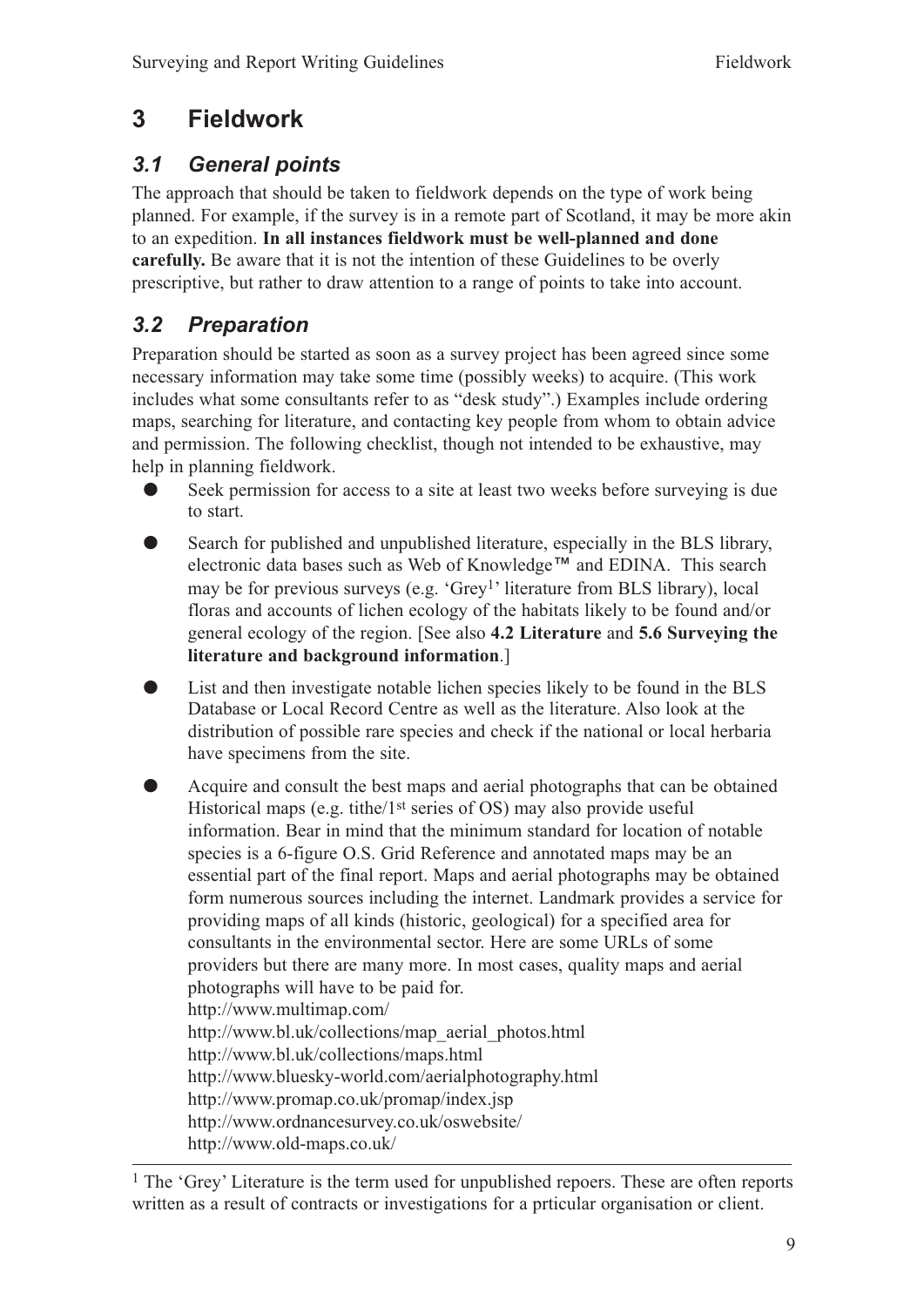- $\bullet$  Geological information i.e. geological survey reports and maps may need to be obtained. The Geological Survey (and Landmark) will charge for maps and services.
- Ecological information about the general area. Such information, or help in obtaining it, may be obtainable from Scottish Natural Heritage, Natural England or Countryside Council for Wales.
- Consider the scale of sampling and methodological approach, i.e. what the objectives are (base line list, repeat monitoring, indicator survey, environmental impact studies), and the peculiarities of a site which may need specific methodologies. [See 3.6 Field methodology.]
- Consider how species are going to be recorded. Decide on notation method to suit your individual style e.g. recording card and target notes vs. abbreviated names in field note book, or perhaps use of tape recorder to be replayed later. Decide whether "presence only" is to be recorded or a more quantitative recording system and whether this suits the objective better. For example 'frequency table' for 5-10 trees rather than single list can be more informative for a 'habitat' or community description. Lichen communities should also be recorded. Which ones are expected and what species are likely to be present (see James et al. 1977)? Find out whether suitable quadrats (or other recording equipment) are available, or whether these will have to be obtained or made.
- Identify where good weather forecasting can be accessed before and during the survey. The Meteorological Office website (http://www.met-office.gov.uk/) with local 5-day forecasts is very useful, but will need to be accessed while doing the fieldwork. Local radio stations also broadcast forecasts.
- Site specific Health and Safety information needs to be acquired. This may be obtainable from those commissioning the work but site managers, wardens or rangers may need to be contacted.[See 3.4 Health and safety.]
- Contact other people who have worked on the site and who may give helpful information about working there; for example, access and parking, Health and Safety information, the location of places to find lichens, and finding your way around the site.

Read the brief again thoroughly and check that the planned approach will provide the data needed to meet the client's objectives.

# *3.3 Access*

Some of this information may be in the project brief from the commissioner. Permission to visit a site must obtained by the commissioner or the surveyor. Generally it is preferable if the commissioner arranges it. Here are some notes that may help.

- It is good practice to ask for written permission for carrying out surveys and collecting specimens (suggest using the phrase 'may need to collect some small samples or specimens' in your permission request letter).
- The surveyor should make specific arrangements for access with landowners following the granting of initial formal permission. This may also be needed for a companion or a dog.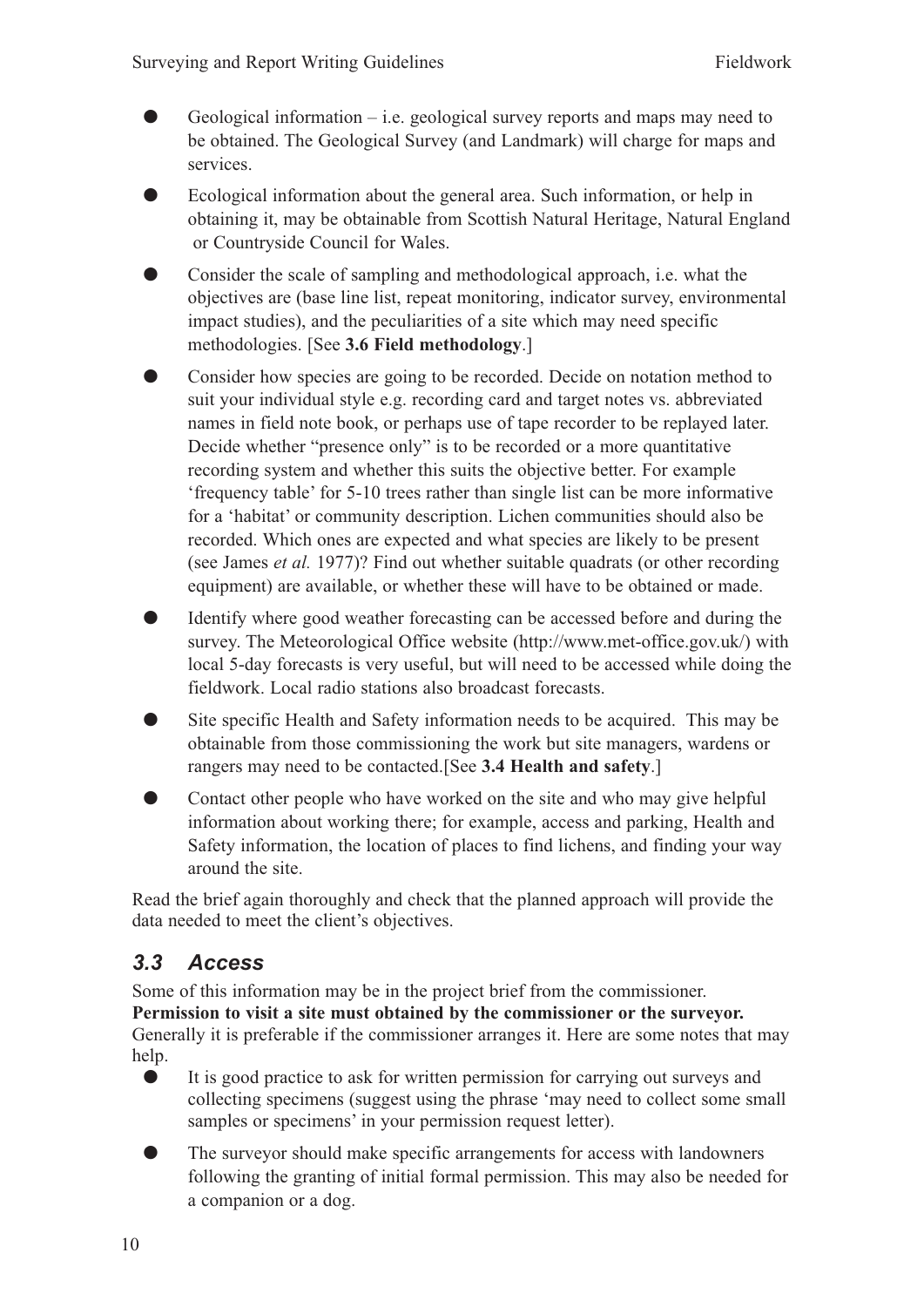- Once a contract is secured, leave at least two weeks for access to be arranged, and give about two weeks notice to the commissioner before surveying is due to start. Sometimes shorter time scales are required.
- Try to find out about access points, where to park, and, if along tracks, seek permission to use a vehicle. A mountain-bike has been found useful by some surveyors.
- Whilst on site, carry some form of personal identification and a copy of the permission to enter the site in case someone asks to see it.
- Mark all access points and tracks on a good quality map which should be provided by commissioner.
- Access permission may be needed not just from the landowner but also possibly from other parties, e.g. a tenant or shooting syndicate.
- If an authorised person is reluctant to allow access to a site, your courtesy and enthusiasm for lichens, the survey and the environment may overcome this obstacle.
- Powers may exist to gain access without permission if absolutely necessary but this should only be used as a last resort.

# *3.4 Health and Safety*

Health and Safety is a vital issue for you, the surveyor, and not only concerns your personal safety but also affects many other people, including the site owner, the public relations of the commissioner and, possibly, people having to help, or rescue, you after an incident. It is part of your professional responsibility to be able to work with appropriate precautions for Health and Safety. [Also see 1.6 Disclaimer.]

#### 3.4.1 General points

Prepare a Risk Assessment in writing prior to going on site. This is a standard process, and if necessary, you should have appropriate training. As a lichenologist, remember that the use of knives, hammers and cold chisels presents particular dangers and can cause injury. The basic procedure is to write down briefly and clearly the following:

- An outline of the procedures you will follow.
- What could go wrong (specific possible incidents).
- **The likelihood of each incident happing.**
- The severity of each incident.
- What measures you would take to prevent each incident occurring.
- If an incident occurred, what you would do, including contact details of sources of help (e.g. emergency phone numbers).

Be ready to revise, at any time, your Risk Assessment if new relevant information is obtained from the commissioner, landowner or from previous visits.

Risk Assessment is meant to concentrate the mind about what could happen, its prevention and action should an incident occur.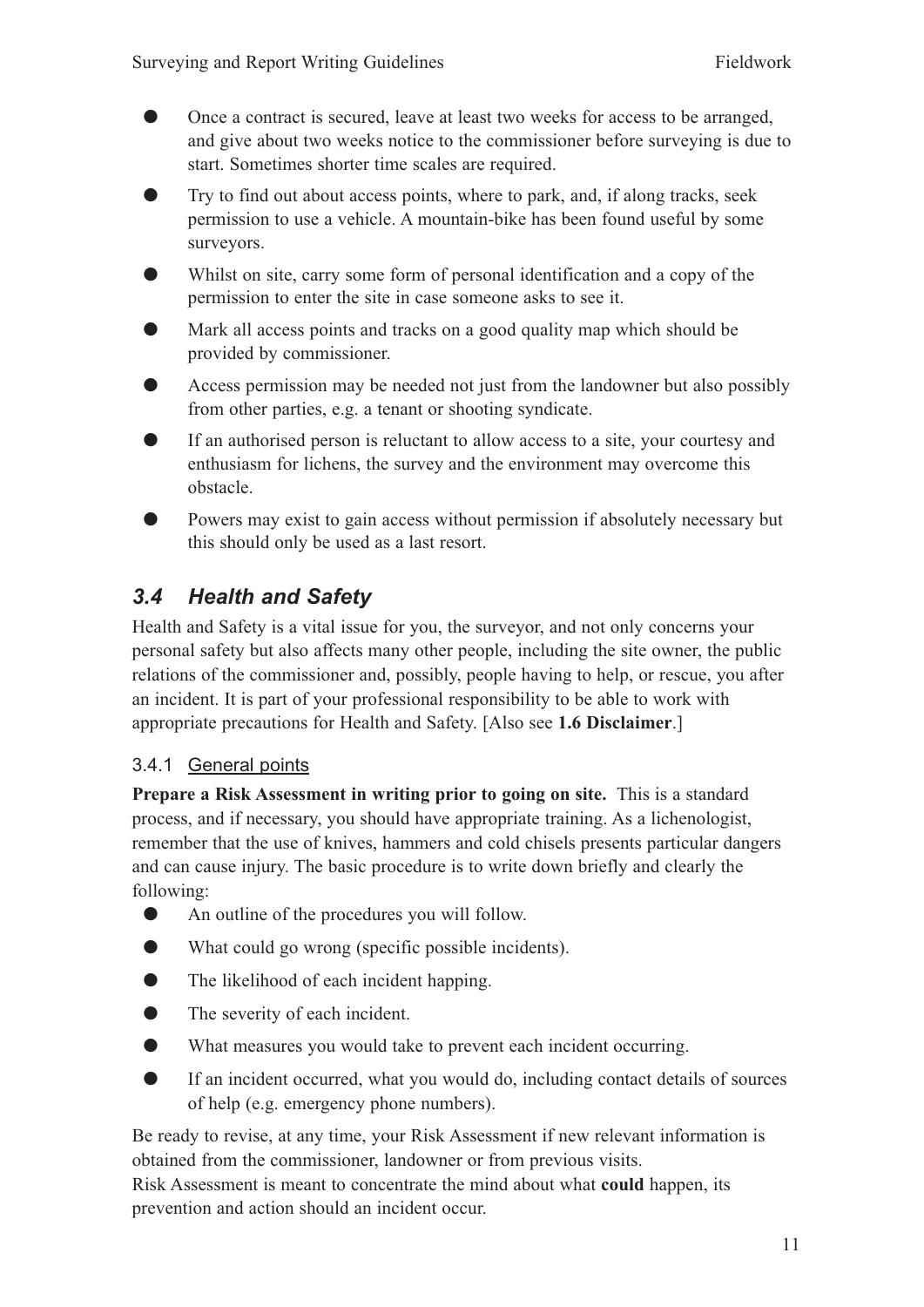#### 3.4.2 Other points

- Risk Assessment and Health and Safety precautions should be site specific and not just for the type of work being done.
- Leave information each day with a responsible person (designated contact) at home, or where you are staying, indicating where you are going to be and when you are likely to be back and, if not back by a certain time, what to do about it. This is strongly advisable even if working in groups since a whole group can get into difficulties in the field.
- Always work carefully and cautiously even when working with others.
- Know your own physical limits (e.g. the height of fences you can get over, the size of rivers you can cross, and the distance you can cover on foot in a day).
- Identify the essential equipment, including first aid kit, before seeing if you can carry other useful equipment.
- Brightly coloured clothes help you to be being seen (e.g. a 'high-vis' jacket). Brightly coloured equipment also helps its re–location and prevents loss.
- Ticks if there is a risk of ticks, do not sit directly on the ground or vegetation. Take steps to avoid the risk of contracting Lyme's Disease (see: www.oeghmp.at/eucalb/leaflet.htm, www.brecon-beacons.com/lymedisease.htm and www.nfdc.gov.uk/media/adobe/ACFDD1D.pdf).
- If you work in or near water, take precautions against Weil 's disease which is spread by rats (www.iphe.org.uk/health/weils\_disease.html).
- Wear appropriate clothing for prevailing conditions and use common sense at all times.
- Be sure that you put safety ahead of curiosity, the desire to complete the fieldwork or to please your commissioner.
- Take a mobile phone (fully charged) and a whistle. Remember: six regular whistle blasts repeated at intervals of one minute.

#### 3.4.3 Lone Working

You are at risk when working alone. You may be attacked, or have an accident, and no one would know. Precautions are *essential*! Consider the following:

- You must take extra care and be very vigilant. When working alone, have a means of calling for help. Mobile phones are OK if you are in transmitter range, but lichenologists will often visit sites out of range. Check that your battery is charged before going out, and when on site, check if you are in range. If you are out of range be especially careful.
- Before you go out, inform your designated contact at home (or where you are staying) about where you are going, your designated route and your car registration number and make and your return time and STICK to it. Having told your contact that you will be back at a certain time, agree with them what you expect them to do (e.g. call the police, come looking for you, phone someone on a given number) and when (e.g. half an hour or an hour later) if you are not back by a certain time. DO NOT change your plans WITHOUT telling this person.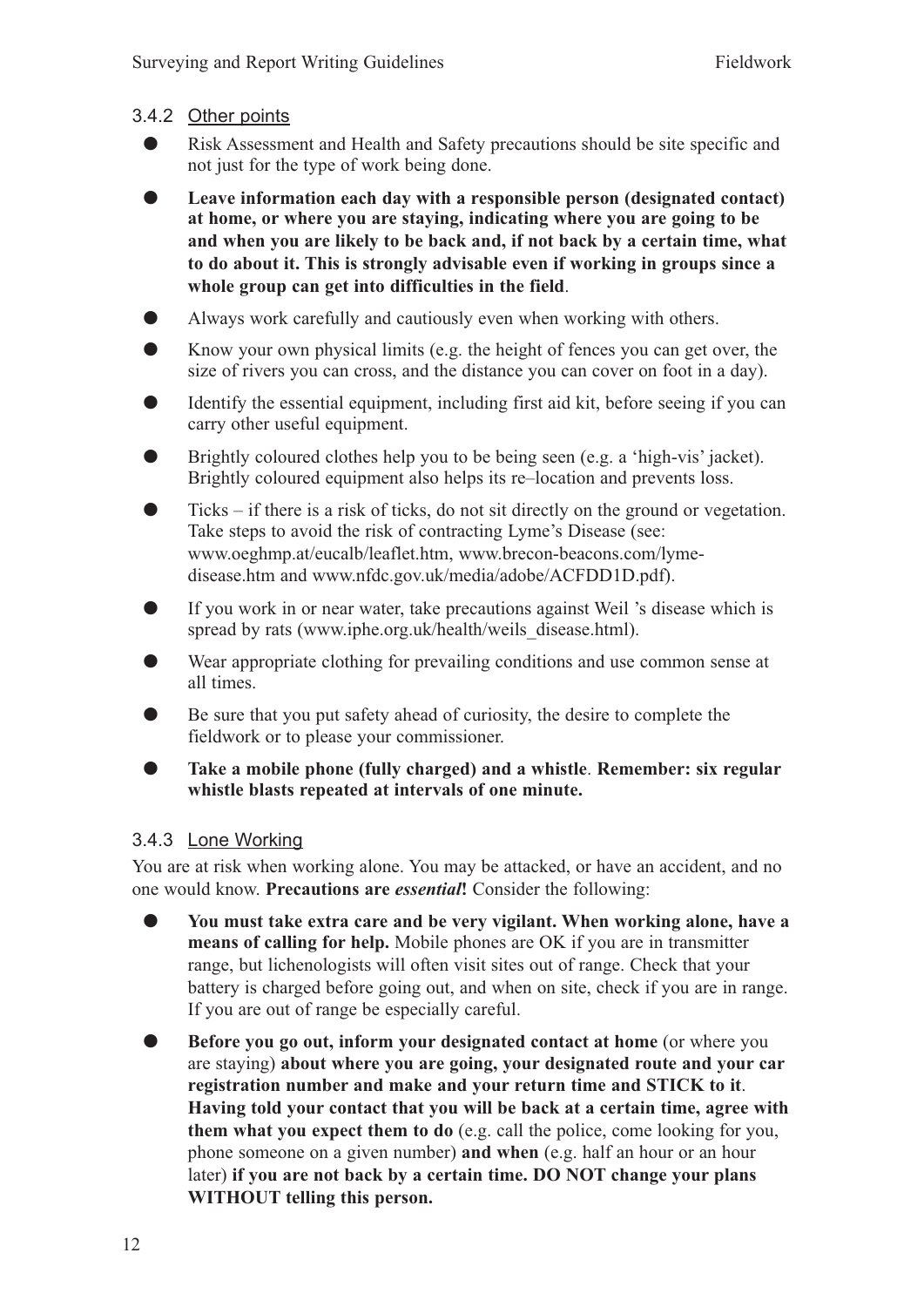- Do not get drawn into talking with strangers, e.g. trying to help stranded motorists or other seemingly philanthropic activities, without being very careful – they may be trying to trick you. If you do talk with someone who is apparently bono fide be sure you find out exactly who they are when you first speak with them.
- Wear high visibility clothing and/or high-visibility equipment
- If you feel unsure about your safety, leave the site and go home early. It is OK to be back early!

Other points and suggestions:

- Attitude to risk taking: by taking a risk you may be risking the safety of others who you are expecting to help you. If you have an incident, you will cause trouble and possible danger for others.
- Leave a note/guidance that can be seen through the windscreen of your car which should be parked in prominent position).
- Plan your route using landmarks.
- Keep your whistle, phone and your GPS within easy reach e.g. in the same pocket rather than buried in your bag. They will then be handy if you have to call for help even if you are separated from your bag or stuck awkwardly.
- $\bullet$  Phone your designated contact on arrival, and on leaving, the site (if possible). In addition to, or instead of, contacting them on return to base/home.
- If you know someone who is local to the site, it is useful to have their phone number in case you have a problem.
- Agree with the designated contact another person who you can call if your designated contact is called away.

#### 3.4.4 COSHH (Control of Substances Hazard to Health)

The precautions regarding the use of chemicals in the field are similar to those for their use in the laboratory. Of additional concern is the safe transport of chemicals. The following points may aid their safe use:

- Take only small amounts (1-2 ml).
- Make sure that the containers (bottles) are tightly closed.
- Keep the containers in a leak-proof sealed plastic pot with absorbent tissue in the bottom to retain any liquid that might leak.
- When using chemicals in the field, be careful not to spill or use excess on the substrate in such as way that they would be a hazard for any one touching the surface after you have left (e.g. on a gate post).

### *3.5 Equipment*

In limiting what has to be carried, there must be a decision as to what equipment is essential and what might be useful. The choice largely depends on where the site is, the length of time the survey will take, what work is planned on the site and how much the surveyor is capable of carrying. The full list below would be a massive amount to take and unwise for long arduous days in difficult terrain. If it is necessary to take a lot of equipment, it helps to have two people working together so that the load can be shared.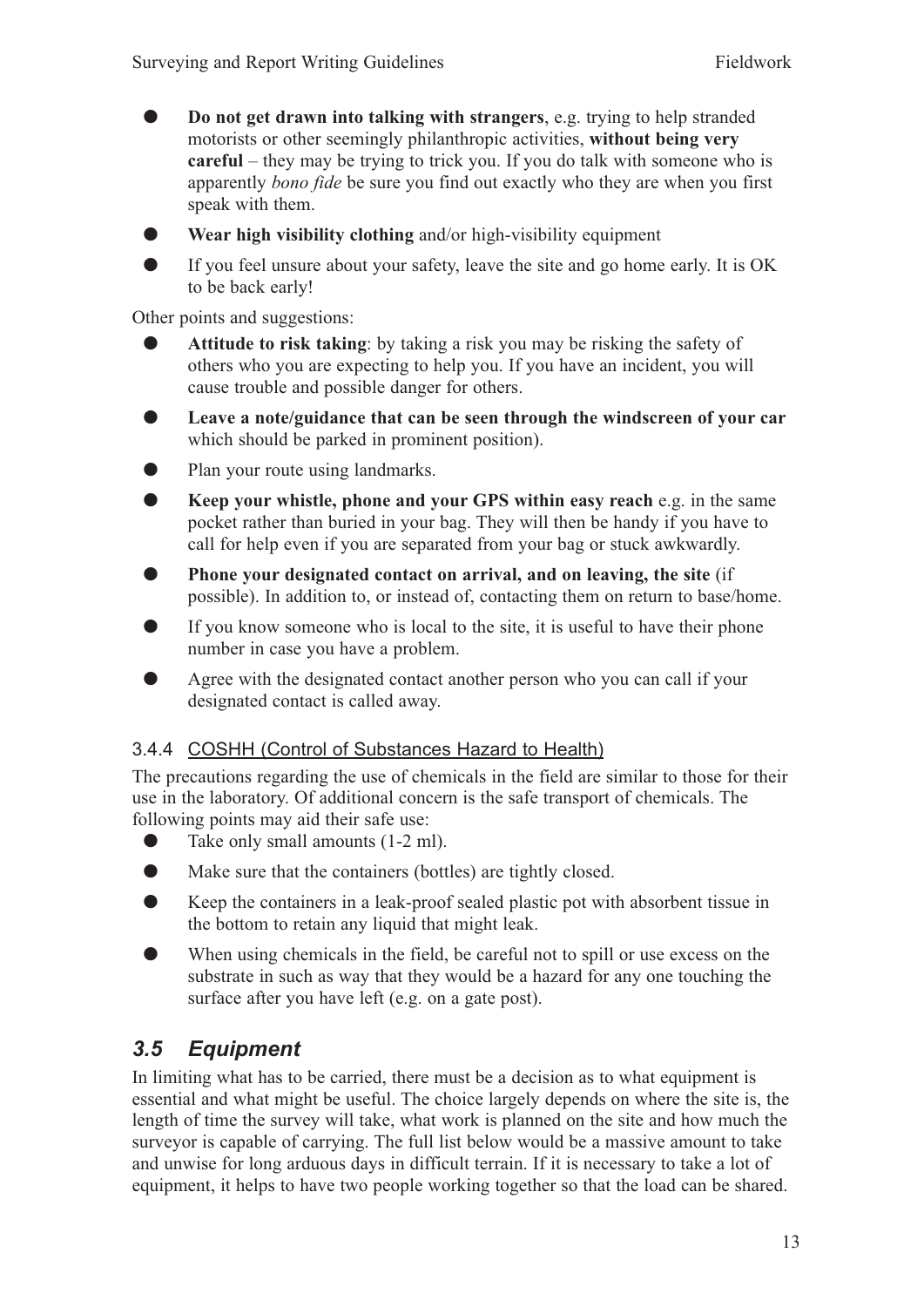In the following checklist, items which may be regarded as essential are indicated in bold. First identify those items that relate to your health and safety.

#### 3.5.1 Lichen Surveying Equipment

- Paper packets of various sizes (pre-printed with the site name) with space to add date, location, cross reference to field notes, and initial ID.
- **Tobacco tins/plastic boxes** and plastic bags/cloth bag (specimen collection) with toilet tissue to wrap specimens to prevent them rubbing.
- 2 x10 hand lenses (one as a spare). Some lichenologist also take a x20 for seeing finer details.
- **Clipboard/notebook** waterproof (e.g. in a large plastic bag). Some field workers use Aquascribe (www.aquascribe.com/) notebooks which can be used in heavy rain or even underwater!
- **Pencils.** Some surveyors recommend oil-based ball point pens, which tend to write better on damp paper.
- Sheath-knife (sharp) and a stone to sharpen it. NEVER us a pen-knife (or shut-knife) to collect lichen specimens unless the blade can be locked in the open position.
- Hammer. A geological hammer is preferable as the head is made of hardened steel.
- **2 cold chisels** (one as a spare) with a triangular file to keep it sharpened. When dropped, cold chisels notoriously disappear into inaccessible rock crevices.
- $\bullet$  Chemicals including K, C, dilute HCl (10% hydrochloric acid or strong pickling vinegar), PD (Steiner's solution).
- Maps.
- GPS. For the location of trees or lichen communities of even thalli, and route mapping – The Garmin GPS12CX is recommended. It is handheld and has provision for plugging in an extra aerial which may help reception, e.g. under a tree canopy.
- Digital camera. The Nikon Coolpix 4500 is recommended, with the illuminator Nikon CL-1 Coolight, which allows the camera to be placed and held still against surface for photographing crustose species.
- Spare batteries (for camera and GPS).
- Compass (navigation and determining rock face, or tree-trunk, aspect).
- **•** Ouadrats.
- Umbrella some surveyors find this very useful, allowing some work during rain showers.

Striped marker tape (red/white) (for identifying areas for later more detailed surveying).

- Tape measures (for measuring tree girth at chest height).
- White 10cm plant tags (to aid the location of species in photography).
- Coloured notice-board push-pins for marking thalli on bark or wood in photographs.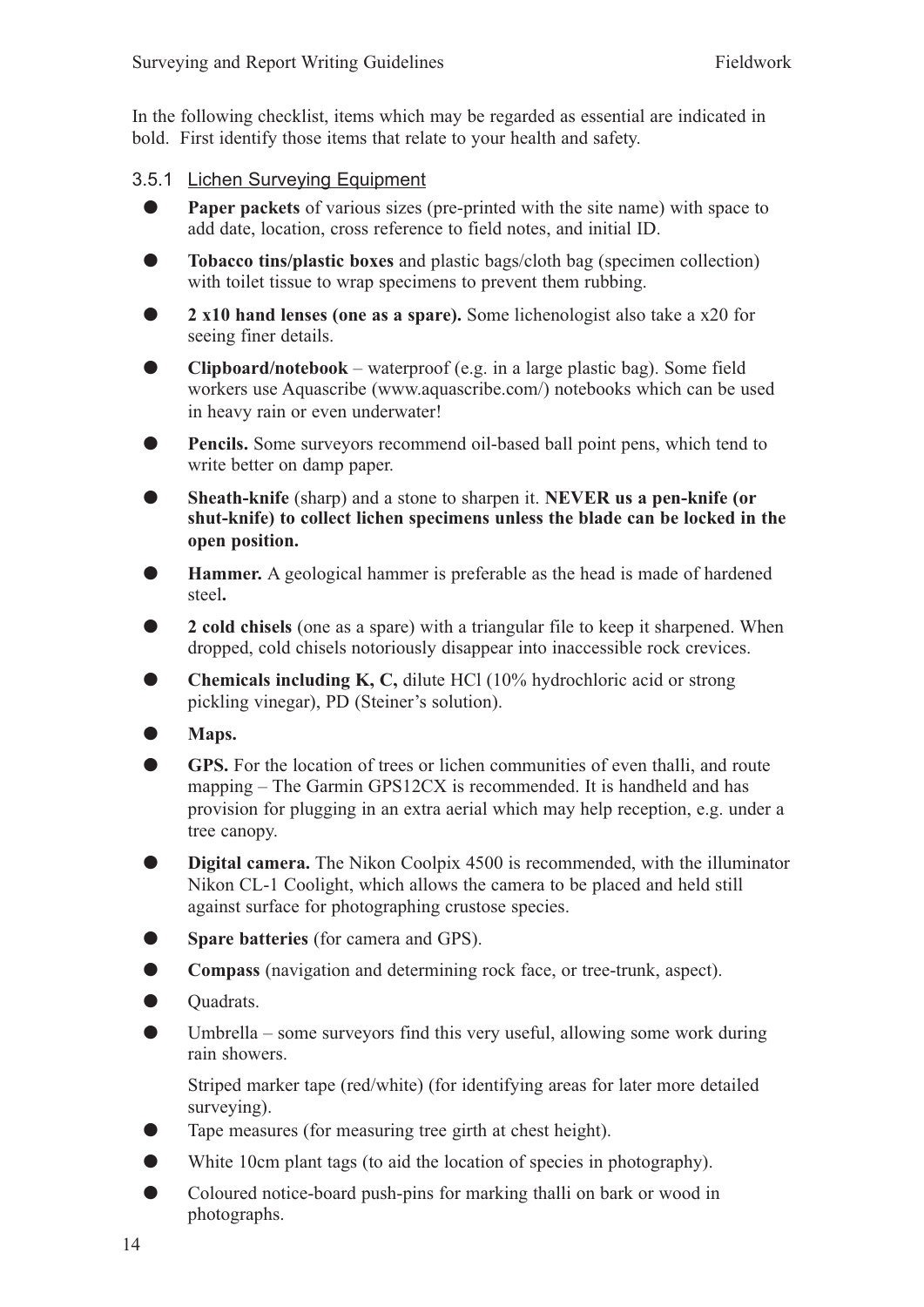- Razorblade (in a small tin for protection) to cut apothecial sections in the field.
- Secateurs. (e.g. Spear & Jackson's Razorsharp Multi-tool which includes a variety of tools, e.g. small saw and a pair of secateurs).
- Tree tags (for re-identifying trees) with proud aluminium nails (use only with permission).
- Binoculars (for checking the presence of lichens in distant or inaccessible places, e.g. higher tree trunks and branches).
- Small voice recorder if you need to record information where you do not expect to be able write.
- If the surveyor uses glasses, take a spare pair.
- Plastic bags to keep water-sensitive equipment dry during rain.
- 3.5.2 Personal Protective Equipment/Clothing
	- Warm water-proof clothing (especially in winter) e.g. waterproof trousers/jackets. "There is no such thing as bad weather, only inappropriate clothing" (Norwegian ecologist). Failure to have appropriate clothing and footwear is one of the commonest causes of difficulties experienced by people in the field.
	- First-aid kit.
	- Hiking boots.
	- Contact telephone numbers.
	- Mobile phone (charged).
	- Whistle (Acme Thunderer).
	- Medication.
	- Eye protection (for rock chipping).
	- Sun cream, hat and sun-glasses.
	- Food: packed meal with high energy dried food in reserve.
	- Water (drinking).
	- Toilet roll.
	- Insect repellent.
	- Fingerless gloves.
	- Stick for walking over loose/rocky ground and crossing streams.
	- Survival bag/aluminium sheet.
	- Torch.
	- Portable radio for weather forecasts.
	- Hard hat if visiting areas where rocks may fall, e.g. in old quarries, under unstable cliffs or in gorges.
	- High-visibility jacket can be useful when working in the public eye to distinguish the surveyor from members of the public and so you can be seen on a mountain side.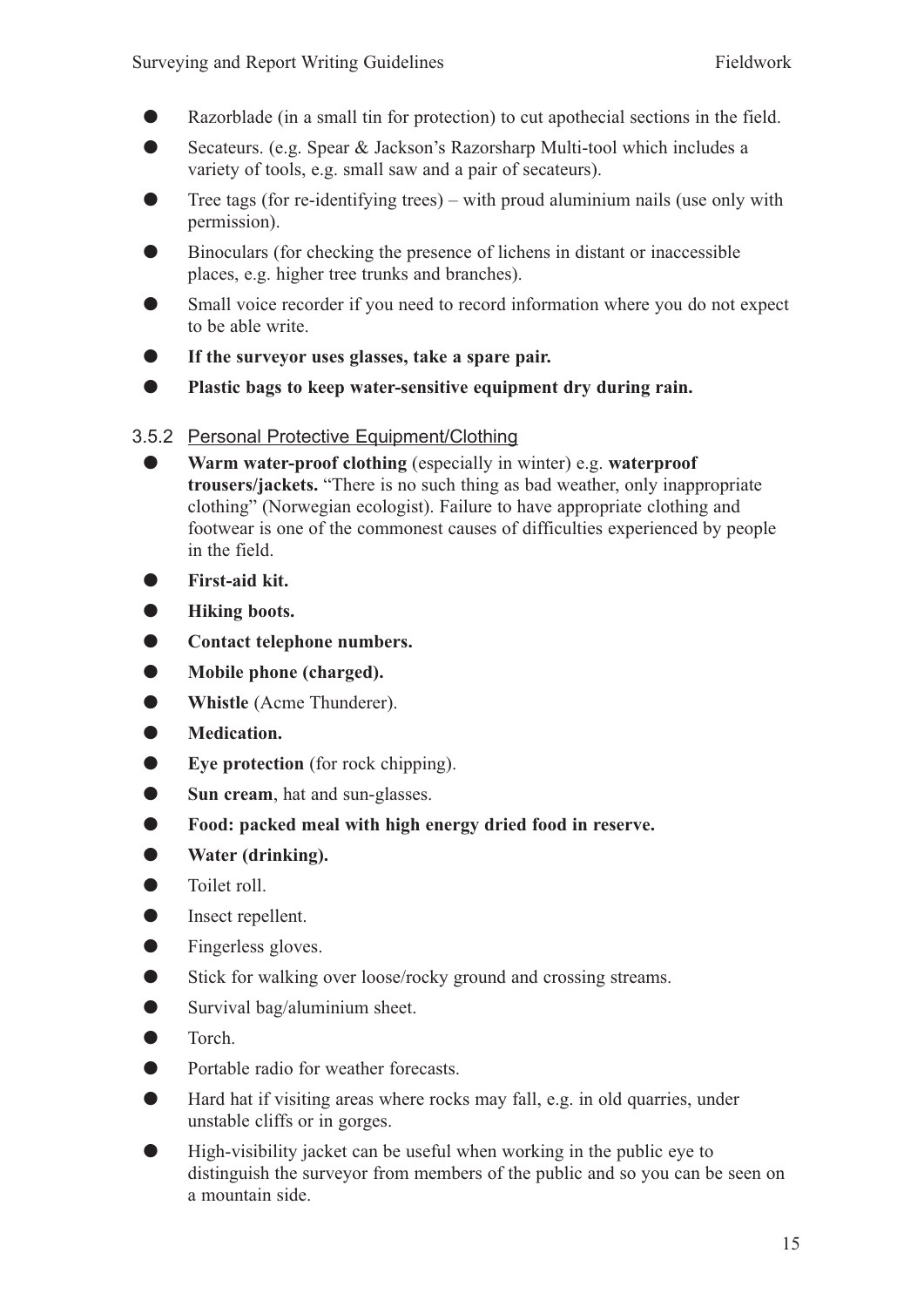# *3.6 Field methodology*

The method of working on a site is to be, to some extent, a choice for the individual surveyor as it will depend on the aims of the project. Smith (2002), Feest (2006) and Hill *at al.* (2005) provide some advice that may help plan an appropriate methodology. The following list of suggestions is to help the planning of the work to be done on the site.

### 3.6.1 Survey and sampling strategy

- Allow extra time on a site that has not been visited before as it takes some time to find the best way to reach all parts of the site, identify the main habitats and assess the scale of the landscape.
- Divide large sites which contain different habitats or zones into smaller survey units.
- Before starting to record, walk around a small site, or a survey unit of a large site.
- **Consider sampling a number of trees of different girths.**
- Decide whether to devise a structured walk that takes in habitat or landscape features or follow a path intuitively whist recording. Latter may sometimes be better for lichens because the multiple niches encountered can be unpredictable. Feest (1999) used 20 plots (in a line 20m apart) and this method may be suitable for a continuous habitat e.g. grassland, *Cladonia*-heath, or even trees in a woodland.
- In discontinuous habitats (e.g. woodland/rock outcrops), a two-phased approach may be best including commoner species and communities first followed by a second phase concentrating on rarer species, although in a continuous habitat, a structured walk with regular stops could be used.
- Fieldwork could be phased to ensure thorough and systematic cover:

Stage 1 – preliminary walk and recording common species

Stage 2 – looking for unusual/specialised habitats/rare species including photography but this depends on project requirements.

Stage 3 – quadrat sampling, if standardisation of lichen recording is needed, or tree marking and recording is required

- Use the full range of topographical and habitat scales in sampling the site when recording. This means making sure that lichens are recorded from a full range of available niches, individual rocks, trees or other small-scale features such as quadrats or rock crevices. Also make sure that all the parts of the site at the largest scale have also been sampled (e.g. ensure 'even' coverage over the whole site).
- For planning more detailed monitoring programmes, see Nimis et al. (2002) and Tucker et al. (2005). The former has details of specific methods for lichens; and the latter has methods which are more generic, but may be useful for planning lichen monitoring.
- If you plan to use quadrats, check that they are of a suitable design (e.g. see Scheidegger *et al.* 2002) and that the sampling strategy has been thought through to data analysis.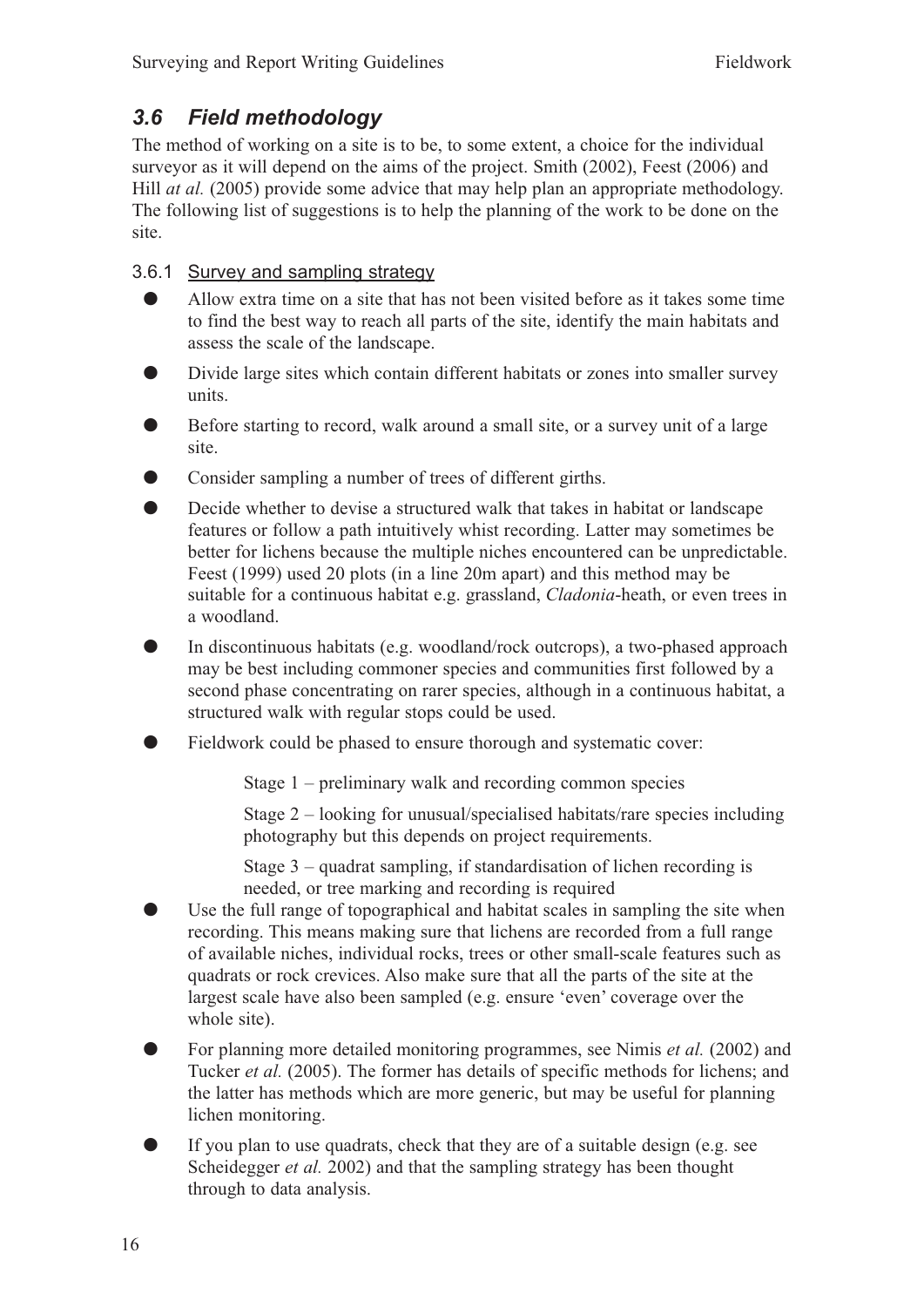If you plan to conduct a statistical analysis of data you anticipate collecting, make sure that the sampling methodology (sample size and type of data) is suitable for the analysis. Fowler *et al.* (1998) and Zar (1996) are useful sources of information on statistical methods.

#### 3.6.2 Species recording

- $\bullet$  Make notes of the lichen communities present (See James *et al.* 1977). Consider making a diagrammatic map of their distribution on a rock outcrop or tree.
- Make species/community lists for each tree species and substrate. Specify the nature of the substrate e.g. dead wood (lignum) or bark. Make a frequency table for 5-10 trees of the same species.
- Habitat-specific features should be recorded, e.g. for trees: size and growth form (maiden, pollard, old coppice stool), aspect and species. These should be included in notes about management. For rocks, include notes on geological information, e.g. rock type, acidic/basic, stratigraphy and mineralogy.
- List species that were expected for a particular reason such as those previously recorded for the site but which were not found. Be aware that databases cannot record the absence of species – indeed absence is not definitive because it simply means that a species was not found. For such unrecorded species, it may be helpful to indicate if it was searched for and how this was done. Specifying this may be informative in surveys where pollution monitoring is a feature.
- Relate survey lists (species and communities) to features such as habitats, tree species, rock types or structures.
- Ensure minimally destructive sampling. When surveying monuments only take small scrapings. Do not take too many or large specimens from rocks or trees. Always leave plenty of any thallus from which a specimen is taken. (See Section 4.1.4)
- Some clients find semi-quantitative measures useful even if they are subjective. Commonly used scales are DAFOR (Dominant, Abundant, Frequent, Occasional or Rare) or ACFOR (Abundant, Common, Frequent, Occasional or Rare). The latter seems more appropriate for most lichen communities.

#### 3.6.3 Photography

- Photography should be standard. Use digital equipment.
- Take images of rare or notable species, communities and habitats.
- Use plant labels or tags to indicate the names of lichen species in images of communities.
- Photographs may be helpful to 'monitor' the general health of thalli or communities. Images should be relevant, labelled and explained in the context of the purpose of the survey; therefore, record full notes about all photographs in the field at the time they are taken.
- Make corresponding diagrams of the object photographed so that it is clear what is included in the photograph.
- Wirth (2002) provides valuable guidance for taking photographs. Although this is out-of-date in that it is aimed at film photography, much of the advice is applicable to digital formats.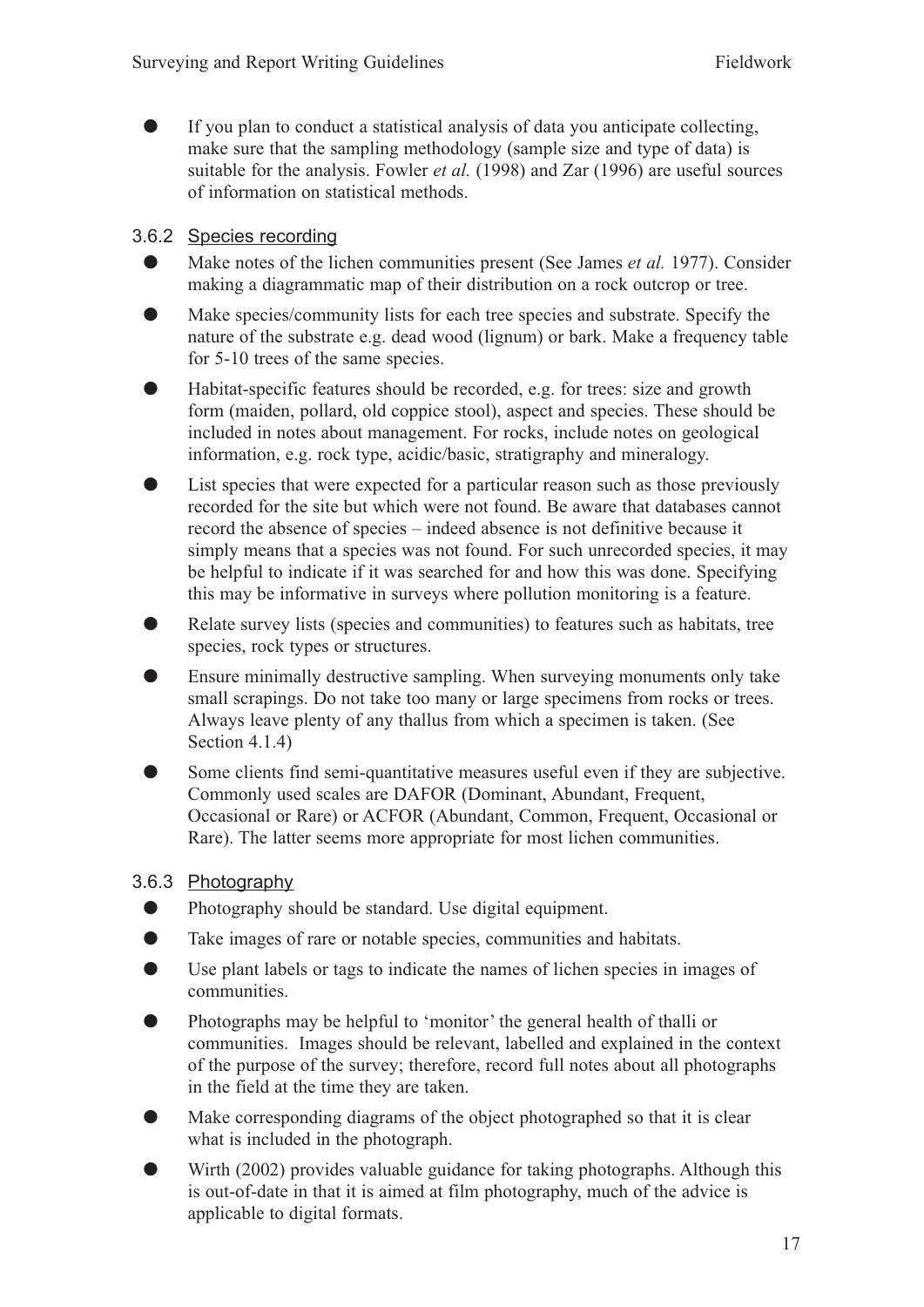#### 3.6.4 Note taking

- Write down as much as possible. Commit nothing to memory! Use diagrams.
- Note the time and conditions when taking notes.
- If future monitoring is possible, select suitable sites for it during the survey.
- **•** Remember to take notes about management as the site is surveyed. Such information may be difficult to recall later, and returning to areas already visited after completion of other field work is a nuisance and extra cost.
- Management comments need to be realistic and specific (e.g. saying 'control ivy' is not very helpful). They should be in terms easily interpreted and put into practice by the commissioner (or client). Consider the primary use of the site, and whether the recommendations will be what the client may be willing and able to do.

#### 3.6.5 Other relevant material gathered whilst taking notes

- $Reporting think what will be put included in the report whilst surveying in the$ field.
- Make drawings and use diagrammatic representations of all sampling and communities whilst on site. These may be useful when compiling and interpreting the data and writing the report.
- Record the survey methodologies followed while in the field so they are ready for writing the report. Otherwise, details of what was actually done may be forgotten.
- Remember that making a definitive list for a site is never possible when recording species in the field, but what is recorded may be used to assess conservation potential of the site.
- A description of the general ecological and geological understanding of the site is useful to help commissioners or clients interpret the context of a site. It may help relate the lichenological content of the report to the reports from other ecologists, or surveyors of other taxonomic groups.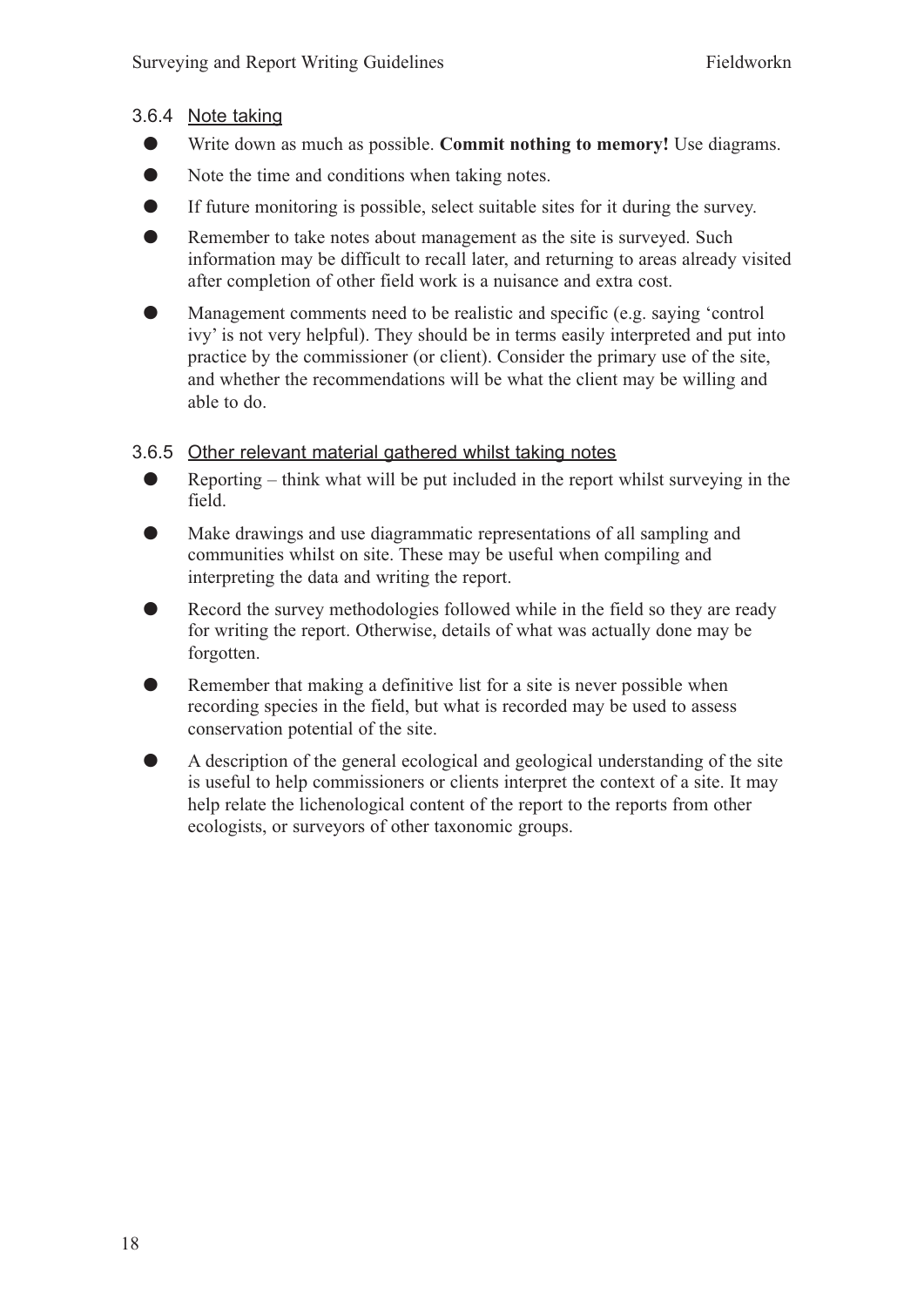# **4 Identification**

### *4.1 The approach*

#### 4.1.1 Identification is in three stages

- 1 The first stage is identification in the field and is done mainly on sight with perhaps spot tests. This mainly involves common species which usually form the bulk of a species list [See 4.1.4 In the field].
- 2 The second stage of identification is done at home in the laboratory and is based on specimens taken where microscopical examination or chemical analysis is needed. These specimens are usually discarded if the species turn out to be common (as is sometimes the case) or if the material is too poor to enable identification (which can also happen). Unusual specimens are retained by the surveyor, unless they are of regional, national or taxonomic importance, in which case they should be deposited in a herbarium. [See 4.1.5 On return from the field and 4.3 Identifying specimens].
- 3 The third and final stage is the confirmation of unusual/unexpected/critical species by another specialist lichenologist [See 4.5 Using specialist referees].

### 4.1.2 Planning identification

As soon as the commission for a survey has been received, make arrangements to locate or acquire the literature [see 3.2 Preparation] that might be needed for identification before going into the field and plan out time for identification in the laboratory immediately after returning from the field.

#### 4.1.3 Preparation before going on site

It is highly desirable to read relevant guides and survey reports where they exist before going to a site, to note the species to be expected and to become familiar with them. This can be done through the literature [see 4.2 Literature] and by studying specimens from an herbarium [see 4.6 Herbaria]. Notes about the habitat, ecology and field characters including spot test reactions and other notes about the species to be expected can be very useful when looking for them in the field.

### 4.1.4 In the field

- Take lists of species and notes previously made (se above) together with copies of survey reports to identify where previous surveyors had been recording or collecting. Chemicals [see 4.3.5 Chemistry], good maps and a handheld GPS are essential. [see Chapter 3 Fieldwork].
- Record field identifications in a notebook or on a record card, adding notes about abundance, substrate and population features (e.g. if population is mainly old or young thalli) where appropriate. [see Fieldwork 3.6 Methodology].
- For species that cannot be identified in the field, locate other thalli and establish the size and extent of the population before collecting. This is not always possible, as lichens can often be niche-specific, and time-constraints may restrict such searching. If it is decided not to collect at first sight (for whatever reason), the species may be found again later in the day, so note it as "sp. 1" etc, so there is a record of its distribution on the site.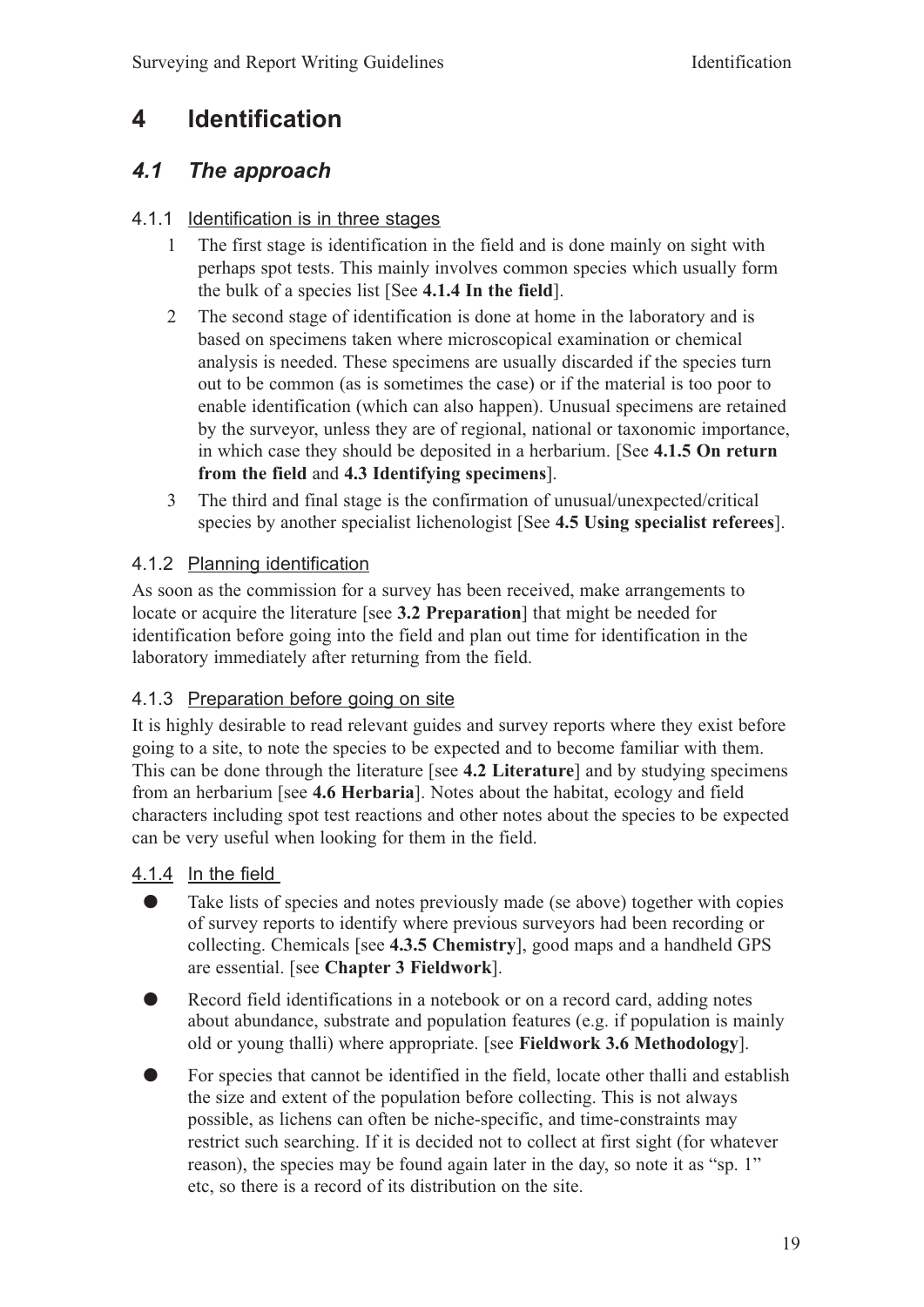- ❍ Make notes about its ecology, abundance, substrate and population features etc as above.
- ❍ If other examples are found in the locality, check whether the thalli are uniform. Look to see if there are any clinal variations (e.g. with distance from water, in and out of shade, higher or lower on tree). Choose a thallus, or thalli, with all the features that are going to be needed for identification. Finally select a representative thallus, or thalli, for collection.
- In selecting a representative part of a thallus to make a specimen, choose a part which has:
	- ❍ a good edge (foliose and crustose species), or branch ends (fruticose species)
	- ❍ examples of ascocarps of all stages of development (age-range of fully formed ascocarps is desirable, as young ones may have immature spores, and old ones may be empty)
	- ❍ if soredia, isidia, schizidia, blastidia, phyllidia or other vegetative propagules are present, make sure all stages of development are represented on the specimen
	- ❍ for fruticose species, (e.g. Usnea sp.) the holdfast is often characteristic and needs to be included
	- ❍ sufficient quantity of material for chemical analysis e.g. TLC.
	- Then decide how much of the thallus, or parts of which thalli, to collect. If there is sufficient material more than one collection may be made, especially if it is very variable or if the first collection did not have all the features seen later. Make sure that good material is collected and that plenty is left after the specimen is collected and try not to take a whole thallus unless absolutely essential.
- Collected specimens should be carefully conserved, e.g. in tissue, but be careful since removing damp tissue can damage delicate features which may be useful for identification. Place in a paper packet.
- Old tobacco tins or plastic boxes are useful for collecting *Cladonia* spp. and pin-head lichens to prevent them from being squashed, crushed or damaged by the use of tissue paper. Make sure that a slip of paper describing the precise location of the specimen is included in the tin.
- It is vital that all paper packets, tins and boxes should be carefully labelled with the site name, the date, and that a locality is cross-referenced into the field notebook. Some surveyors may include a personal note which will recall of the field location to mind, e.g. the time, description of view, events or just "a.m. after coffee". This labelling is essential; otherwise, there may be scant record of where the specimen was collected.
- Then double-check that all the features of the lichen are represented in the specimen collected by comparing the specimen carefully with several other thalli in situ. Check careful notes in field notebook including how many thalli are present, distribution together with features of the community of which the species is a component and of the habitat. The time taken to do all this will be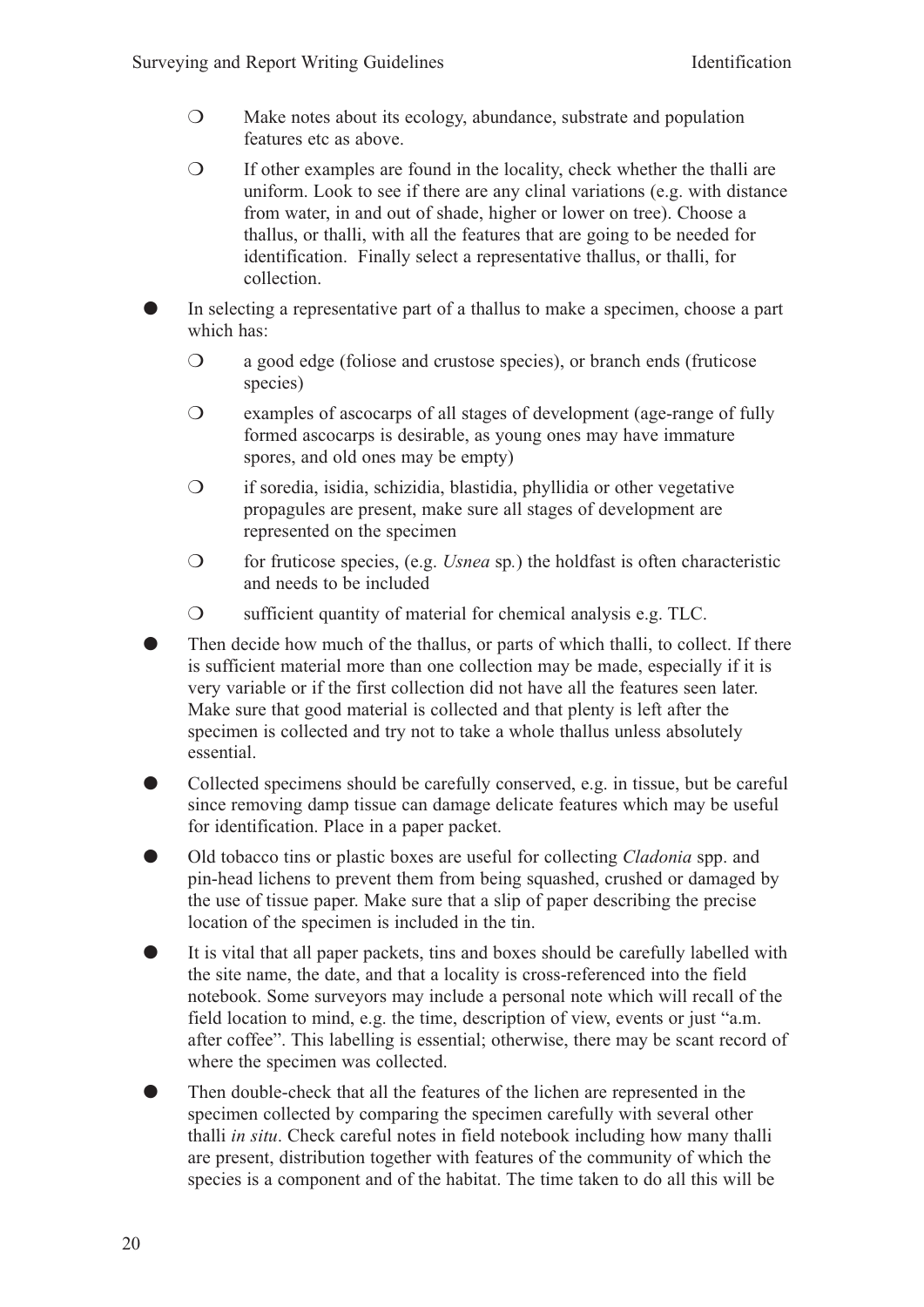insignificant compared with the time it would take to return to the site to obtain another specimen.

- If possible, enough material should be collected to divide into duplicates. This matter is a matter of judgment and has to be decided on the basis of the importance of the species (if known) and the amount of material present in the field.
- Notes to take include the following, depending on the substrate. For a corticolous species record where it occurs on a tree, the tree species, angle of branch, aspect etc. For saxicolous species record rock type (geological terms), location on outcrop (e.g. near ground or bird perches), aspect, inclination, presence of any water nearby, etc. For terricolous species, record inclination, aspect, soil type (soil science terms), shading, higher plants nearby (NVC community type). [See 3.6 Survey methodology].

### 4.1.5 On return from the field

Sort the material carefully, check the packets and dry them as soon as possible. All boxes and tins should be left open, with the lids off, so that the lichen material can dry out. Otherwise it quickly goes mouldy, and will be of no use. If staying in a hotel, or other accommodation, while carrying out the survey, open all paper packets and place as close to room radiators as possible (without causing a fire hazard). If there are a lot of wet, soggy packets, ask the host or proprietor if they would allow the packets to be spread out in the room to dry, perhaps on old newspaper. Do not place specimens directly on the radiators as that can damage the lichen material.

On return home and before starting laboratory identification, ensure that all the packets are thoroughly dry. Then, put them in a sealed plastic bag and place it in a freezer for two days to kill off any lichenivorous invertebrates, especially mites. Remove from the freezer but be sure to allow the specimens to return to room temperature (the plastic bag preventing water condensation and dampening of the specimens; in particular allow plenty of time for rocks to warm up). Remove the specimens from bag and store on an open tray while the material is systematically worked through. Work on collections as soon as possible after return while details of observations made in the field are still fresh in the mind ensuring that anything additional to the field notes may be recalled.

# *4.2 Literature*

It is essential to have appropriate literature on which to base identifications. There are guides and keys of several types and a surveyor should be familiar with these in case they can help in particular circumstances. New guides are being published every year making it necessary to keep up to date. The British Lichen Society Library can help with out-of-print publications, papers, articles and unpublished reports ('grey' literature). The current serial publications of the BLS are The Lichenologist and the Bulletin, both of which may contain useful information. [See 5.6 Surveying the literature and background information.]

### 4.2.1 General guides

The main printed works relevant to the British lichen flora are as follows. Lichen Flora of Britain and Ireland, 1<sup>st</sup> edition (Purvis et al. 1992) is the standard work which should be consulted. It has keys and descriptions of most of the British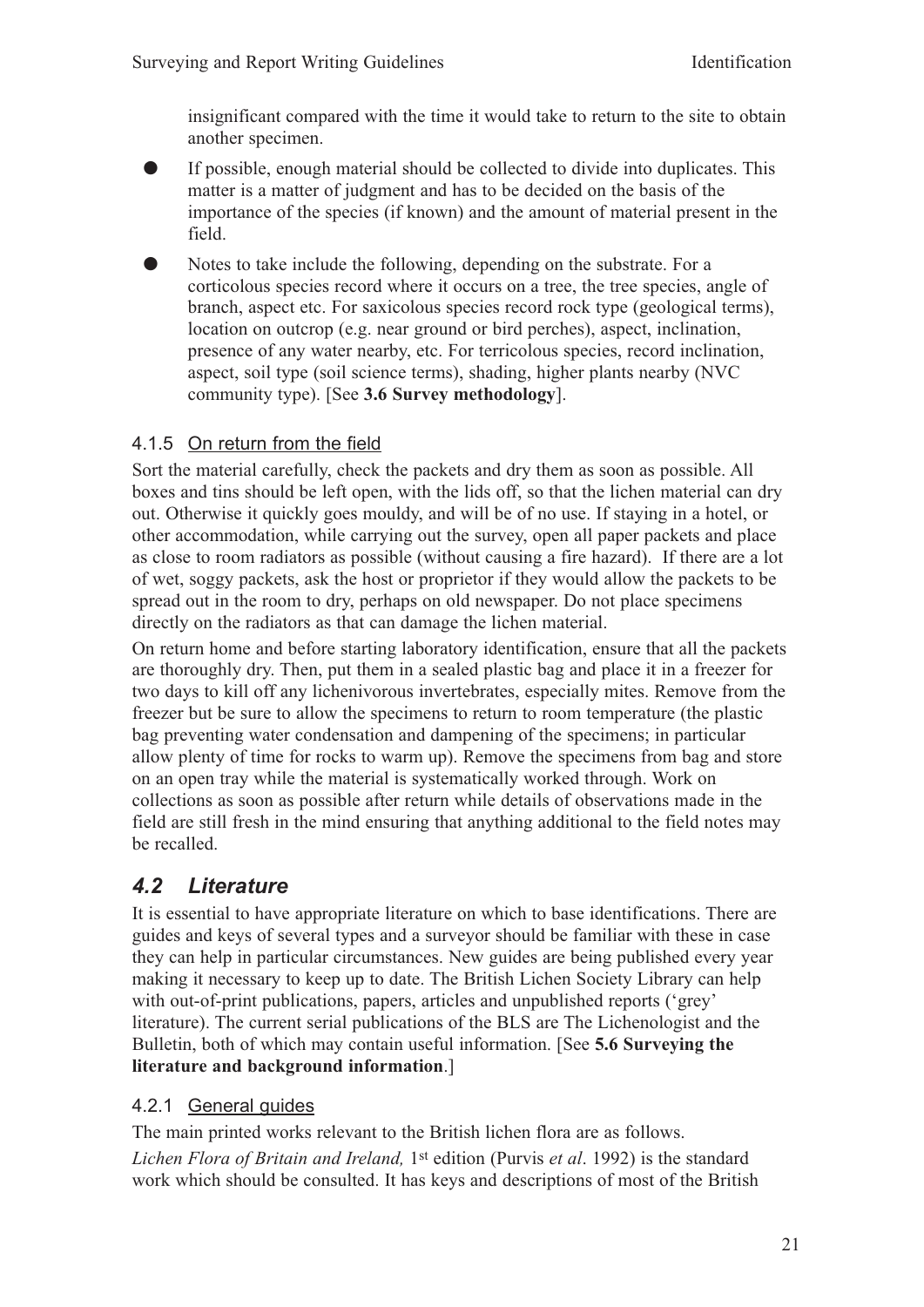species, although it is now out of date and is currently being revised. About 200 additional names are included in the latest checklist (Coppins 2002) but are not in this work. Until the new edition of the flora is published both works are essential.

Lichens an Illustrated Guide to the British and Irish Species, 5th edition (Dobson 2005), is a more elementary book but nonetheless useful for common and distinctive species. It includes about half the species treated in Purvis *et al.* (1992) with photographs and distribution maps for most of them.

Lichen Identifier, 2nd edition (Dobson 2003b), is a multi-access key in which the characteristics observed are selected from drop-down texts or entered into a dialogue box and the programme lists the species in which this combination of characters is found. The character data used is that from Purvis et al. (1992) but with the names according to the latest checklist (Coppins 2002). It has a user guide that explains the various features. It also has distribution maps and 300 colour photographs.

There are also earlier books which are mainly only of historic interest. Details of these can be found in the list of references in Purvis et al. (1992) and Hawksworth and Seaward (1977).

### 4.2.2 Local floras

There are several local county lichen floras, floras of areas and even of specific habitats, especially those by O. L. Gilbert. These may not have keys but do give an indication of the species to expect. Older references up to 1975 may be traced through Hawksworth and Seaward (1977) and more recent ones published in The Lichenologist may be found through indices (Vol. 20 (1988) pp 401-425 and Vol. 35 (2003) pp.417- 489). Recent county floras published separately are Devon (Benfield 2001), Brecknock (Woods 2003) and Cheshire and the Wirral (Fox et al. 2003).

| Rocky shores                                           | Fletcher (1975a and b)                                                                                 |  |
|--------------------------------------------------------|--------------------------------------------------------------------------------------------------------|--|
| Lichenicolous fungi                                    | Hawksworth (1983 and 2003)                                                                             |  |
| Twigs                                                  | Wolseley <i>et al.</i> $(2002)$ – also on-line [see<br><b>Computer-based Aids below] and Table 4.3</b> |  |
| Churchyards                                            | Dobson $(2003a)$                                                                                       |  |
| Rocky overhangs                                        | James (1970)                                                                                           |  |
| Limestone pyrenocarpous lichens                        | Coppins (1984)                                                                                         |  |
| Sterile crustose saxicolous and<br>terricolous lichens | Fryday and Coppins (1997)                                                                              |  |
| Coastal Schist in Devon                                | (Hawksworth 1980)                                                                                      |  |

Table 4.1 identifiation Guides of Specific Habitats

#### 4.2.3 Specialist guides

A number of guides deal with the identification of particular groups on a habitat (Table 4.1) or taxonomic (Table 4.2) basis. If working for a statutory organisation, a member of the staff may be able to help. It is quite appropriate to include the cost of the acquisition of appropriate specialist literature in expenses when negotiating, or tendering for, a contract. Some of this literature may be obtained from the BLS (see www.thebls.org.uk).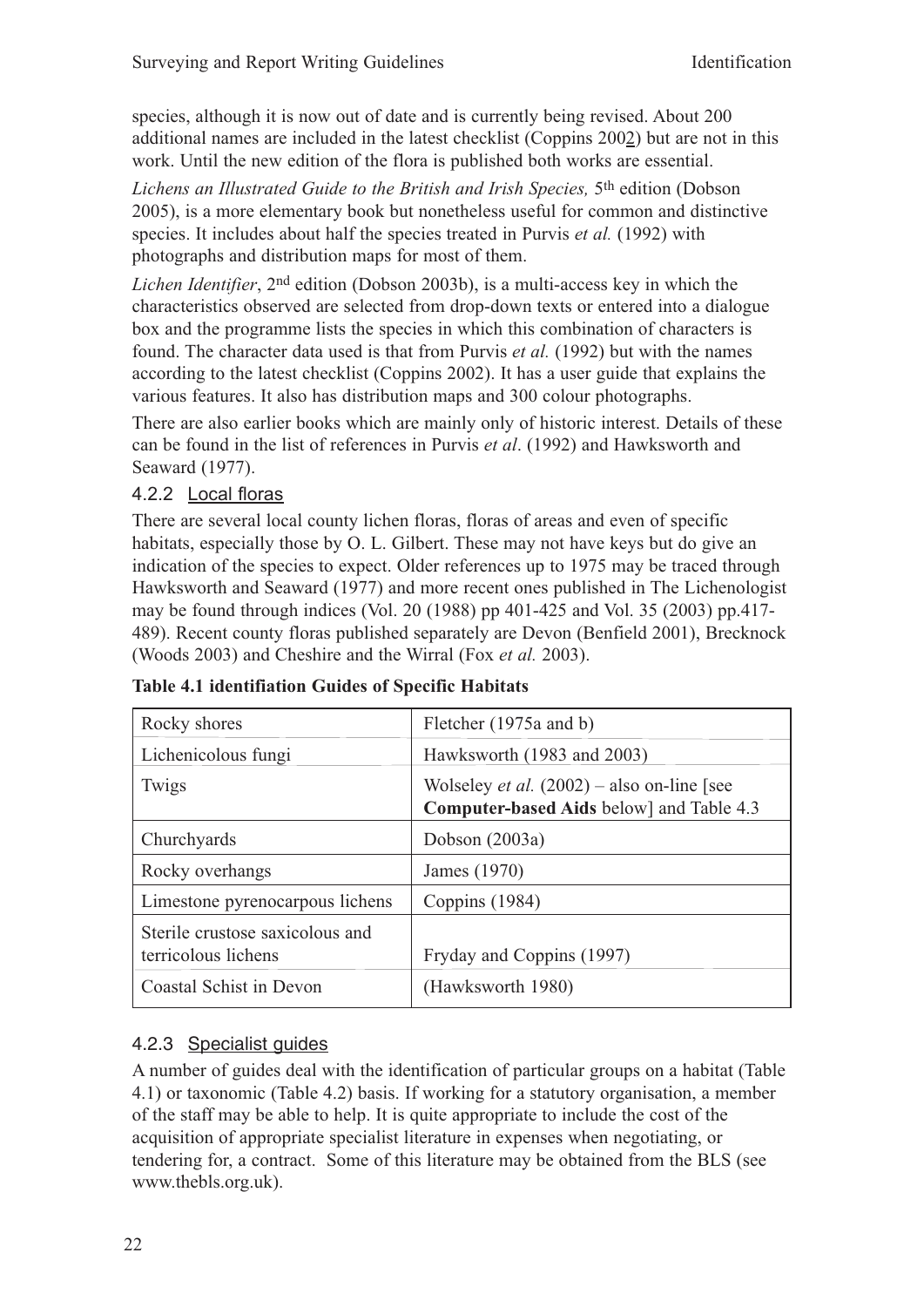| Cladonia               | Hodgetts (1992)                                                   |  |
|------------------------|-------------------------------------------------------------------|--|
| Dermatocarpon          | Orange (1998)                                                     |  |
| Lepraria and Leproloma | Orange (1995)                                                     |  |
| Parmelia (CD)          | British Lichen Society (1997) [see Computer-<br>based Aids below] |  |
| Porpidia               | Fryday $(2005)$                                                   |  |
| Non-yellow Rhizocarpon | Fryday (1996)                                                     |  |
| <i>Usnea</i>           | James (2003)                                                      |  |

Those that are recent and better known include: Table 4.2 Identifcation Guides to lichens within Taxonomic Groups

#### Works in journals:

There are many useful papers which can help with the identification of certain groups and species. These are published in a variety of journals (see also below), the main ones in Britain being The Lichenologist (see Lichenologist vol. 35 pp 450-451 for index to keys published since the first edition of the Lichen Flora of Britain and Ireland (1992)) and the Bulletin of the BLS of which Volumes 1-70 were indexed.

#### Works dealing with European lichens

A number of works deal with lichens in other parts of Europe and include species which also occur in Britain. These works can be very useful.

- Wirth (1995) for Baden-Württenburg, Germany (in German) with keys, and some excellent colour photographs.
- Dahl and Krog (1973) for macrolichens of Scandinavia (in English) with keys.
- Nimis and Martellos (2004) for terricolous lichens of Italy (in English) with keys and species descriptions.
- Ozenda and Clausade (1970) for France (in French) with keys, species descriptions and black and white photographs.

See also Hawksworth (1990), which is a list of lichen floras of the world where other literature may be found.

Monographs of lichens families and genera (often on a worldwide basis) are published in the series Bibliotheca Lichenologica (published by Cramer).

#### Computer based aids

● Compact discs

Parmelia Key (British Lichen Society 1997) is a useful interactive CD with excellent illustrations. For the Lichen Identifier (Dobson 2003b) see General Guides above.

Web resources

There is an increasing number of on-line keys (Table 4.3) for identifying lichens. Some of these are for non-British species, but may be useful for identifying British lichens.

In addition, Grube (2002) describes online documentation of lichen biodiversity and Rambold (2002) discusses computer-aided identification systems for lichens.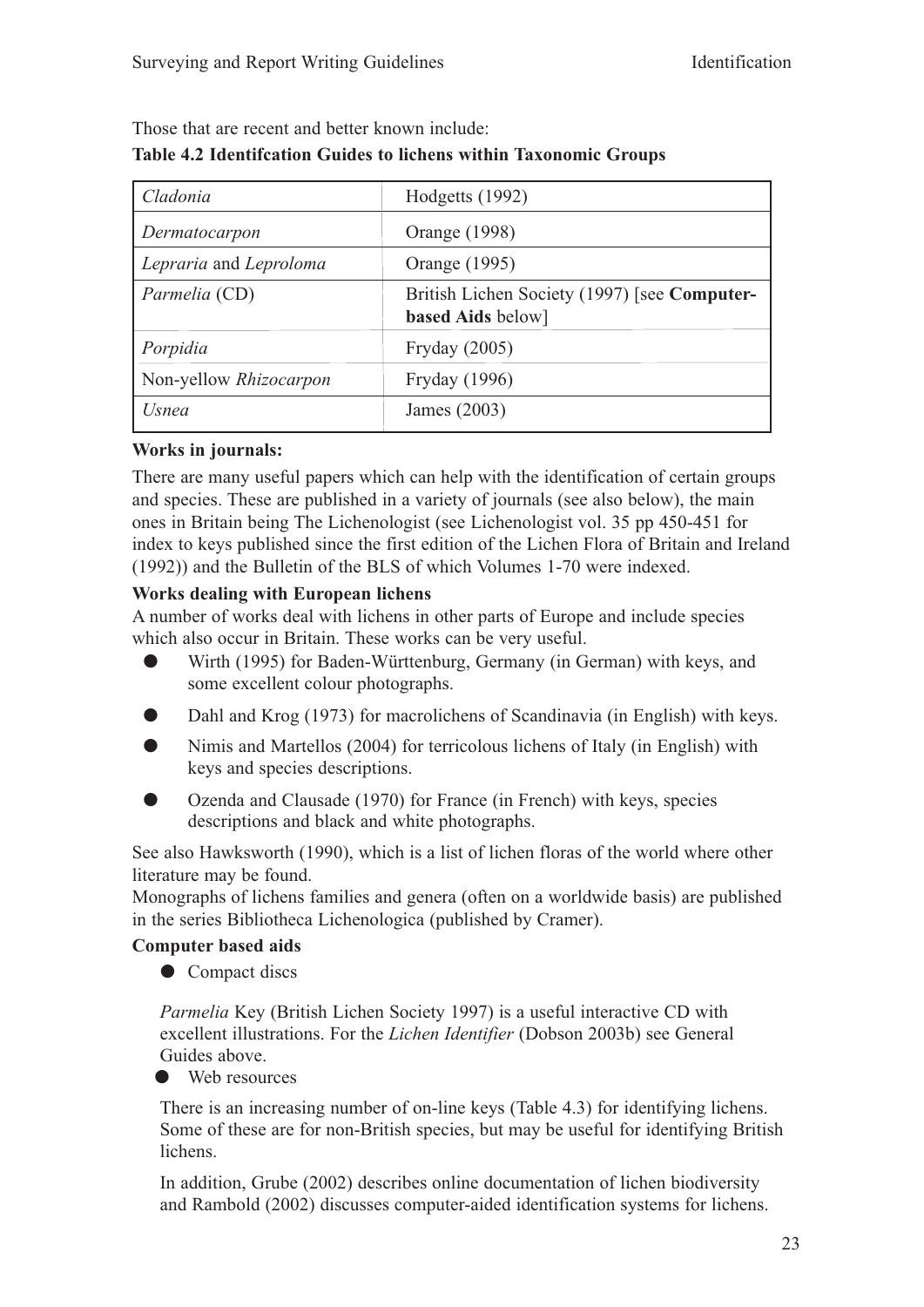| Italian lichen keys                                              | http://dbiodbs.univ.trieste.it/                                             |  |
|------------------------------------------------------------------|-----------------------------------------------------------------------------|--|
| Lichens on twigs                                                 | http://internt.nhm.ac.uk/jdsml/nature-online/lichen-<br>id-guide/index.dsml |  |
| Lichen keys various                                              | www.bgbm.fu-berlin.de/sipman/keys/default.htm                               |  |
| Some keys for USA                                                | www.huh.harvard.edu/collections/lichens/index.html                          |  |
| Lichen key archive                                               | www.toyen.uio.no/botanisk/lav/LichenKey/                                    |  |
| A Global Information System for<br>Lichenized and Non-Lichenized |                                                                             |  |
| Ascomycetes                                                      | http://lias.net/                                                            |  |
| For searching for other lichen literature                        | www.toyen.uio.no/botanisk/lav/RLL/RLL.HTM                                   |  |
| Checklists of lichens on a worldwide basis                       | www.biologie.uni-<br>hamburg.de/checklists/portalpages/world 1.htm          |  |

#### Table 4.3 Online Keys and Websites for Locating Identification Literature

#### 4.2.4 Checklists

The latest printed checklist of British Lichens (Coppins 2002) is available from the BLS, but a frequently updated version is on-line at www.thebls.org.uk. Synonyms can be found online in the Synlist at the BLS website (www.thebls.org.uk). Synonyms in printed form can be found from older checklists. There is also a checklist of Welsh lichens (Woods 1999). (See Table 4.3 for checklists for other countries on a worldwide basis.)

#### 4.2.5 Previous survey reports

Previous lichen information should, in the first instance, be supplied by the commissioning body. This is especially so if surveys are at the request of the statutory government agencies, who should (theoretically) hold all previous data. If they do not, or if for a survey for other commissioners, the pathway and options set out below may help surveyors locate previous site information.

- (i) Request from the contracting body any past information on lichens that they hold for the site.
- (ii) If they are not able to comply, then go to the British Lichen Society (BLS) web-site (www.thebls.org.uk) and look under "Grey Literature". This is periodically updated, however, it only contains the reports that authors have sent in to the BLS Grey Literature manager (Dr B.J. Coppins), so is probably not as comprehensive as it could be.
- (iii) If relevant reports are listed there, copies may be obtained from the BLS Library (Librarian: A. Fletcher afletcher@leics.gov.uk), which is the repository for some site reports.
- (iv) If this is unsuccessful (but the site in question has received a previously commissioned lichen survey), approach the body which commissioned the earlier survey (English Nature, the Countryside Council for Wales, and Scottish Natural Heritage all have Libraries, where copies of biological reports are sometimes held).
- $(v)$  If this is unsuccessful, it may be possible to contact the author(s) of the reports and ask if they have a copy. Depending on the sensitivity of the information,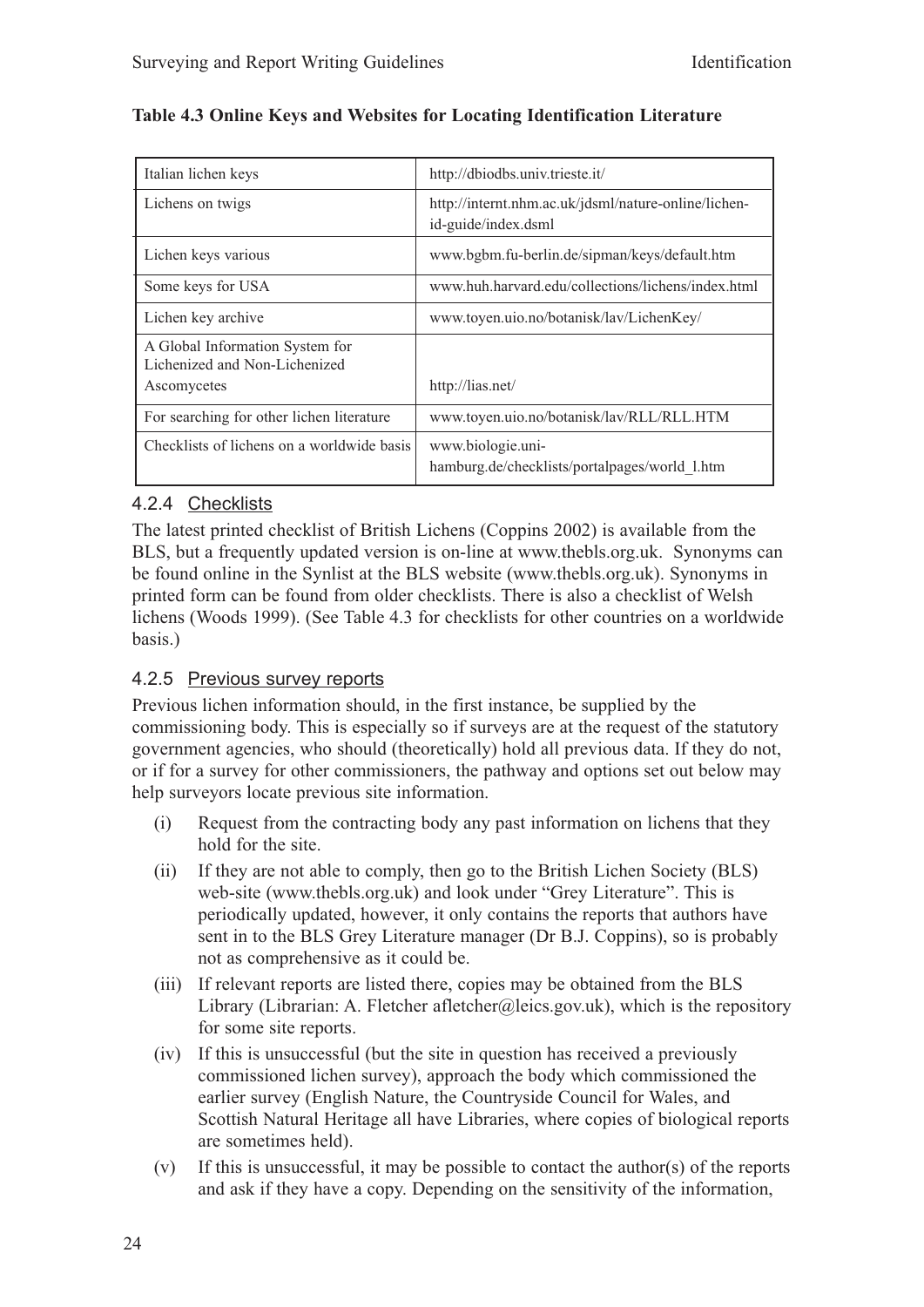they may be able to help, but it may be necessary to pay for copies. Some author(s) may feel inhibited about releasing the data (Data Protection Act), or they may feel constrained by institutional confidentiality. Of course all Government Agencies recognise that legitimate requests for data contained in reports contracted by GOs should be made available.

- (vi) A guide to older reports is published in Hawksworth and Seaward (1977).
- (vii) Field meeting reports are indexed in Lichenologist vol. 35 p 447 (2004), vol. 20 p. 409 (1988), vol.10 p.246 (1978).
- (viii) Field meetings are also reported in the BLS Bulletin. An index to volumes 1- 70 (1992) was published.
- (ix) Local Record Centres, Wildlife Trusts and Museums should also be consulted.

#### 4.2.6 Communities

The standard text for lichen communities in Britain and Ireland is James et al. (1977). Although dated (and many of the names of lichens have changed) this is still very useful. The account lacks many communities that will be encountered in Scottish mountains and perhaps elsewhere. Another useful, though even more dated account is that of epiphytic communities by Barkman (1958). This latter account is useful in that it records a huge amount of detail about the communities, and is the only account available to include mosses.

#### 4.2.7 General site information

When dealing with identification, it is useful to refer to general ecological and geological information about the site.

#### 4.2.8 Distribution information

The BLS Mapping Recorder (Prof. M. Seaward, contact details in BLS Bulletin) can supply distribution maps of species on a 10km square basis and species lists for specified 10km squares. The new BLS mapping scheme (J. Simkin, contact details in BLS Bulletin) is a developing database based on grid reference locations, has fuller details and may be able to supply useful site information. Thumbnail maps are published in Dobson (2005) and Dobson (2003b). The BLS also publishes fascicles of distributions maps for genera (see

http://www.brad.ac.uk/acad/envsci/research/herbarium/database.php).

### *4.3 Identifying specimens in the laboratory*

#### 4.3.1 Equipment and identification techniques

A certain amount of equipment is needed for identification in the laboratory, or at home. There will be variations in what individuals have, and each person must equip themselves as well as they can. It is possible to manage without a dissection microscope in preparing slides for a compound microscope using a hand lens but it is more difficult.

Certain chemicals are needed for microscope work and for chemical testing of lichen specimens. These must be fresh and of good quality, and there are health and safety issues relating to their use. Information given here does NOT constitute health and safety instructions and neither the authors nor the publisher take any responsibility for the personal safety of the reader, of any other person, using the general guidance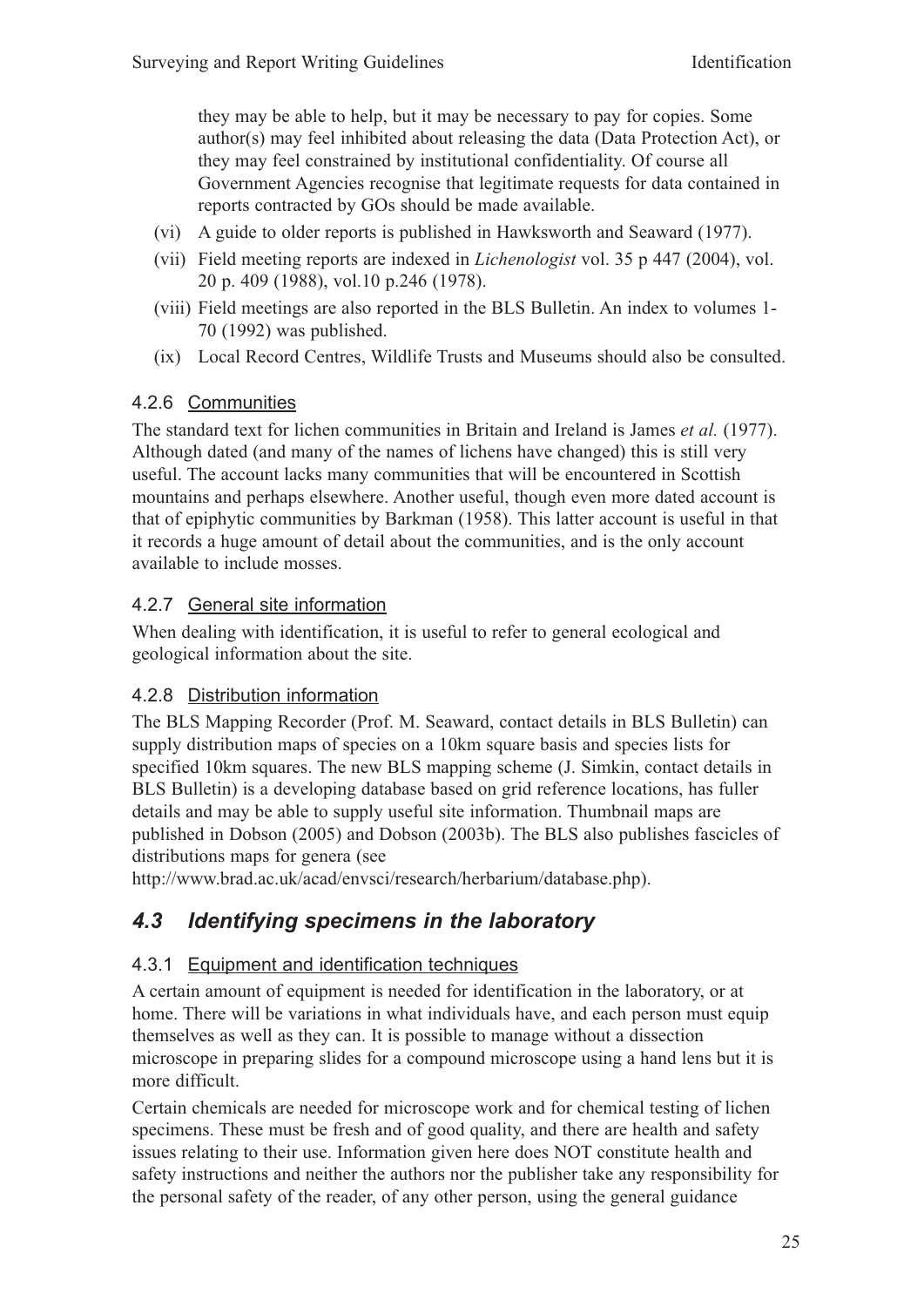presented here. Any information regarding safety is included here simply to indicate that care should be taken to find out what health and safety procedures should be followed and adhered to.

Keep a "lab book". This is a notebook, rather like a diary, in which meticulous notes are made detailing what is being done. This is invaluable for personal reference to check later. Details include: date, specimen number, line drawings, measurements, descriptions, chemical test results, etc duplicating everything written on the specimen packet. In the future, this lab book will become very useful to you and also useful to future lichenologists, if it is eventually deposited in an appropriate herbarium.

#### 4.3.2 Dealing with specimens

Specimens must be handled carefully. Poor handling technique rapidly reduces their value. In preparing a specimen of a lichen species, it is helpful to consider a few main points as indicated below (see also Orange 2003).

- Is the material good enough to be of real value when looked at again?
- Is there more than one species present? List on the packet the other species present. It may be helpful to divide specimens if the species of interest is not the most prominent species present. This can be difficult with certain types of rock, for example. It is usually inadvisable to try and fracture a rock supporting a specimen as the rock may fracture through the specimen. Some "pruning" of a rock might be attempted by chipping bits away but, if the specimen is a really good example, it may be best to leave it although there are good diamond saws available cheaply. When a rock specimen has to be divided it may be better to fracture the rock rather than saw it. This is because dust from sawing can be very hard to control and if it contaminates the material, this may reduce its value significantly. Holding padding of soft material on the specimen can protect it from dust during sawing.
- When identifying material be economical with it. If possible, only use a portion of one fruiting body, and a small part of the thallus for chemical analysis, at the edge of the specimen of where it might become detached later anyway. It is best to remove parts of the thallus before testing with spot tests otherwise remove the part tested afterwards.
- Make sure the specimen material is dry, and, if wetted, it is allowed to dry again, before returning to the packet for storage. Dry fresh material SLOWLY, leaving it in ambient conditions rather than heating it. Remember to freeze lichens for two days before examination to kill off pscocids, mites, etc., or the specimen may be destroyed in time.
- The value of a specimen is significantly increased by the information written on the packet, in addition to the correct name. Use plain paper for specimen packets rather than gummed envelopes or, worse still, plastic bags. Fragile specimens can be placed in small clear cellophane packets and be examined with a lens or dissecting microscope through the cellophane. Even if the specimens are for personal use only, the advice above greatly adds to the value of a specimen. See Orange (2003) and Powell and Fryday (2004) for advice on the care of collections and labelling specimens.
- Every lichenologist should build up a collection of reference specimens for their own use in identification. A substantial, well-labelled and maintained collection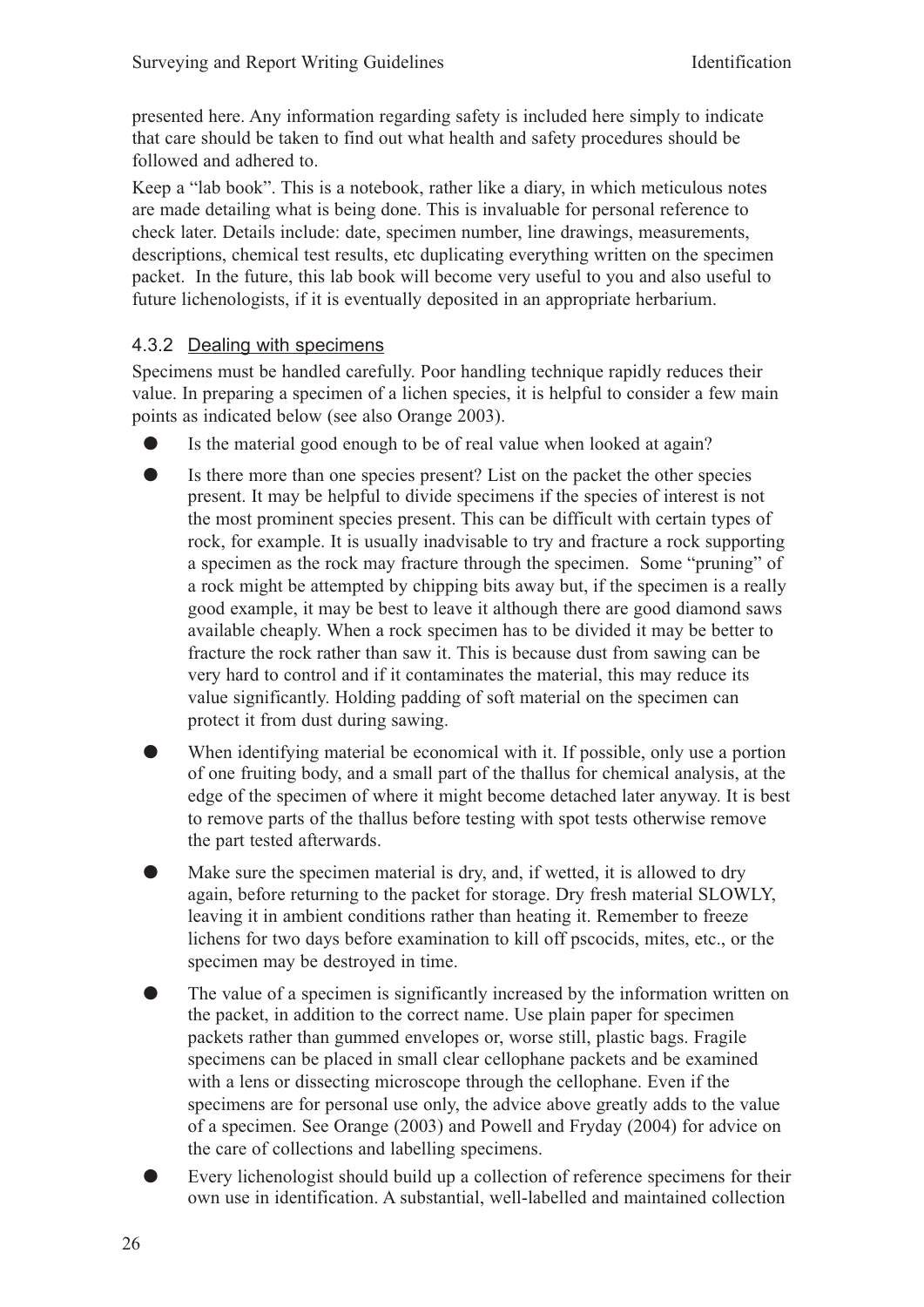may constitute an herbarium. Obermayer (2002) provides advice on herbarium management.

#### 4.3.3 The identification process

The lichenologist requires equipment, procedures and skills. The following sections outline these.

#### **Microscopy**

#### Equipment

Obtain the best microscopes that can be afforded. Two principle types are :

- 1. a dissecting microscope with up to 40x (or more) magnification for morphological details (replacing the hand lens in the laboratory).
- 2. a compound microscope with x100, x400 and x1000 magnification and a calibrated eye-piece graticule for anatomical details.

Occasionally second-hand microscopes suitable for lichen identification can be bought from Universities (which have to replace sets used for teaching) or other establishments. When buying microscopes second-hand it is worth checking the following.

- That the rack and pinion used for focusing is not worn at the point where the slide comes into focus such that it slips out of focus again. This is can be a very difficult part to replace in an obsolete microscope.
- That the lenses are not damaged, dirty or otherwise in a bad state. The quality of a microscope can be limited by the quality of its lenses. A second-hand microscope may be upgraded by buying new lenses. The screw sizes and threads etc. are, for the most part, standard in all microscopes, so new lenses should be compatible. If buying lenses for a second-hand compound microscope, buy a set of objectives, not individual ones. Check that they are all parafocal (all have the same point of adjustment for being more or less in focus) so that objectives can be swung around without major adjustment of the coarse focus knob. Compound microscopes normally have x10, x40 and x100 objectives with a x10 eyepiece giving magnifications of x100, x400 and x1000. The x100 objective is nearly always oil-immersion and is useful for measuring and observing the details of small spores and conidia.
- Other things needed with the microscope can include:
- A pair fine of tweezers (with a spring just strong enough to be able to hold the tweezers without them closing. Note that the tips can be made finer by closing the tweezers and filing the end with a fine file or grinding it on a sharpening stone).
- A fine-pointed scalpel with a disposable blade.
- Razor blades for cutting sections: stiff, single-sided razor blades can be obtained from microscope suppliers. Double-edged razor blades may be obtained from the high street shops. The safest method is to break the latter in half before removing them from the wrapping. By holding half a blade in one's hand only one sharp edge is being handled. But with care this is not necessary.
- Slides and coverslips.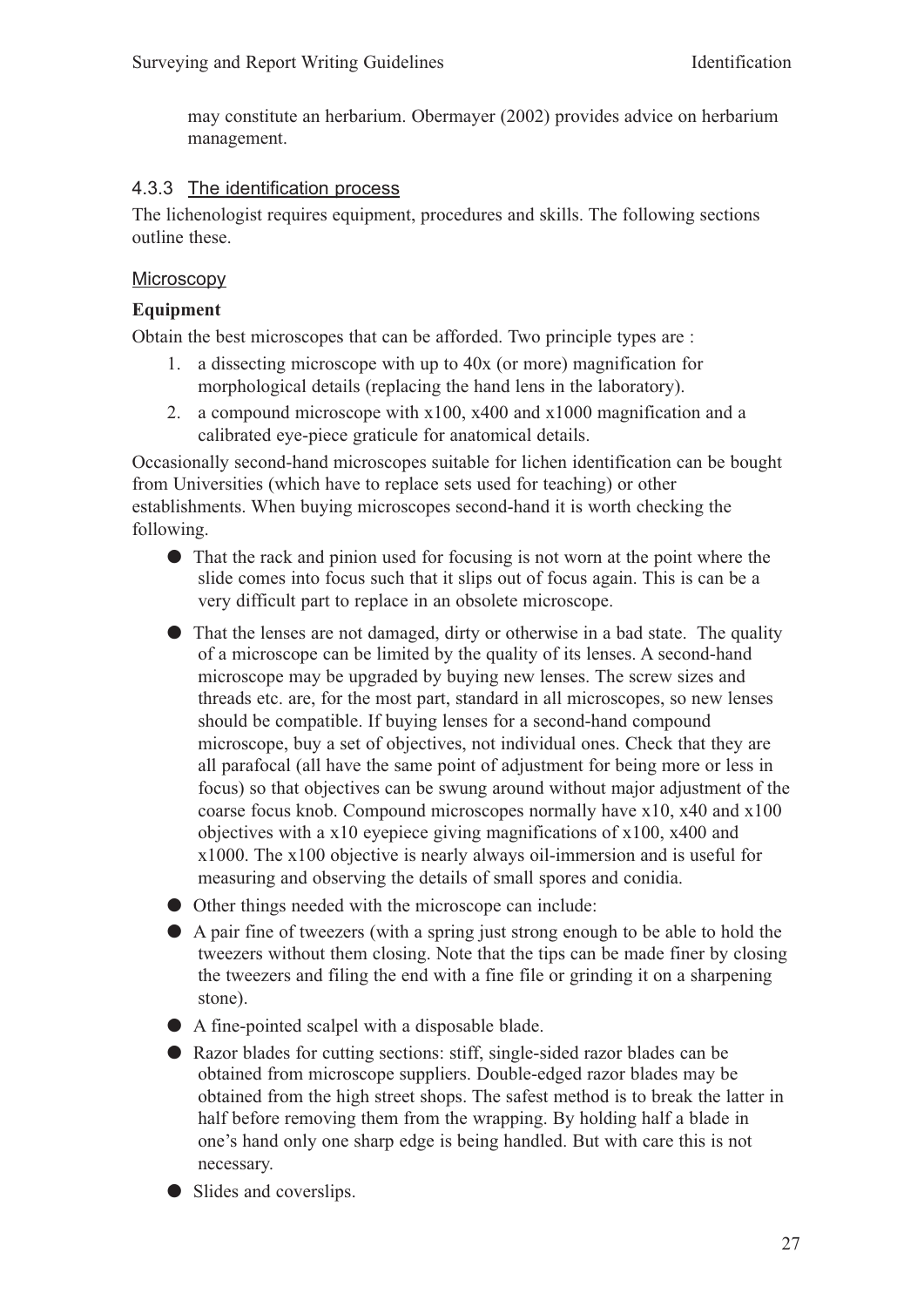There are many commercial suppliers of microscopes and microscope accessories. For example, http://www.brunelmicroscopes.co.uk/, among others, supplies microscopes as well as slides, coverslips, immersion oil, eyepiece- and stage-micrometers, single-edge razor blades, 10% KOH and Lugol's iodine.

#### Adjusting a compound microscope to obtain maximum resolution.

The usual and best procedure is as follows. See Figure 1 for the terms used to describe the parts of a compound microscope.

Figure 1. The parts of a a compound microscope



- 1. Set up the microscope with a slide (with a section on it covered with a coverslip) on the stage and a light source focused from beneath on the slide with the condenser. Using the x10 objective, carefully focus on the edge of the section on the slide so that only 1/3-1/4 of the field of view is covered by the section.
- 2. Focus the light source with the condenser so that the image of the light source (ground glass screen, bulb surface for a "pearl" bulb or filament for a "clear" bulb) is clearly seen down the microscope.
- 3. Move the condenser very slightly so the image of the light filament or ground glass surface just disappears (i.e. so that it provides an even illumination)
- 4. Adjust the iris-diaphragm within the condenser down as far as it will go. The illumination will suddenly become darker. Open it back up until the intensity of light is back to its maximum. and no further. This setting allows the irisdiaphragm to cut out stray light.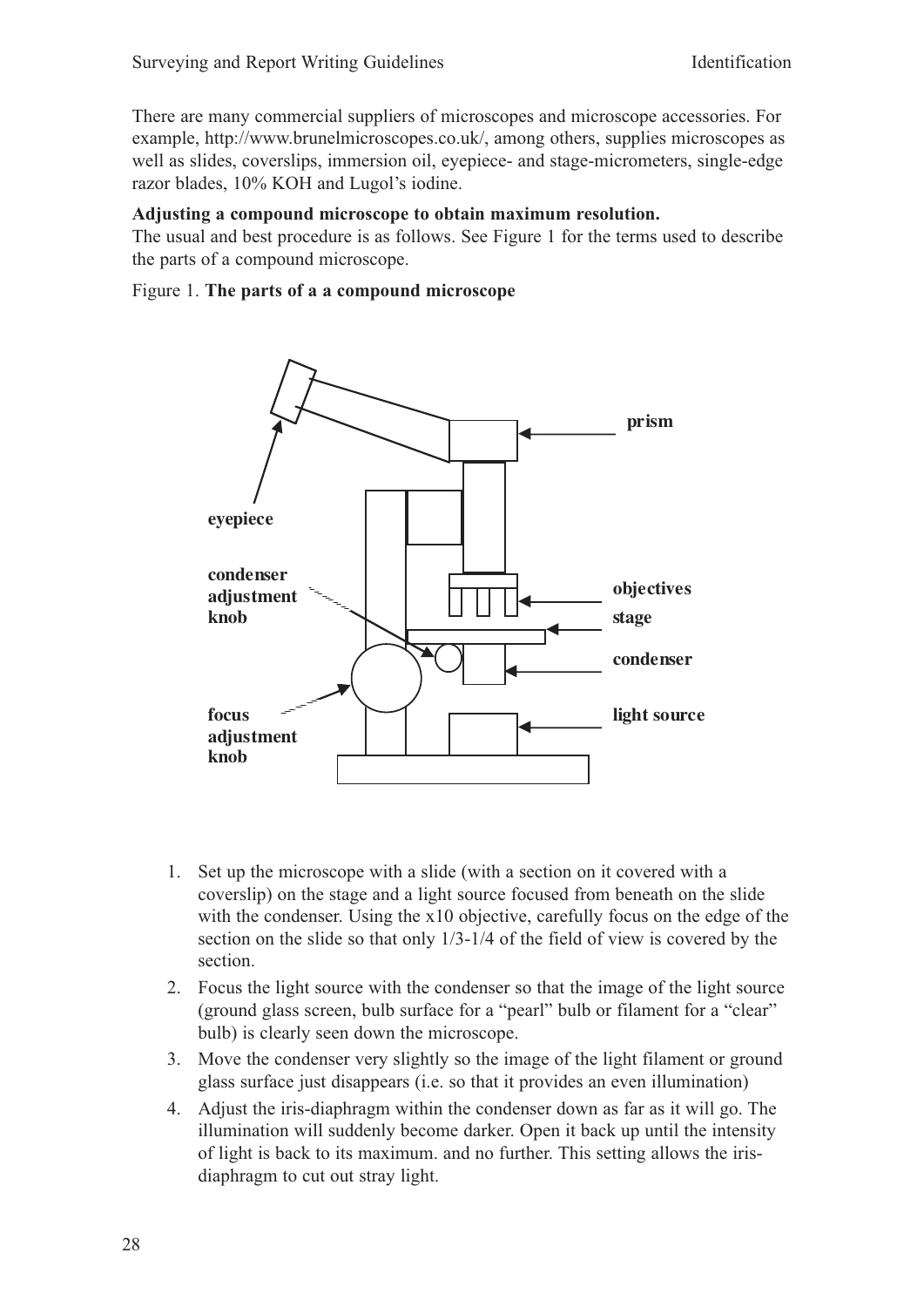5. The microscope is now ready for use. If the light is too bright, adjust the light source with dimmer, or by moving it further away (if the latter, go back to stage 1). Do not reduce the intensity of illumination with the iris-diaphragm. The depth of field of view can be temporally increased by closing the iris diaphragm further for purpose of location of structures, but then return it to the original setting to restore resolution.

#### Calibrating the eye-piece graticule

Eye graticules are calibrated with a stage-micrometer. This is rather expensive since it usually needs to be used only once and then occasionally as a check. It may be possible to borrow one from another lichenologist, or someone in a local school/college/university department or the BLS. Otherwise, when attending a BLS Workshop, ask the workshop leader if s/he would bring one. Check that the measurements and calculations are correct, and then double-check by measuring something whose approximate size is already known (e.g. spore of a known species) or, better still, something on a slide another lichenologist has measured.

#### Microscopic examination of a lichen specimen

#### With a dissecting microscope:

It is good practice to examine specimens carefully using a dissecting microscope, paying particular attention to the possible presence and details of specific structures such as soredia, isidia, pseudocyphellae and pycnidia, which may not have been clearly seen with a hand lens. Examine the whole specimen before deciding whether any structures are absent, and even then, bear in mind that the specimen collected may not, by chance, have them represented (although this should have been checked in the field when collecting).

#### With a compound microscope:

When identifying a specimen the genus may have been determined, and the species suggested, by macroscopic examination. Microscopic examination is to find out or confirm a particular feature, or identify the specimen. If it is not known to what genus the specimen belongs, such as can be the case for a crust with black lecideoid apothecia, full microscopic examination may be necessary. This involves preparing at least 3 slides as follows:

- 1. Thin vertical section to look at ascocarp structure
- 2. Section of acsocarp for teasing out asci for staining with iodine
- 3. At least one slide with a section as in 1. for testing with chemicals such as KOH or HNO<sub>3</sub>.

#### Preparing a section of a fruiting body

Some fruiting bodies can be sectioned on the thallus, but some thalli do not provide a firm enough support, and it may be better to remove the fruiting body to a microscope slide. First, soak the fruiting body or the thallus in water for several minutes: some (e.g. those heavily "carbonised" with melanins) take longer than others. Meanwhile, place a small drop of water on each microscope slide ready to receive the sections. Under the dissecting microscope, remove excess water with tissue-paper and cut away a segment of the outside, then cut a series of sections as thinly as possible with a razor blade. When cut, they may remain as separate sections next to the fruiting body. In this case dip the end of the razor blade in the drop of water on the microscope slide, and then pick up the sections with the minute drop on the end of the razor-blade and place the sections in the drop of water on the slide. Do this for each slide.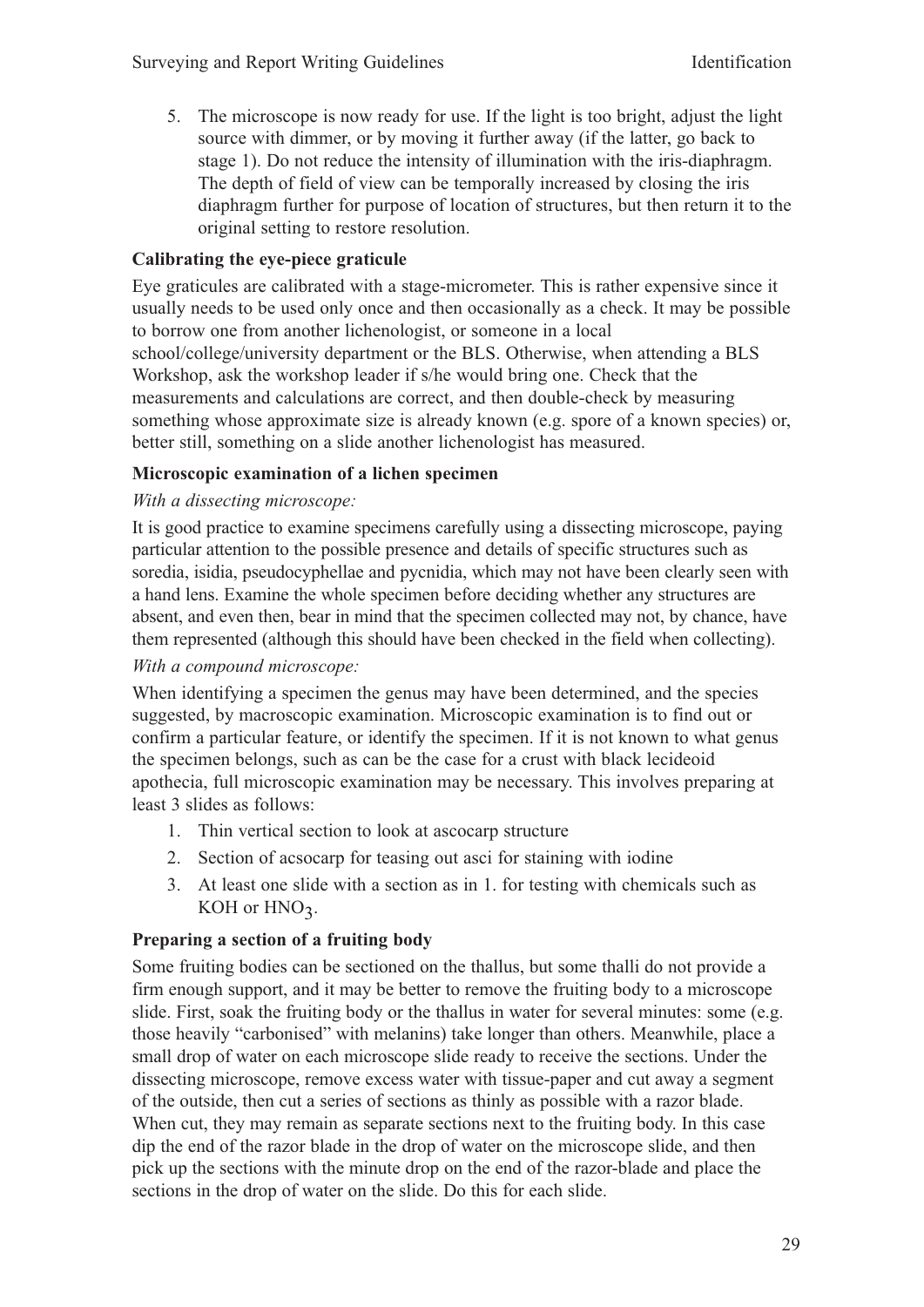#### Staining asci

Tease apart the sections on one of the slides. Remove most of the water with tissue and replace it with 5% KOH (potassium hydroxide) solution to prepare the asci for staining. Leave for a few minutes and then remove the KOH with tissue and replace with acidified water (50 ml water with a few drops of strong acid) to neutralise the residual KOH. Blot and repeat to rinse the KOH away. Add a drop of Lugol's iodine, and leave for a few moments to stain the asci and then add a coverslip. The strength of the iodine is fairly critical, so if it is too strong when made up, dilute it until it gives good results. With regards to staining with iodine, the depth of colour is in proportion to the concentration of the iodine in the surrounding solution so it should be possible, if the stain is too dark, to wash it out with water or if too pale, to deepen it by adding more iodine.

#### Measuring spores and other structures

Ascocarp structures (spores, asci and paraphyses) are observed in 5% KOH and measured with the eyepiece graticule. Smaller spores and paraphyses are best be measured using x100 oil immersion objective, although for medium and larger spores, the x40 objective may be satisfactory. Perispore structure can be best seen after bleeding-in diluted Indian ink under the coverslip. When determining the size of a spore with the eye-piece graticule, take measurements from 10 spores selected at random and calculate an average. (Note: statistically, 30+ measurements are necessary to obtain a reasonable estimate of the true mean and standard deviation.) Take care that spores are lying flat, mature and well-formed.

#### Making notes and drawings

Make notes of all the features observed and measurements taken, preferably on or in the specimen packet so that new preparations do not have to be made to compare it with others later. This is essential if sending the specimen off later to a referee, as it saves a lot of his/her time. If there is doubt, the referee can make another preparation.

#### 4.3.5 Chemistry

#### **Literature**

The methods for the identification of lichen substances are not described here, but the most useful guide is by Orange et al. (2001). An earlier edition (White and James 1985) is somewhat less advanced. Other useful guides are by Huneck and Yoshimura (1996) and those by Culberson (cited in Orange et al. 2001)

#### **Objectives**

In most cases, identification of a lichen species can be done with spot tests and UVfluorescence. These methods are cheap and readily available to all lichenologists. Occasionally, the presence of a particular substance needs to be confirmed, or the identity of a substance has to be determined. This usually involves thin layer chromatography (TLC). Unfortunately, this technique is unavailable to most lichenologists who do not have access to laboratory facilities.

#### UV Fluorescence

There are two main types of UV light source (wavelength about 350 nm): an inexpensive battery torch style lamp with runs of batteries (e.g. UV 4W Blacklight Lantern which can be obtained from http://www.uv-light.co.uk/ $\pm 10$ ) or a mains powered lamp of the type used for inspecting TLC plates (e.g. Blak-Ray UVL-21 made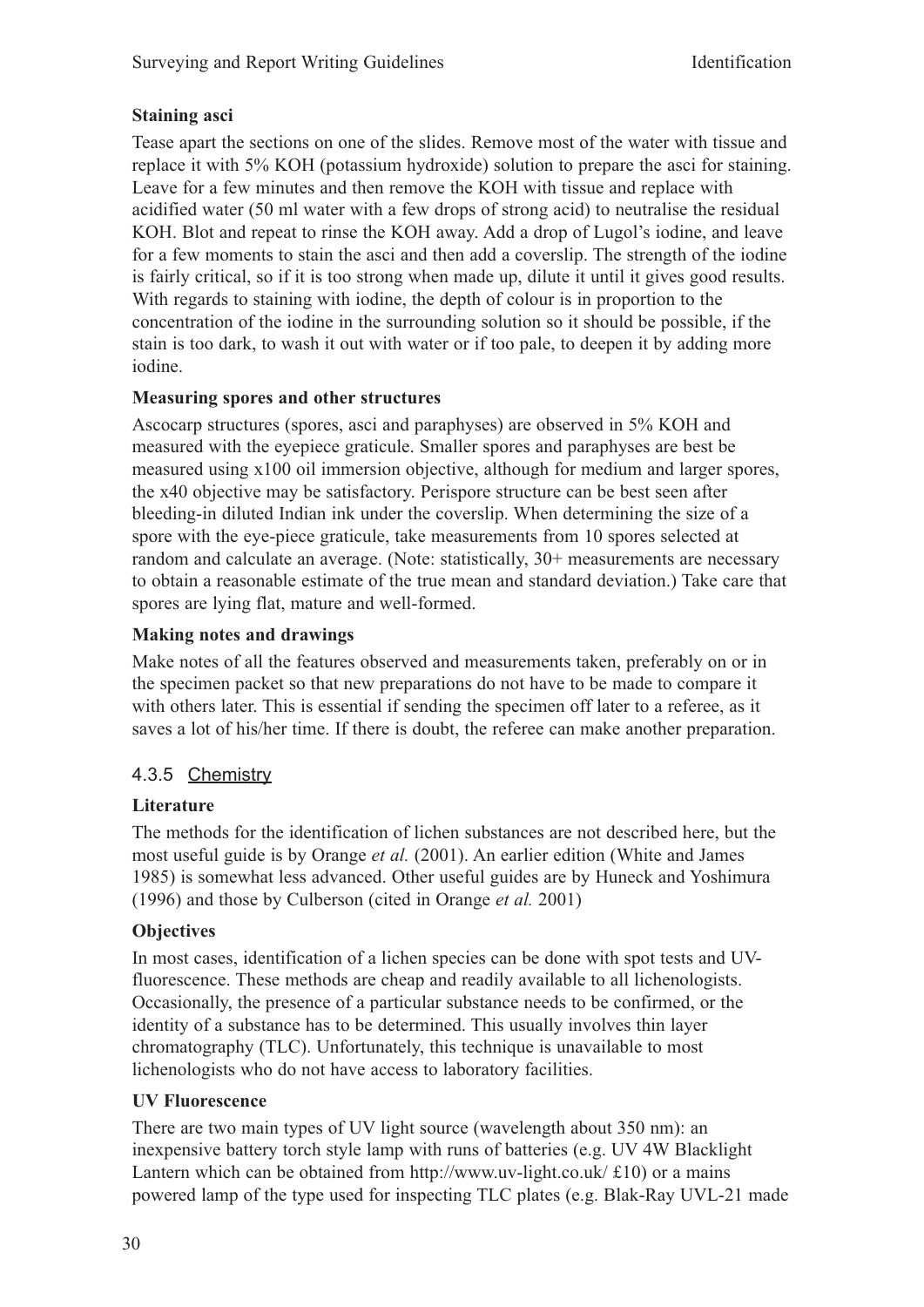by UVP Inc obtainable from http://www.esslabshop.co.uk for less than £100}. Care must be taken to protect the eyes and skin from the effect of UV (see Orange 2001). Use the lamp in the dark and take time for the eyes to become adapted to the low light levels emitted by the fluorescence. Have some standard fluorescent lichen material (e.g. Cladonia protentosa) for comparison.

#### Spot tests

The commonest problems can occur with C (bleach) reactions and cause errors in identification. Chemicals must be fresh. Store C in a refrigerator and check it each time with some standard common lichen (e.g. *Ochrolechia androgyna*). Change it if it does not give really bright colour. One of the commonest errors in identification arises from incorrect negative tests with C. Some C reactions are fleeting and some are not very intense so it is essential to do these tests very carefully under a dissecting microscope. Tests for C+ medulla in the field tend to be unreliable.

It is often helpful to use a microscope with chemical testing, for example, the reaction when bleeding in K beneath the coverslip under a compound microscope on  $x100$ magnification. For example, with KOH (potassium hydroxide) norstictic acid forms stars of red crystals; and with NaOH (sodium hydroxide) confluentic acid forms fans of colourless crystals. Take great care not to drop chemicals on the microscope, or allow the lenses to come in contact with chemicals.

Dobson (2004) provides further advice on spot tests.

#### Crystal tests

In the absence of TLC, it is occasionally possible to distinguish between different substances by comparing their crystal structure; this can be useful for distinguishing between certain pairs of substances (e.g. lecanoric vs. gyrophoric acids, and between some pulvinic acids). In addition, extraction of K- yellow pigments from thallus fragments with acetone on a microscope slide leads to a deposition of the pigment on the glass. Examination of this deposit at x100 may distinguish needles (vulpinic acid which crystallizes very easily) vs. globules (rhizocarpic acid) but crystal tests with the use of defined solvents should be done. The description of the technique and photographs of crystals can be found in the handbooks by Huneck and Yoshimura (1996) and Hale (1961).

#### TLC

TLC is essential for identifying some specimens of certain genera like Lepraria and Porpidia. In the absence of personal access to laboratory facilities it may be possible to send specimens to another lichenologist who has such facilities and is willing to provide this service. However, this may incur a cost which should be catered for in the budget for the commission. Remember TLC analysis is time consuming. For example, just one run, which includes,(i) preparing samples of thalline tissue from up to 15 specimens, (ii) spotting extracts on a TLC plate duplicated for each additional solvent, (iii) running the plates in the solvents (which may have to have been made up fresh) in tanks, (iv) drying off the solvent from the plates after removal from the tanks,  $(v)$ marking spots under UV light, (vi) spraying and heating plates, (vii) further marking of spots in visible and UV light, with possibly further heating, and finally (viii) interpreting the plates, can take a whole day to perform.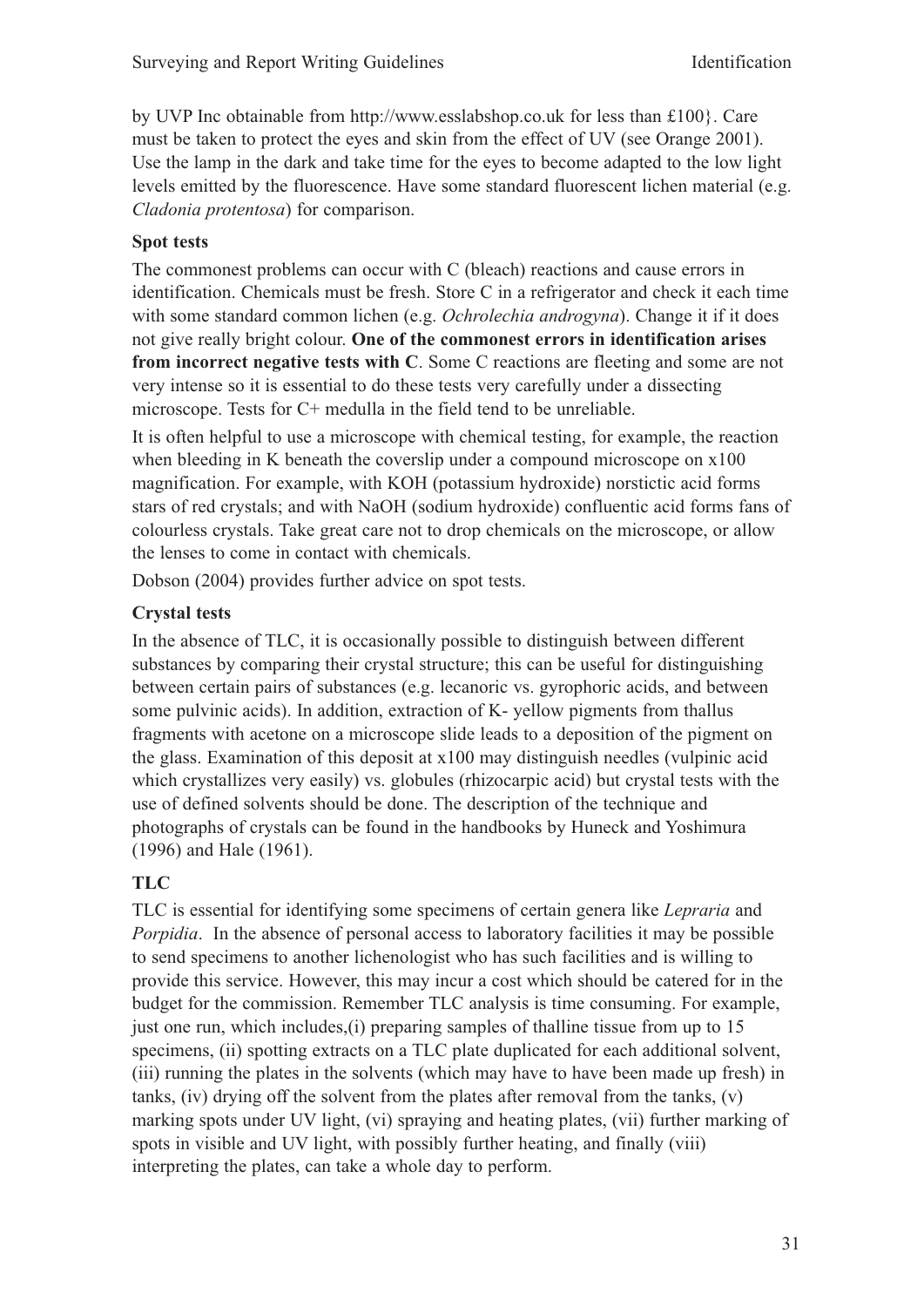#### Health and safety issues

Check that care has been taken with other aspects of identification, e.g. the use of razor blades and how they are disposed of. Slides and coverslips should also be disposed of safely into a robust rigid pot.

All UV light, be it UVA or UVB, is hazardous, and exposure to UV light should be kept to a minimum. Check that protective screens/shields are being used wherever required because UV light can cause skin cancer and damage to eyes.

Check that COSHH (Control of Substances Hazard to Health) regulations are being complied with. Many chemicals have safety warnings and it is imperative that these warnings are heeded. See Orange *et al.* (2001) for appropriate precautions and procedures. If in doubt, seek advice or look up COSHH regulations (http://www.coshh-essentials.org.uk/). The main dangers are associated with the use of para-phenylenediamine and solvents (especially in TLC). Written Material Safety Data Sheets (MSDS) should be included with the chemical when delivered by the suppliers. If these substances, or any other chemicals, are provided or obtained privately, it is essential that the safety information is also passed on. Safety information may change with time as better understanding of hazards develops, so safety information must be up to date. Aspects that must be considered include:

- the numbers of chemical used,
- what the chemicals are,
- **•** how they are stored,
- how they are used and
- how they are disposed of.

Also required is a risk assessment for their use (see 3.4.1 Risk Assessment for fieldwork: these Guidelines and bullet points also apply for use of chemicals).

# *4.4 Validating identification*

Validation means carrying out sensible checks that records (identification and location and other details) are correct so that they can be counted as a valid for the national database. Records that do not pass checks are discarded. Validation steps are taken by anyone, or organisation, accepting records from other people or organisations.

Therefore, before preparing a species list for a report, or passing on a record, it is essential that you, the surveyor, have fully checked the identification of species (other than common species within their well-known range) and the location where it was found. State in your report what steps you have taken. Without this element of validation, records are likely to be considered worthless, thus spoiling the survey and letting the client down. Unvalidated records have to be deleted and incorrect records cause other people a lot of trouble in removing the error. Errors are damaging to the ongoing monitoring of our environment.

To put this into practice, before making a list or writing a report, you must go through the following steps:

- 1. Make sure you have carefully checked the specimen for ALL the features of the species against a full description of the genus and the species in the appropriate literature (e.g. Purvis et al. 1992).
- 2. Does it agree with previous material collected? Check with previously collected specimens in an herbarium - personal, local and national in that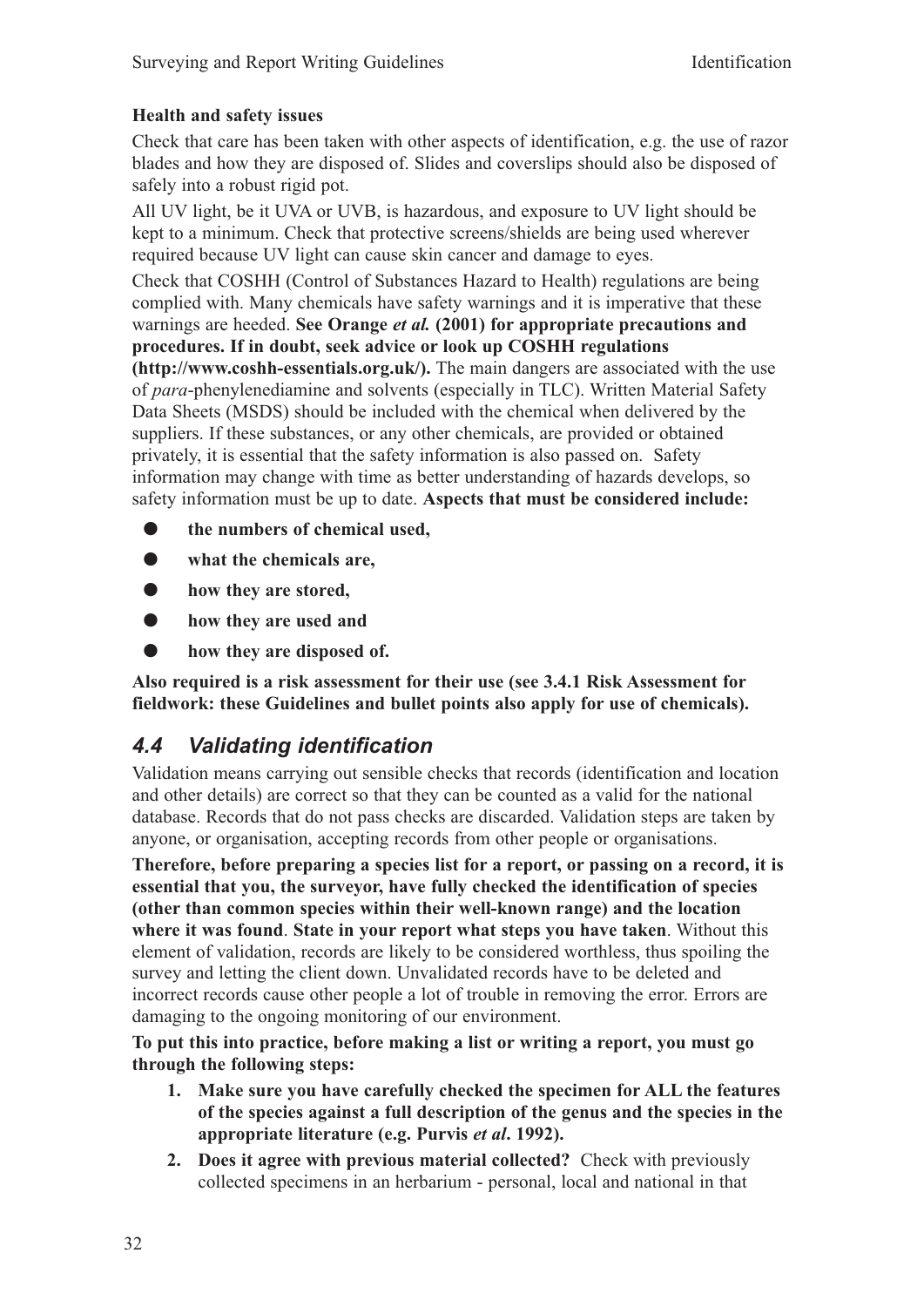order. If it does not agree, ask why it does not. But remember not to assume automatically that the herbarium material is correctly identified, especially if it is a personal or local herbarium. If in any doubt, go to Step 4.

- 3. Check that the location of the find is within the established range of the species. Check a published distribution map. If the location is outside the known range, or where the species is uncommon, it does NOT mean that the identification is wrong, go to Step 4. Discard any records outside the known range (e.g. a new vice-county record) for which you do not have a voucher specimen.
- 4. If you think the specimen in question may be remarkable or interesting e.g. rare or a common species on an unusual substrate, check it with an Advanced Referee [see 4.4 Using specialist referees] or more experienced lichenologist.
- 5. If there is doubt as to the identity of a specimen at the species level, use the prefix "cf." before the species epithet and retain the specimen. This allows the identification, as far as you have been able to take it, to be included in your report but excludes it from entering the database of environmental records.

# *4.5 Using specialist referees*

Referees are people who have had more experience of lichen identification. There are general, regional and specialist referees. Specialist referees may have research experience of one or more groups and are most likely to be consulted for their expertise for identifying specimens of unusual material. Details clearly setting out the procedure for using referees see BLS web-site (www.thebls.org.uk/referees.html also published in BLS Bulletin (2003) 93:55–59).

The help of referees must be acknowledged in the report, indicating which species have been checked, and by whom. More than one referee may be needed – it is better to send one specimen each to five appropriate referees than to send all five specimens to one referee who may be a specialist in only one area.

# *4.6 Herbaria*

The use of herbarium specimens is germane to identification. A correctly named specimen of good material is worth any number of descriptions or illustrations. There are private herbaria belonging to individuals which can be consulted with agreement with the individual owner. Public local and national herbaria are even more valuable but permission to use them still has to be obtained. Keepers can refuse permission if a) they are not confident that the specimens can stand up to use, b) if the specimens are not accessible or c) there is insufficient staff time to deal with locating them and making them available.

When seeking permission, always explain the need to consult the collection, as the keeper may well be able to provide invaluable advice or information regarding additional material located elsewhere.

### 4.6.1 Private Herbaria

The lichenologist's own private collections are extremely valuable. It is always worth comparing recently collected specimens with those obtained previously. This can help avoid misidentification as well as improve knowledge of the species concerned. Unusual material of common species, good material of critical species, and collections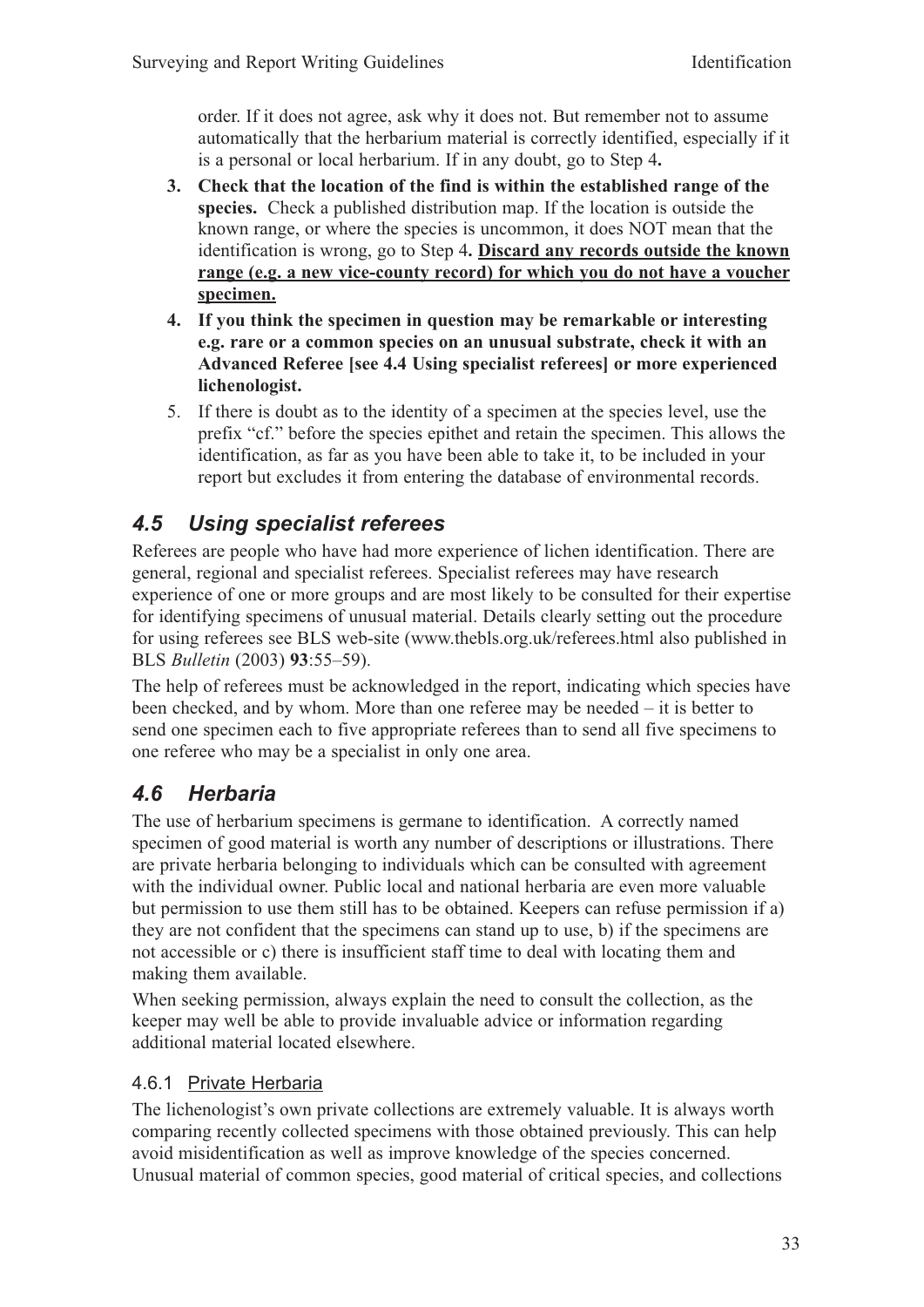of notable species (e.g. those that represent new records) should be added regularly to your collection. Other lichenologists may be willing to loan specimens from their own private collection or herbarium. The BLS has a herbarium which is mainly used as a reference collection by BLS members who are developing their knowledge of British lichens and their identification skills.

### 4.6.2 Public National and Local Herbaria

Many regional museums http://www.mda.org.uk/vlmp/ and http://www.museums.co.uk/ have local herbaria with lichens in them. Seaward and Hawksworth (1977) provide a list (somewhat out of date now) of herbaria made by lichenologists, past and present, with indications of their locations. They provide a list of museums that house collections. These are very under-used but extremely valuable resources both in terms of the records the specimens represent and also for providing local material of species. These herbaria are often in danger of neglect by museum authorities because they are under-used, so using and referring to them has a double benefit. National lichen herbaria are in the Natural History Museum in London, National Museum of Wales in Cardiff and the Royal Botanic Garden Edinburgh. Prior arrangement must be made to use these collections, and guidance on care of the specimens must be strictly followed. These herbaria are best used when the identification of the material is in the national interest, but they are also useful for seeing rare species that may be encountered BEFORE collecting in the field. (A list of herbaria for the rest of the world can be found at http://nature.ac.uk/ by searching with the term "lichens".)

# *4.7 Preparing lists of species recorded*

Species should be listed according to the latest checklist that is available (Coppins 2002) or the online checklist in the BLS website. The checklist you use should be cited in the references of the report. The spelling of species names should be checked carefully. An electronic list of names in the British Lichen Flora (available from BLS website) may be added to the spell-check on a computer. [See also 2.2.4 Checklists.] If a voucher specimen is kept this should be recorded, and any unusual form or chemotype noted.

If a specimen cannot be assigned to a species with confidence, refer to it as "*Genus* cf. species" or, if the specimen cannot be identified at all, refer to it as "*Genus* sp. indet". If you collections include more than one species in the same genus, distinguish them as "Indet. A", "Indet. B" etc.

Field identifications are acceptable for common species. For species outside their known range and critical species where field identification presents problems, identification should be based on collected material. If a field identification is made of a species, and later it is found that the location was outside the range of the species (e.g. new vice-county record) discard this record and return to the site to collect material. If this is not possible, comment that an unconfirmed field sighting was made of the species. For further guidelines see 5.7.4 Presenting Results.

# *4.8 Communicating the results of identification*

When possible, records should be sent to the Local Record Centre nearest to the site surveyed (see http://www.nfbr.org.uk/html/links.html#BRCs for a list of centres); also send the records to the BLS database (Database Manager is Ms. J. Simkin, 41 North Road, Ponteland, Newcastle upon Tyne, Northumberland, NE20 9UN), and to the BLS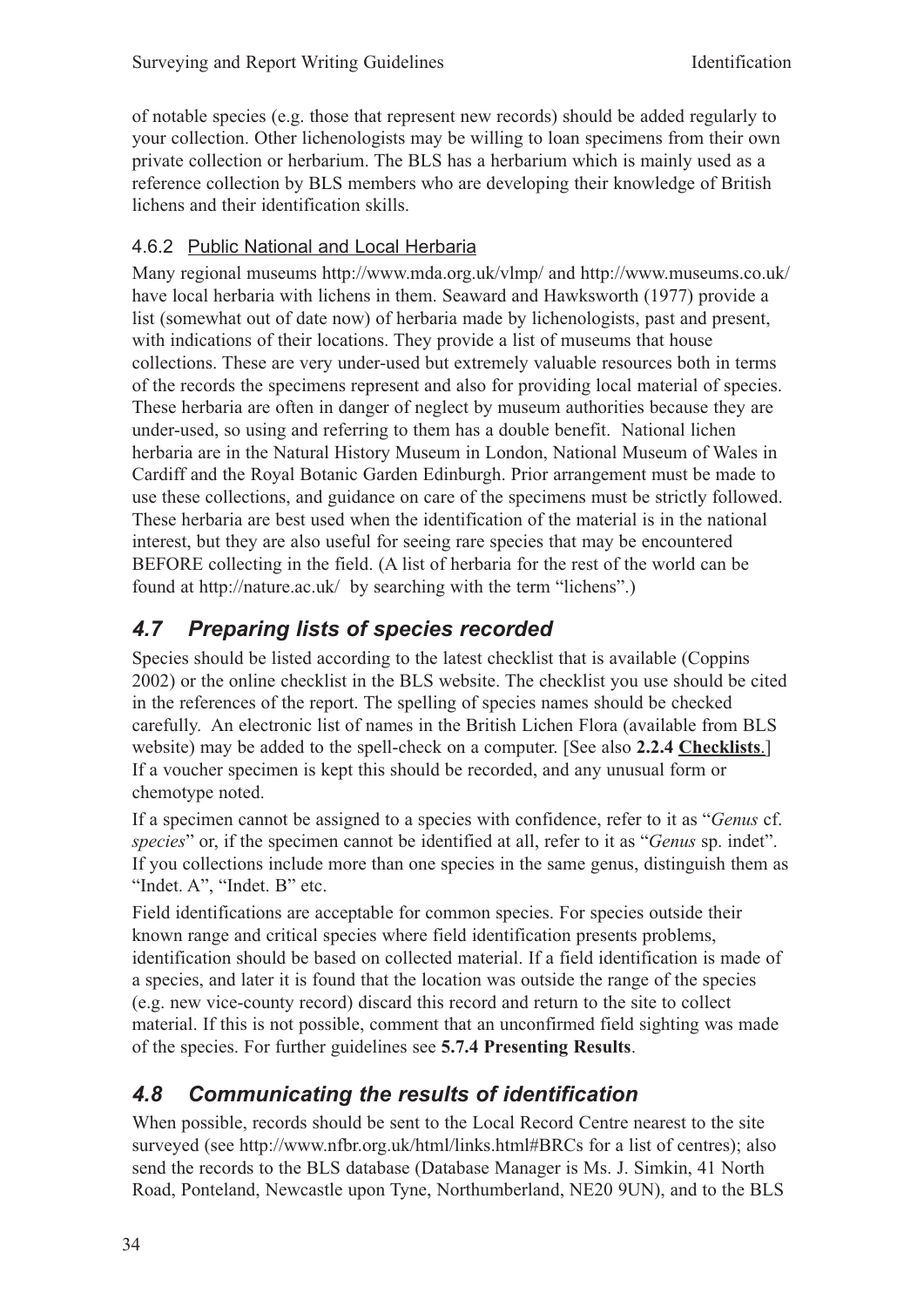Mapping Scheme (Professor Mark R.D. Seaward, Department of Environmental Science, The University, Bradford, West Yorkshire BD7 1DP). Lodging specimens of notable species encountered during a survey in a national or local herbarium may be made a condition of a survey contract by the commissioner, especially if it is a statutory agency. If possible, also offer specimens of all species that are remarkable e.g. from locations out side their range, or checked by a specialist referee. These specimens will then be available for others to use.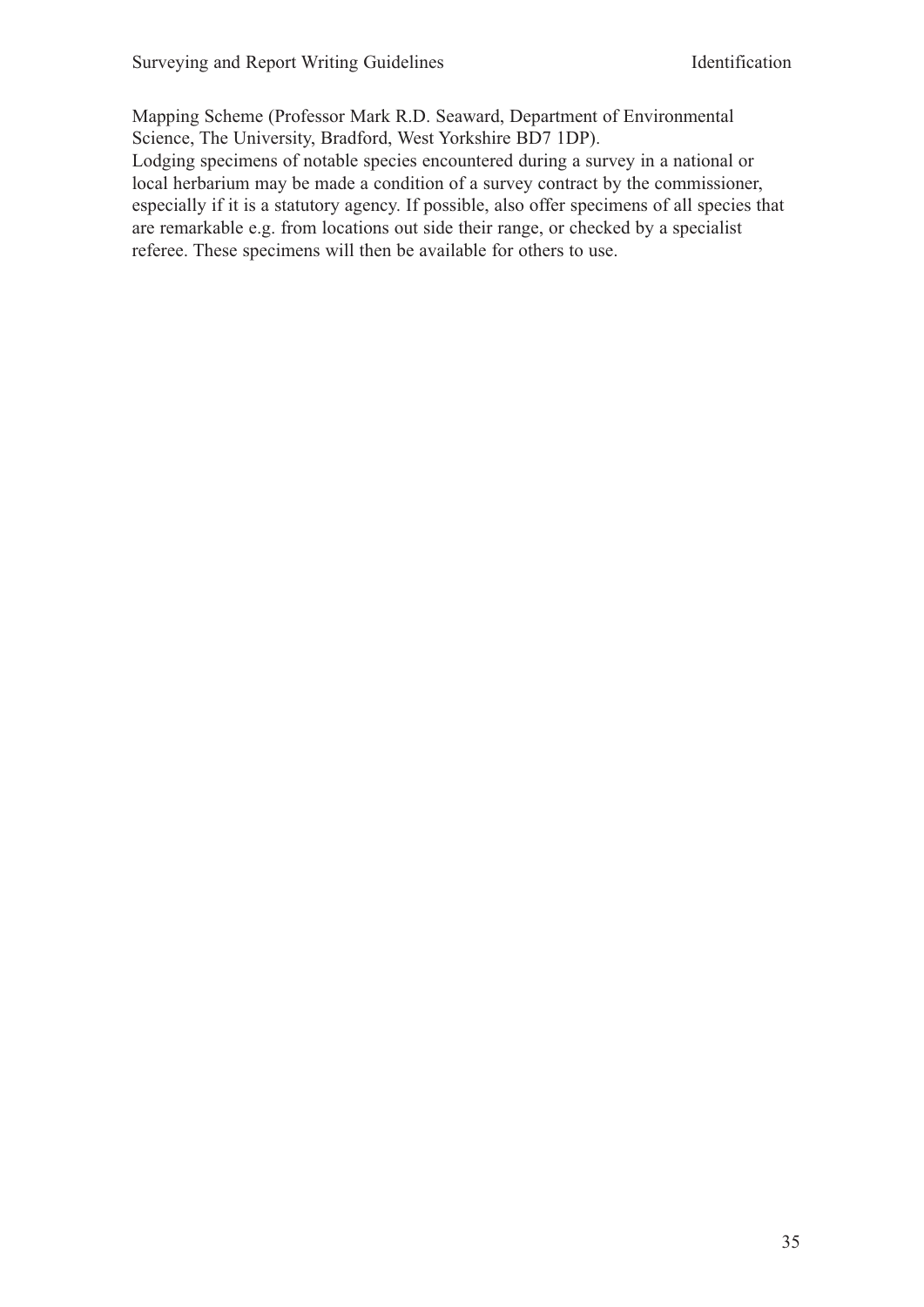Surveying and Report Writing Guidelines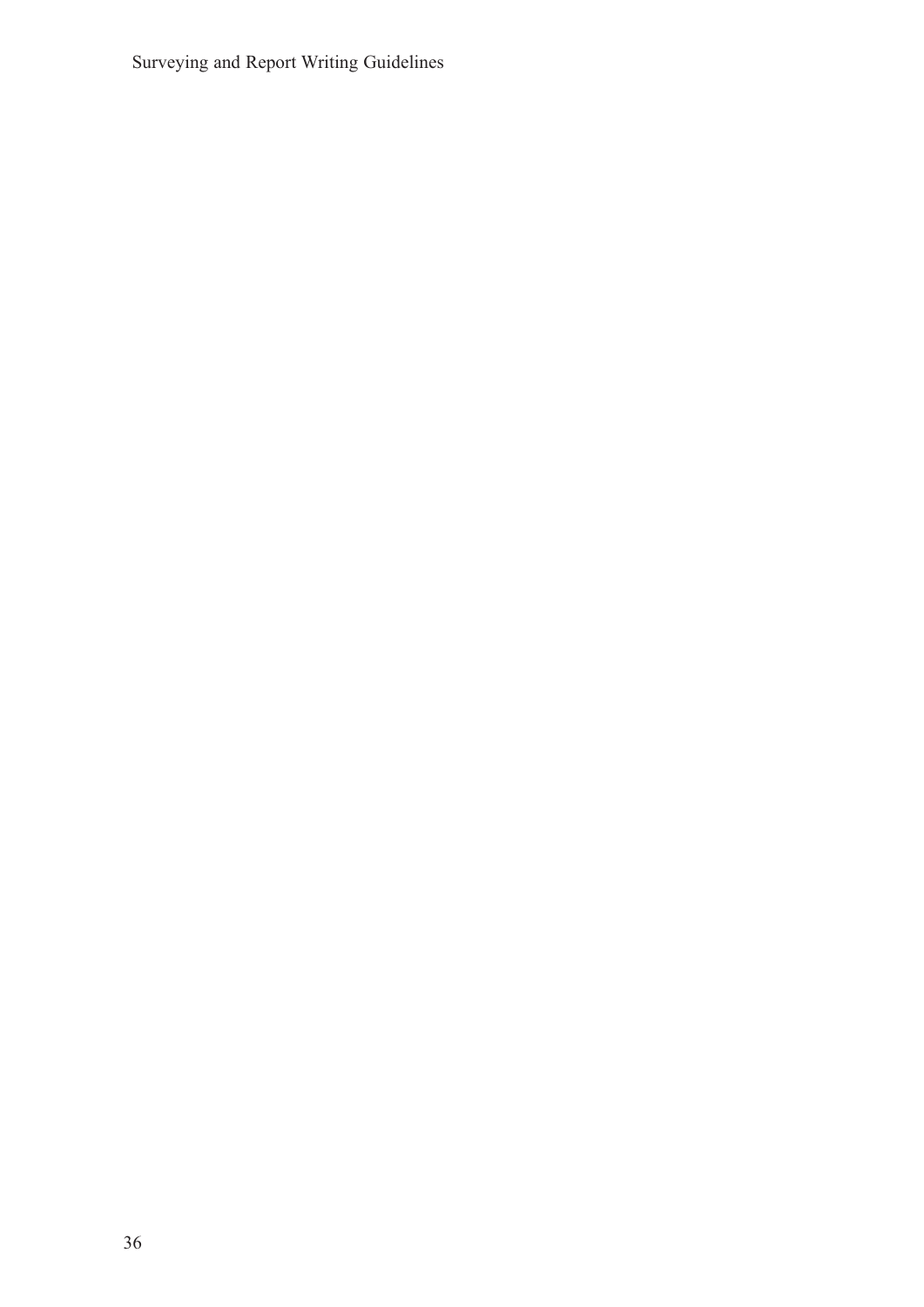# **5 Report writing**

# *5.1 Introduction*

The quality of a survey can only be assessed through the quality of the report resulting from it. Thus preparing a good report is as important as the other aspects of a project or contract. These Guidelines have been written in an order that reflects logical steps that may be taken in preparing a report.

From here onwards the commissioner of the survey is called the 'client'

A report should be concise, understandable, accurate and logically presented. It should meet all the requirements of the client and be written in a manner appropriate for both the client and any other users.

# *5.2 Understanding the client and his/her needs*

In writing a report, the surveyor must be mindful of what the client expects and needs, as well as what he/she will want to do with the report document. Read the brief or contract and try to imagine the client's reactions to the final report in the light of its purpose. Then consider what can be done in the way the report is written and presented to help the client. Different clients, e.g. a consultancy preparing the ecological part of an Environmental Impact Assessment compared with a conservation trust or agency that has conservation as a main aim, may require different styles, approaches and tones. As a commitment, always remember that the surveyor owes a duty of care to the client and is not a free agent exploring his or her own interests.

# *5.3 What is necessary for the preparation of a report*

### 5.3.1 Equipment

To prepare a good-looking report, appropriate equipment is needed, for example:

- Computer with a good colour printer (colour for maps and photos).
- Software: Microsoft Word is used by most people but Microsoft Publisher or Adobe PageMaker might suit better some circumstances, for example, in producing special reports (e.g. for commercial printing). These packages can handle complex layouts with images, figures and maps, etc. Check with the client first if anything other than Microsoft Word is to be used. Microsoft Excel, or similar spread sheet, will be needed for numerical data, and for tabulating other forms of information. Simple statistical analysis can be done with Microsoft Excel but, for more advanced statistics, dedicated packages will be needed. Examples include Minitab (http://www.minitab.com/) or SPSS (http://www.spss.com/spss/) (for which there are some help guides on the internet). In addition, GIS software may be needed for creating maps (see http://gislounge.com/ll/softwarereviews.shtml).

Be sure to get training in the use of essential software. MS Word and MS Excel for example have a vast array of features. Use them to maximum advantage in the preparation of professional quality reports. Statistical packages like SPSS may not seem very user friendly, until one has received training, even if you are familiar with the statistical tests it uses. For further information about statistical analysis see Fowler et al. (1998) and Zar (1996).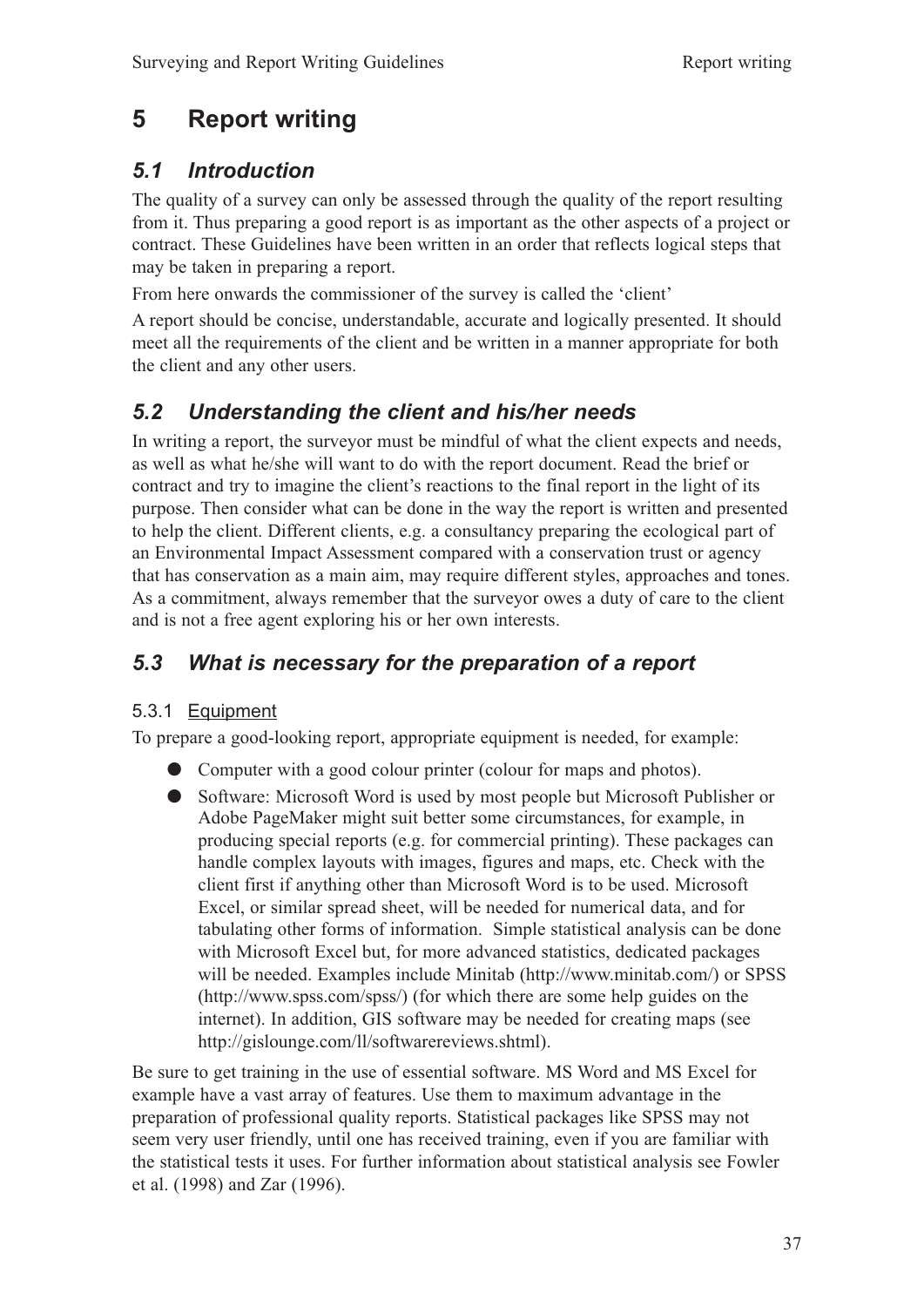### 5.3.2 Information

Before starting, have the following at hand:

- Information from the client
- Survey data
- References (or notes from reading) e.g. background reports and publications
- Maps (see below)
- **•** Time plan (see below)

# *5.4 Information from the client*

Obtain as much information from the client as possible. For example, what size, length and style of report does the client want? Has the client provided maps of the quality expected in the report? If not, what maps are expected? What use does the client want to make of the report? Is it a report to use internally, or to pass on to others as submitted? Or is it a report that the client will edit and reformat in the client's own house style? If the latter an electronic copy only may be required and, as long as it is clearly presented, the formatting and printing may not matter to the client.

Some clients provide very detailed requirements for the report such as font, paragraph and page layout, or a specified template. If so, it may be worth asking if the client can provide an electronic style sheet that can be added to MSWord.

Whatever instructions the client provides about the preparation of the report, it is essential that they are followed to the letter. If this is not possible, for whatever reason, contact the client and agree a format before the report is prepared.

# *5.5 Time plan*

It is essential to plan report writing. Writing a report is usually more time consuming than most people expect. Always allow plenty of time for preparing a report, including "contingency days". These are specially useful for tasks such as printing since computers and printers tend to break down when an important or large job is being done ('Murphy's law').

If all the necessary reports and publications have not been gathered earlier in the project (see previous chapters), literature searches should be done urgently. Allow plenty of time for making maps and figures, which can also be very time-consuming. Writing itself can often take longer than realised. When the report is drafted, checking, re-reading, correcting and rewriting sections can add days to the time needed. Printing, collating and binding a report can, even if all goes well, also take extra days.

The surveyor should think through each stage of the whole process of report preparation and be pessimistic about the time it takes. Write a plan with dates enabling you to meet the deadline without running out of time, or having a crisis.

# *5.6 Surveying the literature and background information*

Sources of literature and information which may be of value are as follows:

Physical (hard copy)

- Personal collections
- BLS library (including the Sowter Collection in Spain with Prof David Hawksworth, see http://www.thebls.org.uk/librar.htm). The approximately 6000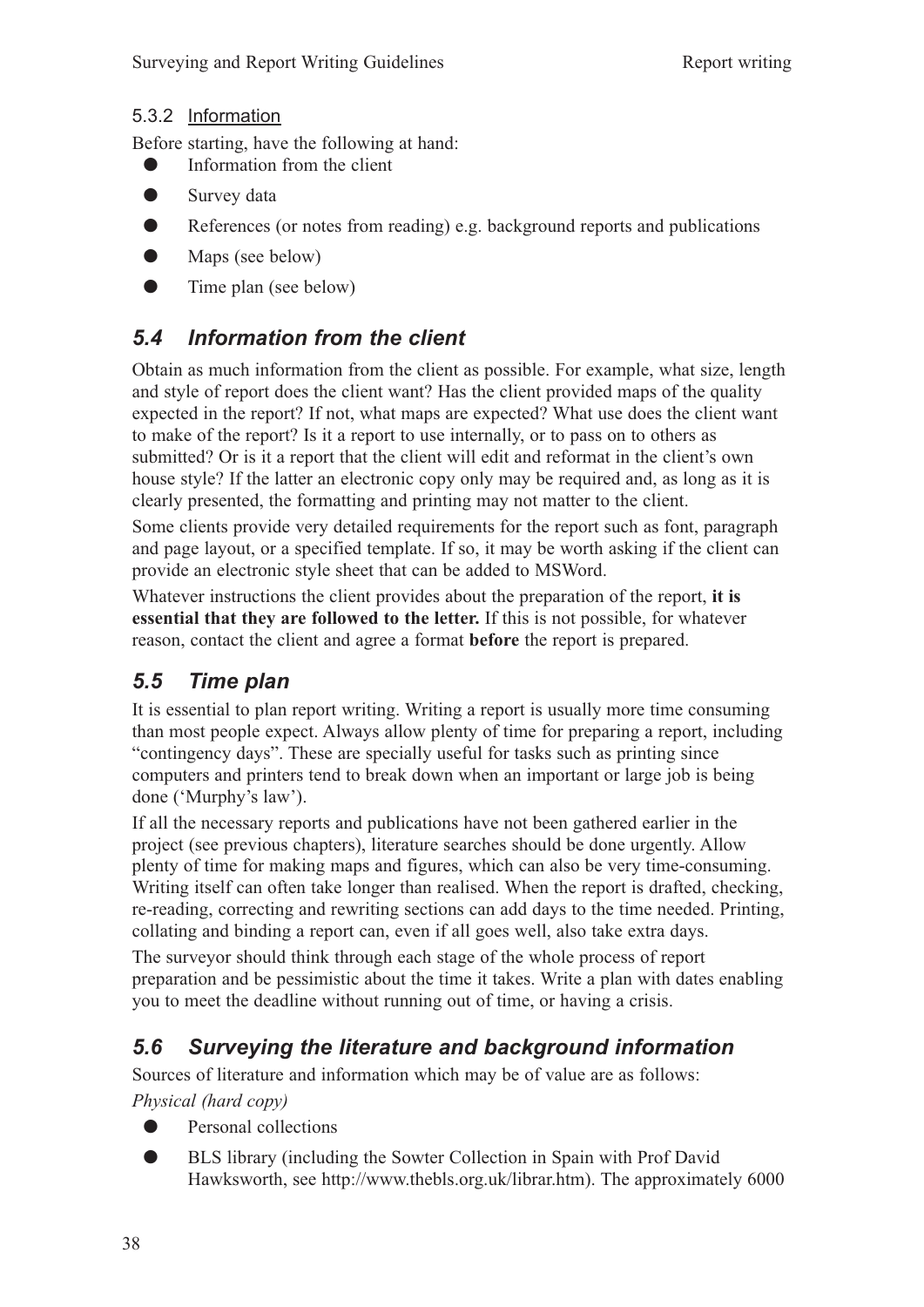items may be consulted by arrangement, and items can be loaned. Contact Dr. Anthony Fletcher, Leicestershire Museums Service, Collections Resources Centre, Sileby Rd., Barrow on Soar, Leicestershire LE12 8LD. Tel: 01509 815514 or email: afletcher@leics.gov.uk

- Libraries at Natural England, Countryside Council for Wales and Scottish Natural Heritage,
- The six National Copyright Libraries: Bodleian Library, Oxford (www.bodley.ox.ac.uk/), Cambridge University Library (www.lib.cam.ac.uk/), National Library of Scotland (www.nls.uk/), Library of Trinity College Dublin (www.tcd.ie/Library/), National Library of Wales (www.llgc.org.uk/) and The British Library (www.bl.uk ), which are legally bound to have copies of all publications in UK and the Republic of Ireland (see www.llgc.org.uk/cla/). Any UK citizen can go to the British Library and consult its collections – and it is worth gaining familiarity with its website – there is access to 60,000 journals!
- Libraries in local museums (www.mda.org.uk/vlmp/) and local offices of statutory nature conservation agencies (http://bubl.ac.uk/link/b/britishnaturalresources.htm)
- Libraries in Universities and institutes of higher education (http://copac.ac.uk/libraries/) and research institutes (e.g. Centre for Ecology and Hydrology) (www.rcuk.ac.uk/rescolinc/rcliblist.asp) or (www.library.ex.ac.uk/internet/uklibs.html). For University libraries (and possible others) registrations as a 'lay reader', which means permission to consult its collections, may be possible. Borrowing rights, however, may be a little more difficult to obtain.
- Books may be purchased from Natural History Book Service (www.nhbs.com) or Summerfield Books (www.summerfieldbooks.com/). The latter also sells BLS publications. You can also use other of the numerous online book sellers (e.g. www.amazon.com) or high street bookshops who can obtain books for you. For old literature Wheldon and Wesley offer a service (www.wheldonandwesley.co.uk/) (or try also www.bookfinder.com and www.bibliofind.com).

#### Electronic (internet)

- HERO (Higher Education and Research Opportunities in the UK) (www.hero.ac.uk/uk/about\_hero/index.cfm). This is a gateway to many useful resources such as all the online library catalogues of UK Universities. For some libraries the surveyor may have to register and pay a charge but a colleague who works in a research institution or university may be able to help you with applying for access.
- Online bibliographic search engines most commonly used for the scientific literature are Edina, which uses the Biosis database, and Web of Knowledge and most journals are now available in electronic format online. But these services

are mostly only available though institutions and are paid for by the institution. They require registration for access and, consequently, you may be charged for their use.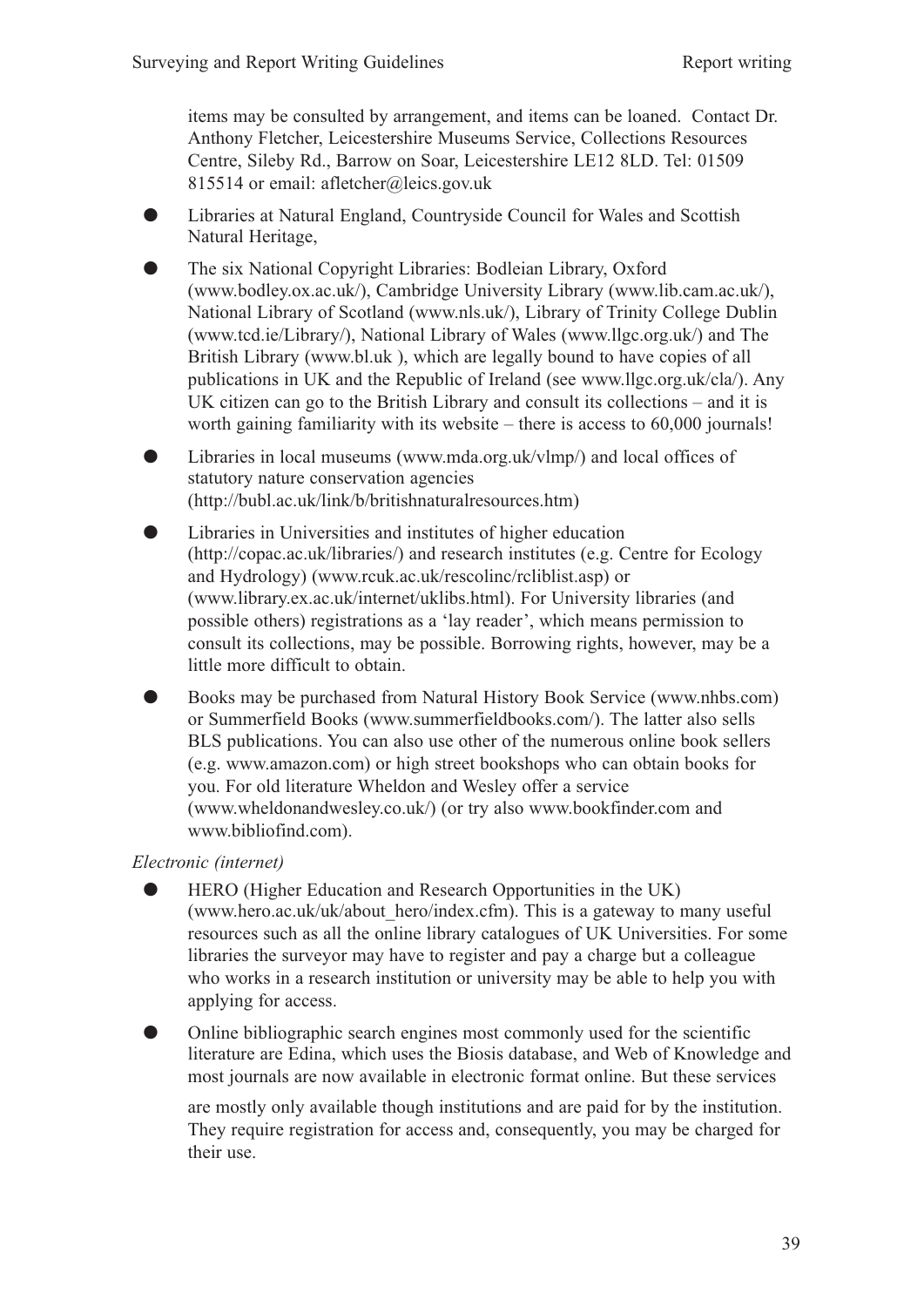- Lichenological literature databases are also extremely useful. For example a very useful database is Mattick's literature index to recent literature on lichens www.toyen.uio.no/botanisk/lav/RLL/RLL.HTM or www.nhm.uio.no/botanisk/lav/RLL/RLL.HTM. Another worth looking at is http://ces.asu.edu/ASULichens/links/links.jsp#95.These are, however, not specifically for literature related to British lichens.
- The internet and web sites can be useful but check these in the usual way (appropriate URL, specified webmaster, date displayed when last updated etc). Do not trust any website without good reason as it may be unreliable or dishonest.

# *5.7 Contents*

### 5.71 Report structures

Decide what structure the report will have. There may be many options so choose the right one for the project. The work itself may suggest using the standard 'scientific paper' structure (i.e. introduction, methods, results, discussion, summary, references). But this may need to be varied. Whatever is chosen, make sure it is clear and that each section contains text that is relevant to it. Write in a disciplined way within the structure so that the headings clearly indicate what is written within each section.

Reports commonly have a structure similar to the following:

■ Title page ■ Non-technical summary ■ Contents ■ Technical summary/abstract ■ Introduction ■ Method ■ Results and data analysis ■ Conclusions **E** Recommendations ■ Acknowledgements ■ References ■ Appendices

Table 5.1 sets out the suggested contents of the sections of a report with this type of structure.

#### Table 5.1: Summary of sections which may be included in the structure of a report

| Section                  | <b>Notes</b>                                                                                                                                                   |
|--------------------------|----------------------------------------------------------------------------------------------------------------------------------------------------------------|
| Title page               | Title should be concise and relevant. Page should also contain the<br>author's name, date, and person/organisation commissioning the report.                   |
| Non-technical<br>summary | Not always requested, should be no longer than one page long. This<br>should be readily understandable by the layman, otherwise see<br>Summary/Abstract below. |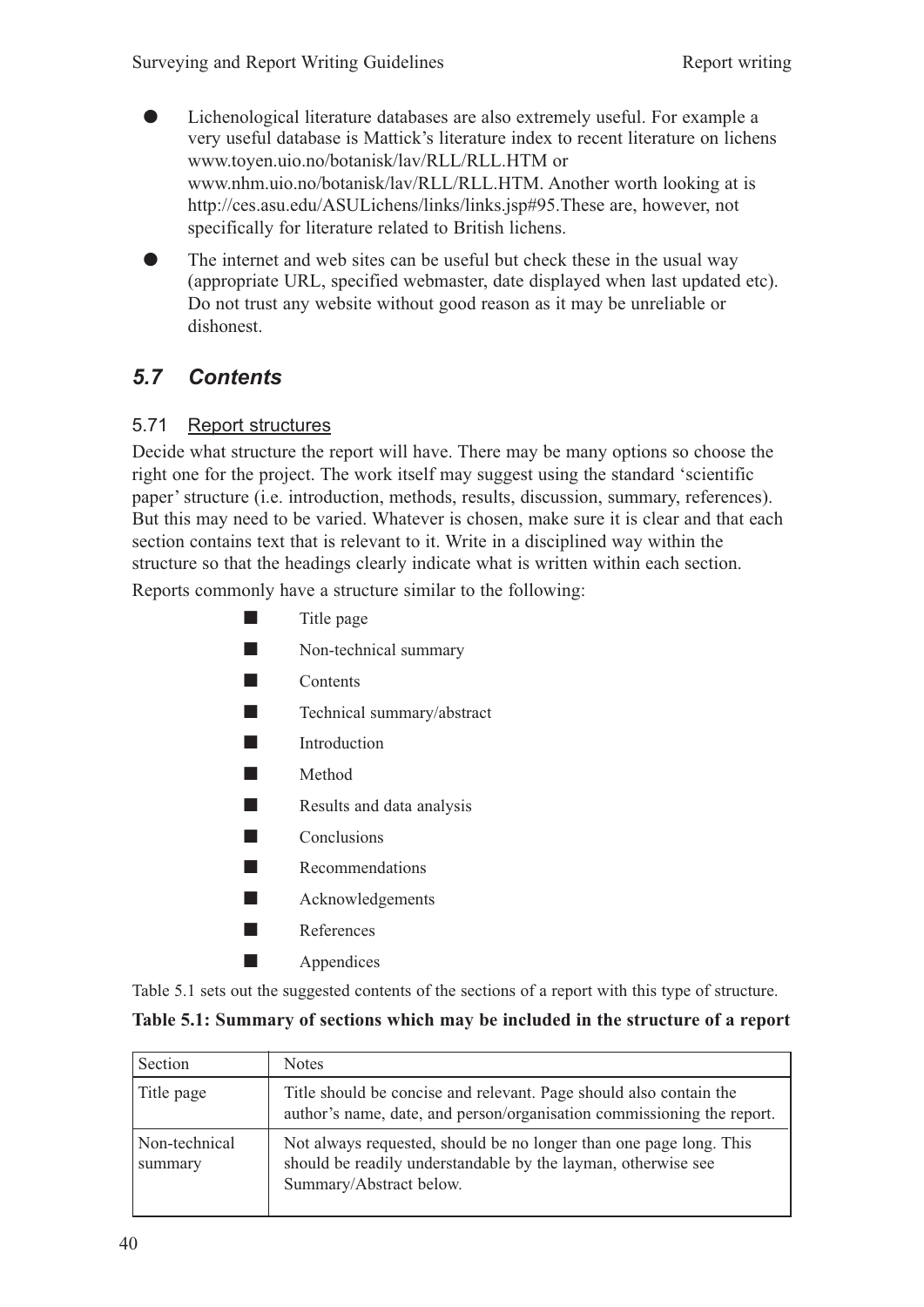| Contents                     | All main sections, sub-sections and Appendices of the report should be<br>listed in sequence with relevant page numbers. Titles should be identical<br>to those used in the report. Complete this section after completing the<br>rest of the report.                                                                                                                                                                                                                                                                                                                                                                                                                     |
|------------------------------|---------------------------------------------------------------------------------------------------------------------------------------------------------------------------------------------------------------------------------------------------------------------------------------------------------------------------------------------------------------------------------------------------------------------------------------------------------------------------------------------------------------------------------------------------------------------------------------------------------------------------------------------------------------------------|
| Summary/Abstract             | Always include a summary; the non-technical summary may be<br>additional. The summary may be the only part of the report read by<br>some people. It should be no longer than one page long and should<br>briefly identify: the purpose of the report, the method, the main findings,<br>the conclusion and main recommendations. Do not include<br>information/statements not used in the main text of the report. Complete<br>this section after writing the rest of the report. Top and tail the page with<br>the report title, date and surveyor's name and qualifications as this is the<br>part that may be photocopied and be detached from the rest of the report. |
| Introduction                 | Include background information, objectives, purpose, use, limitations<br>(weather, safe access etc.). Only include information that the reader<br>needs to know. This may include: aims, description of the site,<br>information on lichens in general, and legal issues e.g. species on the<br>Wildlife and Countryside Act 1981 as amended.                                                                                                                                                                                                                                                                                                                             |
| Methodology                  | Describe the methods used for fieldwork and identification. Describe<br>the process in a logical way and do not assume that the reader has any<br>prior knowledge of the methods and techniques involved. State where<br>specimens are held. Do not include any results, conclusions or<br>recommendations.                                                                                                                                                                                                                                                                                                                                                               |
| Results and<br>data analysis | See sections 5.7.4 Presenting results and 5.7.5 Use of maps<br>for information on species lists. Pick out useful information from species<br>lists. The full species list should be presented in the appendices and<br>details of notable species (e.g. IUCN category species etc.) should be<br>presented in this section. Use field information to describe the site and<br>species found in a local/national/international context. For a large site it<br>may be best to split this section into the main and survey units of the site<br>(see section $3.6.1$ ).                                                                                                     |
| Discussion                   | As appropriate to the questions to be answered. May not be required in<br>addition to the results and data analysis section. State how complete<br>species list is thought to be. Compare sites visited with each other, with<br>other local sites, and with nationally important sites. Describe lichen<br>species and assemblage in a local, national, international context.                                                                                                                                                                                                                                                                                           |
| Conclusions                  | State the conclusions from the study relevant to the clients needs.                                                                                                                                                                                                                                                                                                                                                                                                                                                                                                                                                                                                       |
| Recommendations              | This section is vital. If their inclusion is in the interests of the client,<br>include issues beyond what the client expected or requested. Do not be<br>afraid to state 'of no lichen interest, recommend no further concern' or<br>'possibly of considerable lichen interest and requires re-surveying by<br>national expert'. If your recommendations relate to management<br>objectives, they should be Specific, Measurable, Achievable, Relevant to<br>the clients needs and with Times (SMART).                                                                                                                                                                   |
| Acknowledgements             | Briefly acknowledge all those who have facilitated the production of the<br>report.                                                                                                                                                                                                                                                                                                                                                                                                                                                                                                                                                                                       |
| References                   | Use a standard referencing system. Include all references so that a reader<br>can trace where your information comes from. It is useful to cite<br>scientific sources so that other scientists can evaluate your work.                                                                                                                                                                                                                                                                                                                                                                                                                                                    |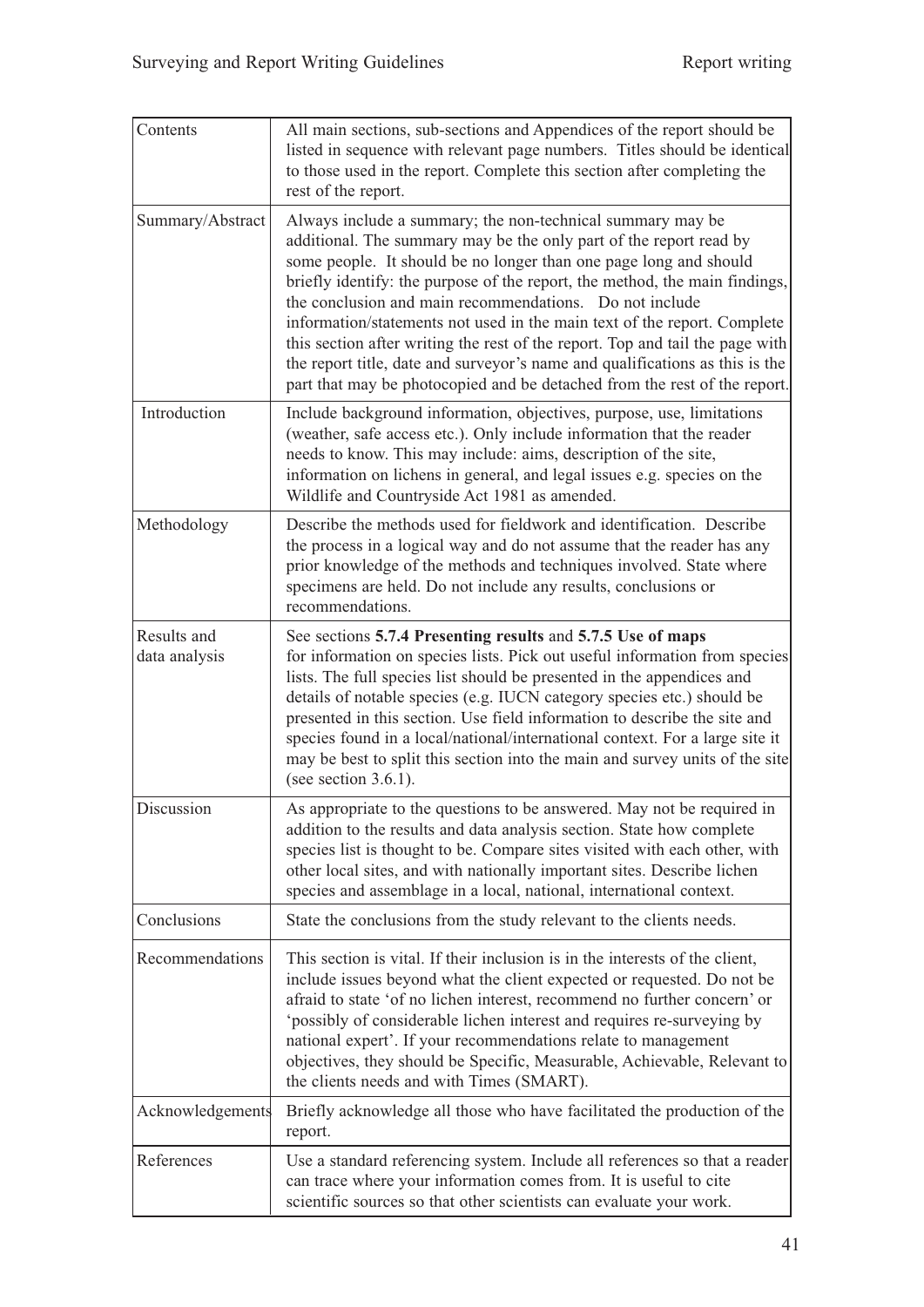| Appendices | These should include supplementary information not required, or too          |
|------------|------------------------------------------------------------------------------|
|            | long to put in results etc. sections. Unless specifically used to illustrate |
|            | the points made within the main report, illustrations are best placed in an  |
|            | appendix. Long species lists should be placed in an appendix. Totals,        |
|            | e.g. for nationally rare species, are of more value in the results sections. |
|            | Other information that should be placed in the appendices includes:          |
|            | maps, route taken through site, previous species lists, fieldwork            |
|            | conditions (e.g. weather) and any constraints (e.g. difficulties of access   |
|            | to any locations). A list of names and addresses of those contacted (e.g.    |
|            | for access) should be included (which should be on a separate page as it     |
|            | may need to be removed for data protection purposes should the report        |
|            | be circulated widely).                                                       |
|            |                                                                              |

### 5.7.2 Writing style

Writing about technical matters in a way that can be easily read and understood is a challenge. Some basic pointers are as follows:

- When reading other people's writing, note what is good or bad, and why. Read current scientific literature, including that by scientific journalists, and consider how it has been written.
- Use guidance on good scientific writing. For more information see http://www.plainenglish.co.uk/ and/or a book on good English usage (the original classic is Gower (1987). Natural History Book Service (www.nhbs.com) list 122 titles under 'Reference: editing and writing' mostly dating from the 1980s and 1990s.
- Write simply. Always write easily understood words and sentences. Avoid clichés and edit out all unnecessary words and phrases like "It is interesting to note…" It is important that…" and try to use shorter rather than longer words that have the same meaning e.g. "start" rather than "commence" and "do" rather than "carry out" or "perform". In deciding whether to write something, the motto is "if in doubt, leave it out". (see

http://owl.english.purdue.edu/handouts/general/gl\_sentclar.html)

● Reports should be written in past tense and the third person. 'I' and 'we' should not be used.

In formatting the report, follow instructions provided by the client. If there are no instructions, consider the points below:

- Sections should be given titles and numbered. Try not to overburden the numbering system with too many tiers of subsections because the long series of numbers tend to be confusing. In this document the sections have been limited four tiers:
	- 1. Heading
	- 1.2 Section heading
	- 1.2.3 Sub-section heading
		- bullets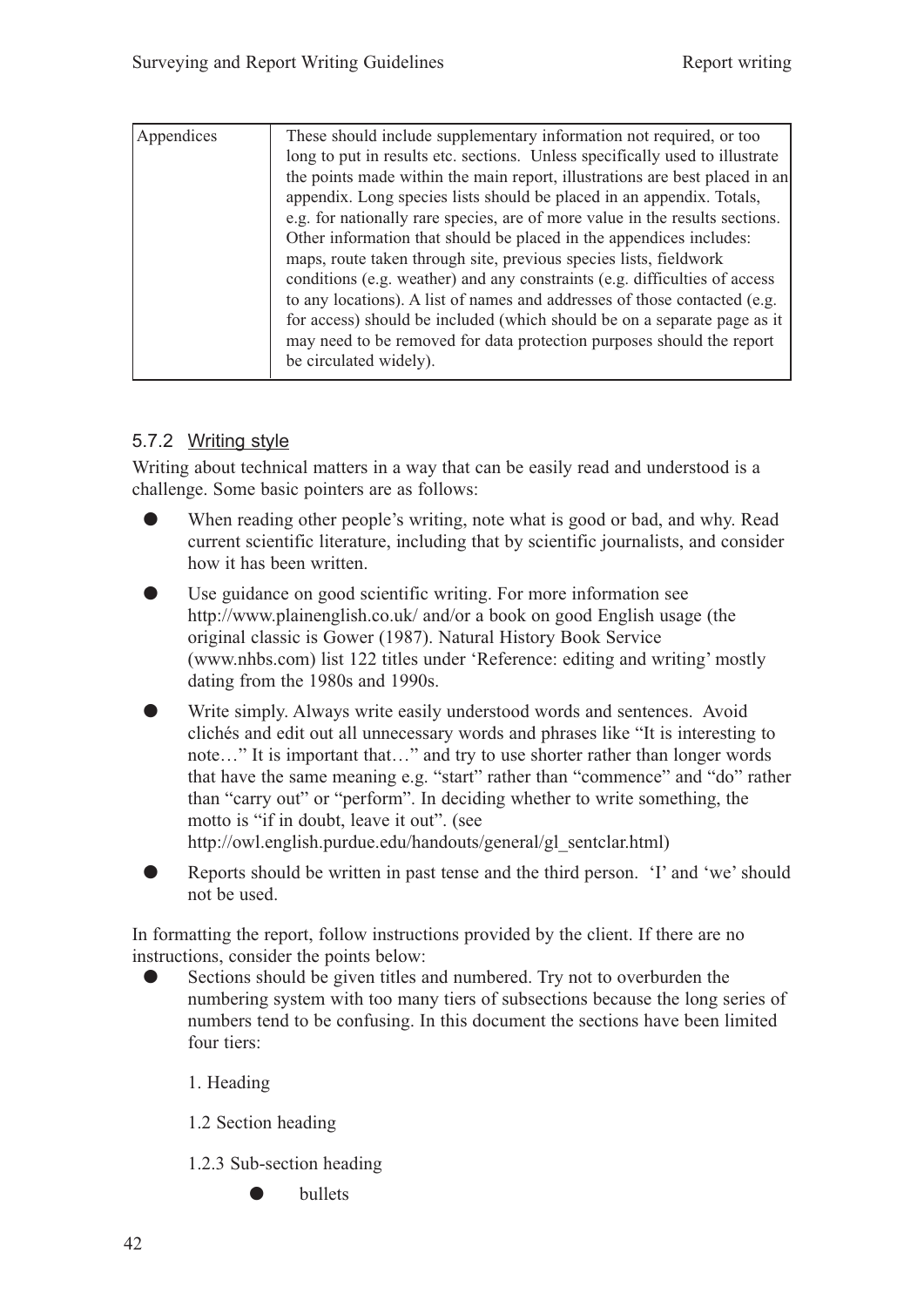- Pages should be numbered 1,2, 3 etc. or with chapter number e.g. 1,1, 1,2, 1.3.etc. Contents and other preliminary pages may be numbered with a Roman numeral i.e. i, ii, iii.
- Illustrations, tables, figures should be given a title and numbered e.g. Table 1, Table 2, Table 3 etc.
- References should be cited in the text and in the reference section using for example the Harvard System. It can be helpful to add the relevant page number(s) when referring to a book. Add the date accessed for references to electronic sites. (See http://libweb.lancs.ac.uk/g79.htm for further advice.)

#### 5.7.3 Methods and procedures

Report exactly what has been done so that another surveyor can repeat it (as is the usual practice for scientific papers) and achieve the same overall results. This applies to fieldwork, identification and data analysis. You should refer to these Guidelines too. The report should also state where any specimens are going to be deposited and to whom records are going to be sent (with permission from the client). Refer to Orange et al. (2001) for chemical methods used, and also refer to identification guides used (e.g. Purvis et al. 1992 and Dobson 2005)

#### 5.7.4 Presenting results

Results can include:

- Lists of species for each location, habitat, substrate, community etc. Refer to the current standard checklists (currently these are Coppins 2002 and Hawksworth 2003). Species lists may be annotated with abundance indicators e.g. DAFOR or ACFOR. Citing nomenclatural authorities is optional.
- In species lists, how each species was identified should be stated, i.e. whether it was determined in the field or in the lab, the presence of a voucher specimen and whether critical a species was confirmed by an expert. This is essential for rare or critical species and especially helpful when the report is being reviewed, or a record is followed up by another lichenologist. This information could be indicated by a superscript against the species name, or presented in a table (see Table 5.2).
- Indicate notable species, stating whether in the local, national or international context, such as those which are vulnerable or endangered, rare or otherwise of conservation value (see Woods and Coppins 2003).
- $\bullet$  Mention the occurrence and location of recognisable communities (e.g. James *et*) al. 1977) if it is relevant. Communities can often reveal more than just the list of species.

| Lichen species                            | How identified* Abundance** Conservations |   |                                        |
|-------------------------------------------|-------------------------------------------|---|----------------------------------------|
|                                           |                                           |   | status<br>(Woods and Coppins)<br>2003) |
| Parmelia saxatilis (L.)Ach.               |                                           |   | LC                                     |
| Cystocoleus ebeneus (Dillwyn)<br>Thwaites | S                                         | F | LC                                     |

#### Table 5.2 Example of type of content for species list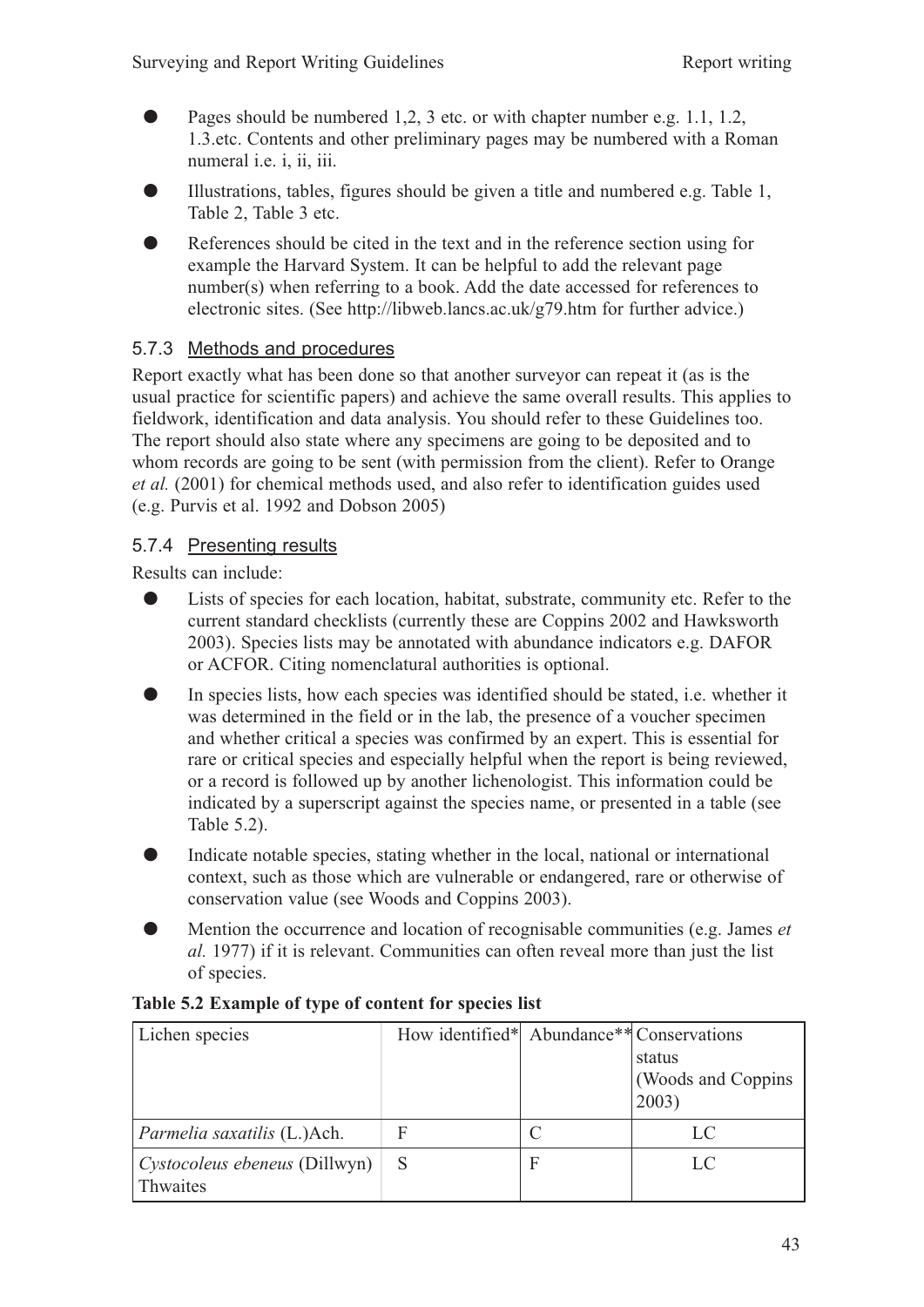| Lichen species                              | How identified* Abundance** |   | Conservations |
|---------------------------------------------|-----------------------------|---|---------------|
|                                             |                             |   | status        |
|                                             |                             |   | (Woods and    |
|                                             |                             |   | Coppins 2003) |
| <i>Parmelia submontana</i> Nadv.<br>Ex Hale | VS                          |   | DD, NR        |
| <i>Bacidia subincompta</i> (Nyl.)<br>Arnold | VS (confirmed)<br>by Dr B   | R | VU, NS        |
|                                             | Coppins)                    |   |               |

\* F=field identification, S=identified from specimen and VS=voucher specimen kept. \*\* Abundant, Common, Frequent, Occasional or Rare

### 5.7.5 Use of maps

Most ecological survey reports include maps to illustrate site locations and survey findings. A good quality map of the site should be provided by the commissioner and included in the report. Maps should contain the following information: label/title, X and Y coordinates, contours, scale, and direction of north. They can be generated by a GIS package such as MapInfo or ArcInfo. For further information see http://gislounge.com/library/blsoft.shtml. Most maps are copyright-protected and may only be used with permission. A licence is needed to copy Ordnance Survey maps for business purposes. Details of the various kinds of licence are available at www.ordnancesurvey.co.uk/oswebsite/business/copyright/index.html

### 5.7.6 Data analysis and interpretation

This depends on what was required in the brief (check this or the contract). The following may be relevant: RIEC (Revised Index of Ecological Continuity), NIEC (New Index of Ecological Continuity), NPIEC (Native Pinewoods Index of Ecological Continuity) (Coppins and Coppins 2002) or air pollution indices such as IAP (Index of Air Purity) (Richardson 1992) or indices of diversity (Magurran 2004). The report may contain statistical analysis (stating statistical test and probabilities calculated: see Fowler et al. (1998) and Zar (1996)) or other techniques such as principle components analysis e.g TWINSPAN. (Jongman at al. 1995). Hill et al. (2005) is a detailed discussion of survey and monitoring methods with useful sections on biodiversity evaluation, data analysis and data interpretation.

The completeness of the survey and hence the species lists should be assessed. Data, such as the presence of certain species, or the relative species richness compared with other sites, should be pointed out with reasons, and deductions should be made. The ecology of any communities identified can be discussed in a way that would help with site management.

### 5.7.7 Discussion

Some authors choose to write a discussion section, and some readers may like to read a section discussing the data, but this may not be relevant. Write here how well the aims and objectives of the project were met, any problems that need highlighting, options for management, suggestions for further work that should be done etc.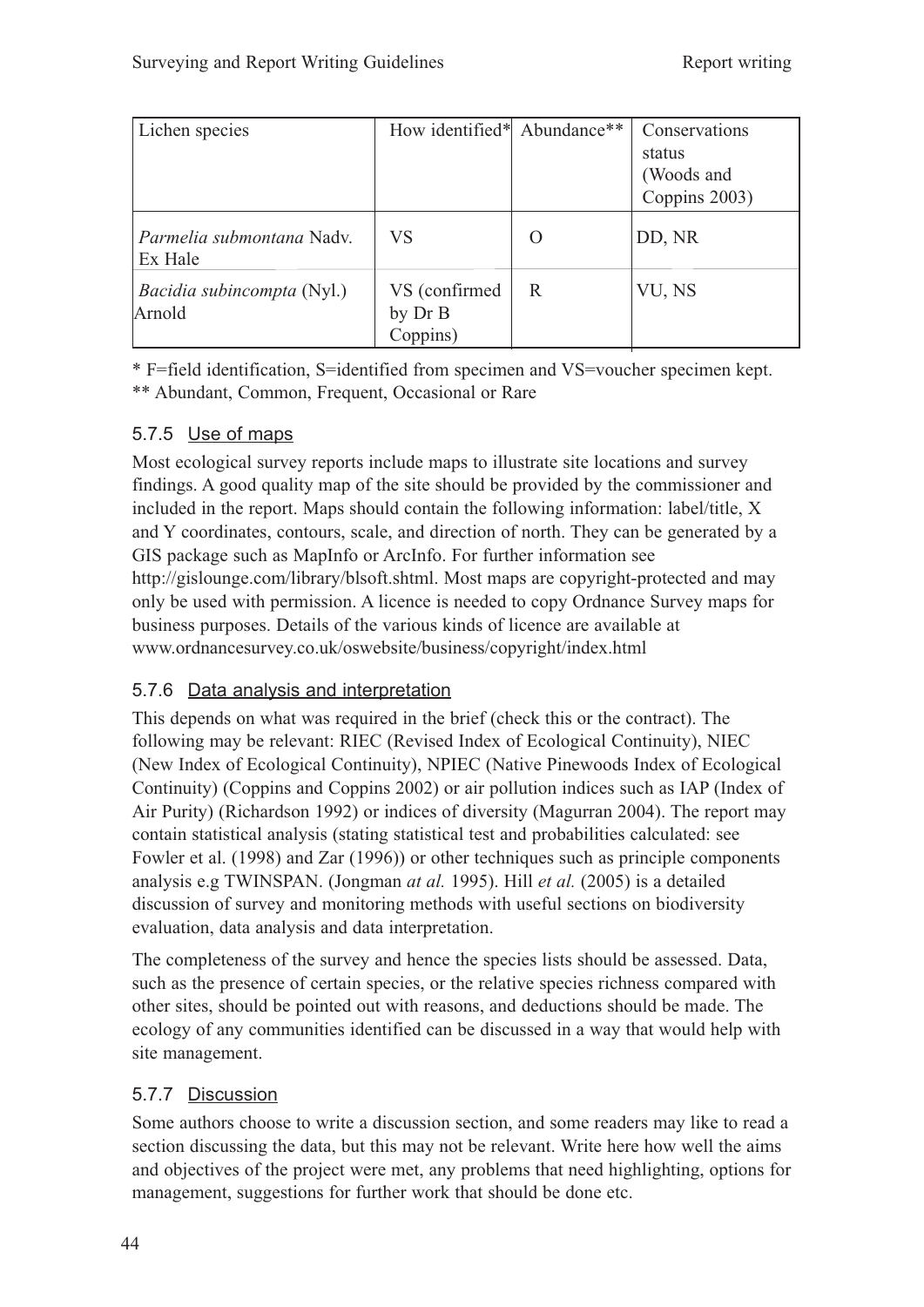#### 5.7.8 Conclusions and recommendations

These may be the only parts read, especially by those making decisions based on the report, so they need careful attention. What conclusions should be drawn from the results considering the aims of the survey? The question "So what?" asked of the results should have an obvious answer. The client may, or may not, have asked for recommendations about management, but consider if they are useful to the report, even if not specifically asked for. A recommendation might be, for example, that further surveying of the site is necessary before a final decision or conclusion can be made.

### 5.7.9 Appendices

These are not usually read, but in the future they may be referred to as they can contain valuable information about the site. Information which can be put into an appendix includes:

- A copy of the brief as an appendix, so in the future anyone can see what the reason for the work was, and what had been asked for.
- Site details, location plans, site descriptions etc. These could all be useful for repeat surveys in the future.
- Detailed species lists.
- Quadrat data, and photographs, especially those required for monitoring.
- Detailed data of value to future monitoring should be included.
- Report of fieldwork conditions.
- Caveats [see 5.7.11 Caveats].

### 5.7.10 Providing additional information

When writing the report, there may be information available that is beyond what the clients asked for. This can be added as an additional section or included in the main body of the report on the grounds that it provides added value to the report so that the client benefits, and hopefully so will the environment. It may encourage the client to use you again for further survey work. This is approach is preferred in most cases but it should be clear that the additional information is provided at no cost to the client. Alternatively this can be excluded from the report on the grounds that the client has not asked for it or paid for it.

#### 5.7.11 Caveats

There have been contracts where the client has not enabled the surveyor to provide a complete and accurate survey and report. This can happen for various reasons e.g. surveying under poor conditions (time of year or weather), not allowing access to certain parts of the site, not allowing sufficient time, or not paying for suitable maps or previous records. These are usually inadvertent and may stem from time constraints, lack of awareness of surveying, or an insufficient budget for the work. Sometimes constraints are placed for commercial reasons. In all cases where the quality of the work is at all limited, explain how the work has been limited, and what the possible consequences might be.

### 5.7.11 Introduction

This should be written last so that the reader can be introduced to what has actually rather than what might have been included.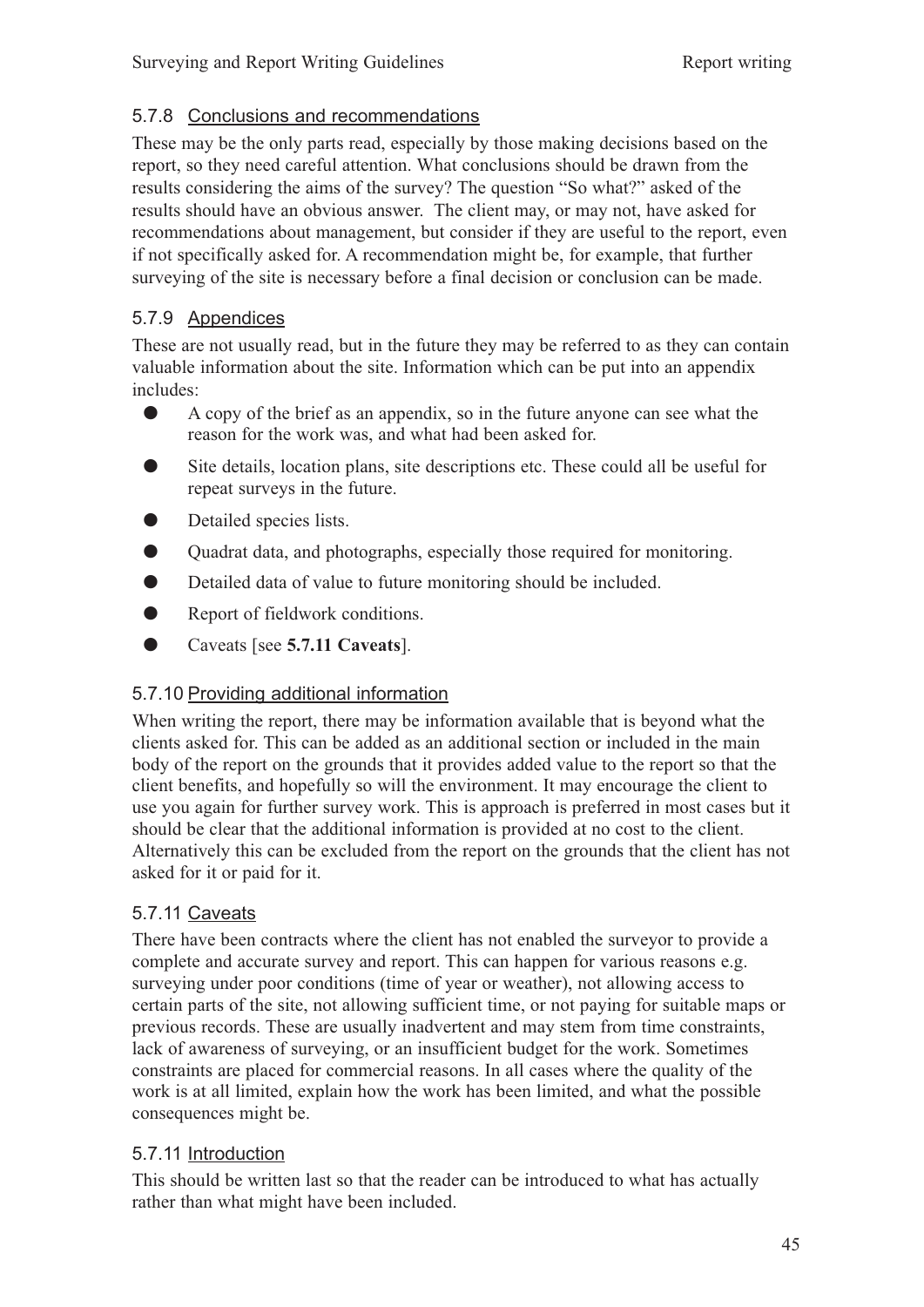It should be simply written and clear so that the reader is encouraged to continue reading. Check the content and writing many times. Components of the introduction could include information about:

- The site.
- Lichens in general.
- Ecology of the site and lichens.
- Previous literature.
- The law
- The aims and objectives of the project and how it is planned meet them.
- What the report contains.

#### 5.7.13 Summary, non-technical summary, executive summary and abstract

There is much discussion about the difference between a summary and an abstract, and what kind of summary should be included.

Whether called a summary or an abstract, it should contain all the essential points (i.e. contents) of the report. It should embody the factual substance, and NOT merely indicate what the report contains. For example:

- Why the project was conducted and its aims.
- Methods.
- Results.
- Conclusions and recommendations.

Remember, this part may be the only part read (and photocopied separately) and may be the basis of decisions. Therefore, 'Top and tail' (in Microsoft Word with Header and Footer) the Summary page with the title, surveyor's name and qualifications, who it is for, date, so that all the essential bits of information are included, if the page is photocopied. A non-technical summary should contain, in non-technical language all the contents of the report. An executive summary should emphasise the information and recommendations that enable the client to make decisions in relation to the reason for the survey.

# *5.8 Presentation, formatting and binding*

These tasks do take time. If not specified, make sure that it is appropriate for the client's needs. If in doubt, ask the client, or someone else who has done a report for them previously. Often a client has better equipment for report reproduction than the surveyor and may request an electronic copy. Electronic submission is often required, especially if the surveyor is being subcontracted, as the report may be reformatted before it reaches the client.

# *5.9 Checking*

Check, check and check again. Table 5.3 is a checklist – photocopy it and tick off each stage in the last column when completed. If possible, get someone who has not been involved with the project to read it through. Ask if it can be followed and understood in the way required by the client. Alternatively, if time allows, leave a draft for two to three days and then read it again from the client's point of view. If you are a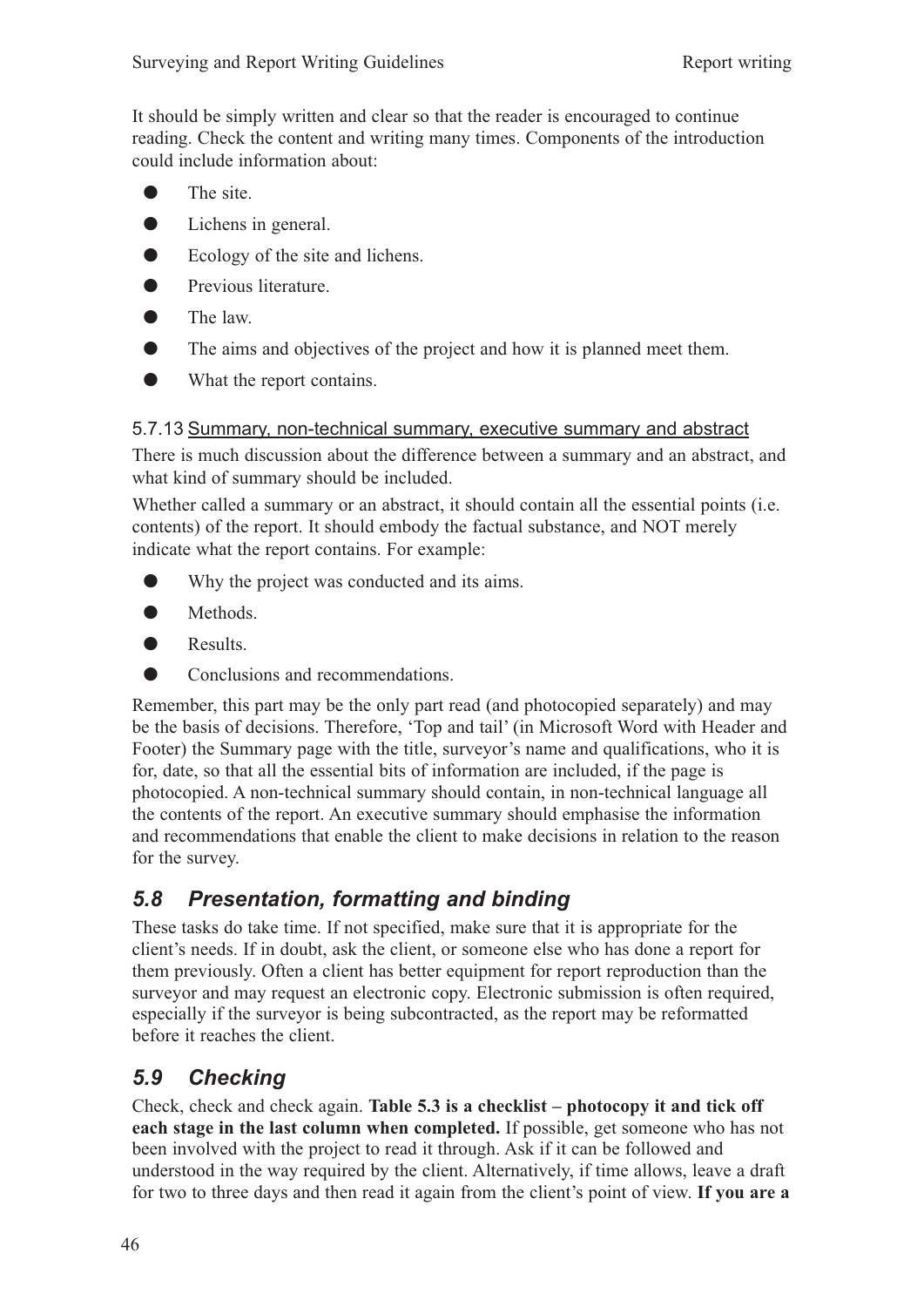subcontractor, and the report has been reformatted, edited or redrafted by another consultant, insist on checking the final version before submission to the ultimate client.

#### Table 5.3 Checklist for checking

| $\mathbf{1}$   | Read the contract or instructions from the client and check that the report<br>addresseswhat was required.                                                                                |  |
|----------------|-------------------------------------------------------------------------------------------------------------------------------------------------------------------------------------------|--|
| $\overline{2}$ | Presentation: spelling, grammar, layout, consistency of format.<br>page/section/illustration/table/figure/appendix numbering,<br>figure/table/illustration/map titles, print quality etc. |  |
| $\mathfrak{Z}$ | Are the grid references for locations correct?                                                                                                                                            |  |
| $\overline{4}$ | Completeness: is anything missing, e.g. references, data sheets or illustrations?                                                                                                         |  |
| 5              | Is there anything unnecessary?                                                                                                                                                            |  |
| 6              | Is there any information or statement in the summary that has not been introduced<br>elsewhere in the report?                                                                             |  |
| $\overline{7}$ | Accuracy – check that numbers and calculations are correct                                                                                                                                |  |
| 8              | Confidentiality: are all names people and their contact details included?<br>These can be in a separate appendix which can be removed if necessary.                                       |  |
| 9              | The number of copies required by the contract.                                                                                                                                            |  |
| 10             | Has the client agreed that a copy of the report can be sent to the BLS library?                                                                                                           |  |
| 11             | Has the client agreed that the species records can to be sent to the BLS recorder<br>and local environmental record centre?<br>Is the location of any voucher specimens stated?           |  |
| 12             | Acknowledgements - has everyone been acknowledged?                                                                                                                                        |  |
| 13             | If required on a CD, are the copies of the CD saved in a format compatible<br>with any computer?                                                                                          |  |
| 14             | Check again that the contract requirements have been met.                                                                                                                                 |  |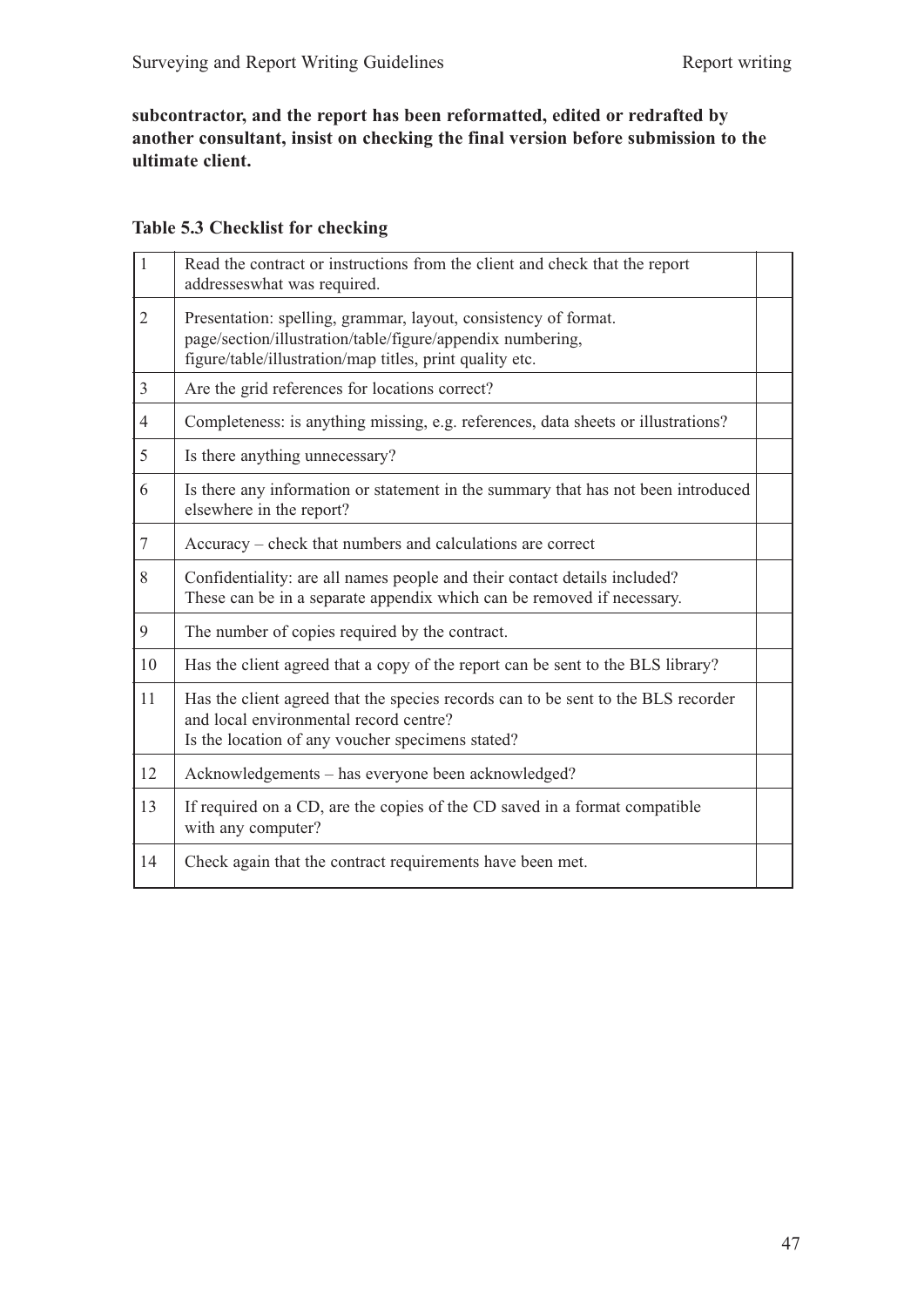Surveying and Report Writing Guidelines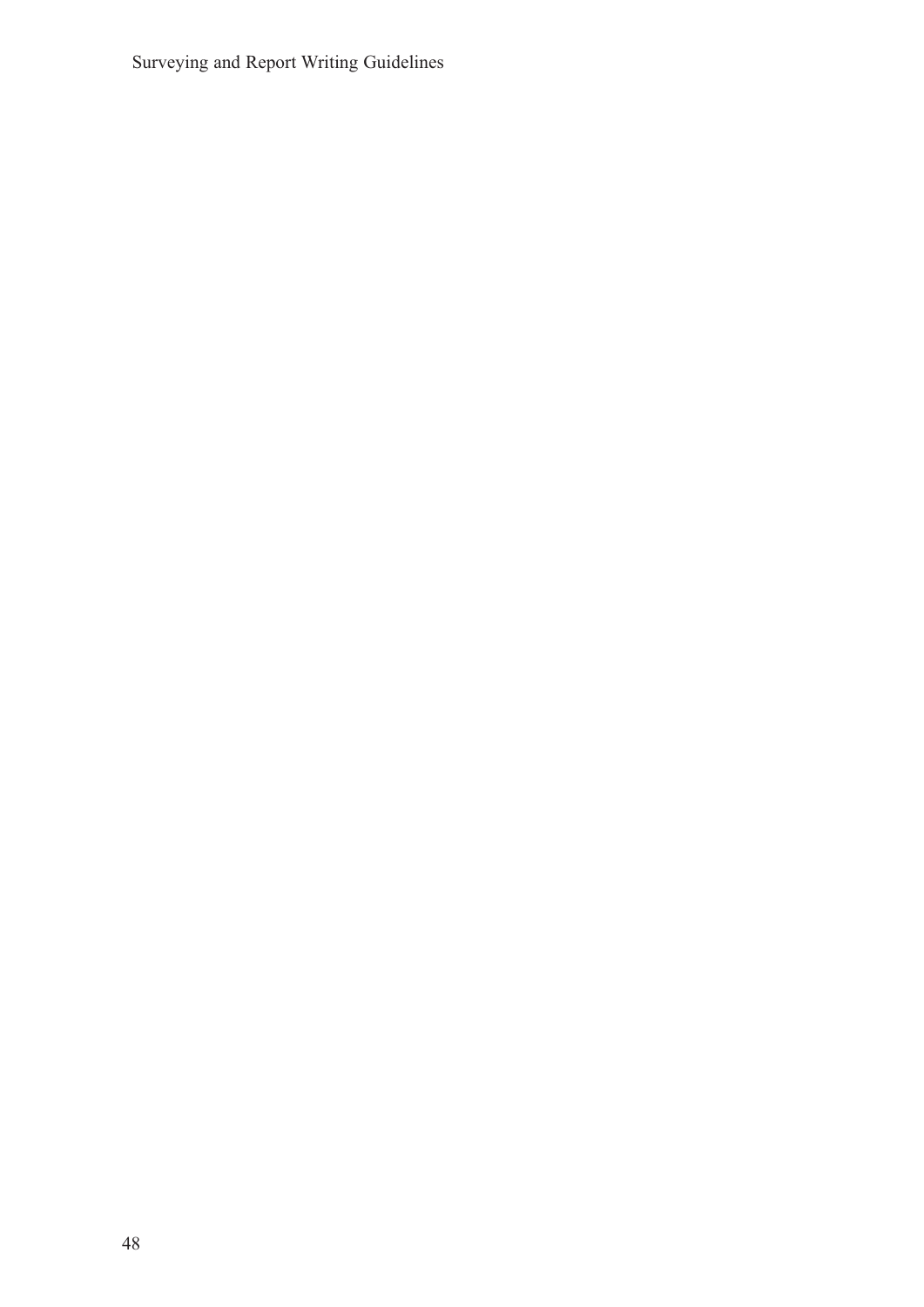# **6 References**

N.B. ISBN numbers are added where they may aid the ordering of copies from book suppliers. References to electronic sites are included in the text they were accessed to check their existence in February 2006.

Barkman JJ (1958) Phytosociological and Ecology of Cryptogamic Epiphytes. Van Gorcum, Assen.

Benfield B (2001) The Lichen Flora of Devon. Barbara Benfield, Plymtree, Cullumpton, Devon EX15 2JY.

British Lichen Society (1997) Identification of Parmelia Ach. CD No. 1. British Lichen Society, London. ISBN 0 9523049 4 5.

Coppins BJ (2002) Checklist of Lichens of Great Britain and Ireland. British Lichen Society, London. ISBN 0 9540418 2 8.

Coppins BJ (1984) Key to crustose pyrenocarpous lichens on limestone and associated substrata (excluding aquatic and marine habitats). British Lichen Society Bulletin 54: 36-45

Coppins AM and Coppins BJ (2002) Indices of Ecological Continuity for Woodland Epiphytic Lichen Habitats in the British Isles. British Lichen Society ISBN 0 9540418 4 4.

Dahl E and Krog H (1973) Macrolichens of Denmark, Finland, Norway and Sweden. Universitetsforlaget, Oslo.

Dobson FS (2003a) A Field Key to Common Churchyard Lichens. Frank S. Dobson, New Malden. ISBN 0 9542324 2 9.

Dobson FS (2003b) Lichen-identifier: a multi-access key to the lichens of Great Britain and Ireland. Version 2. Frank S. Dobson, New Malden. ISBN 0 9542324 1 0.

Dobson FS (2004) More thoughts on spot tests. British Lichen Society Bulletin 94 65-67.

Dobson FS (2005) Lichens: an Illustrated Guide to the British and Irish Species. 5<sup>th</sup> edition. Richmond Publishing, Slough. ISBN 0 85546 0962 (paper) 0 85546 0954 (hardcover).

Feest A (1999) A practical methodology for surveying the macrofungus flora (Agarics, Boletes and Gastromycetes) of a site for conservation Journal of Practical Ecology and Conservation 3 23-32.

Feest A (2006) Establishing Baseline Indices for the Quality of the Biodiversity of Restored Habitats Using a Standardized Sampling Process. Restoration Ecology 14 112

Fletcher A (1975a) A key for the identification of British marine and maritime lichens. II. Calcareous and terricolous species. Lichenologist 7: 73-115

Fletcher A (1975b) Key for the identification of British marine and maritime lichens. I. Siliceous rocky shore species. *Lichenologist* 7: 1-52.

Fowler J, Cohen L and Jarvis P (1998) Practical Statistics for Field Biology. Wiley, Chichester.

Fox BW Guest J and Harmer A (2003) Lichen Flora of Cheshire and the Wirral. Nepa Books, Frodsham.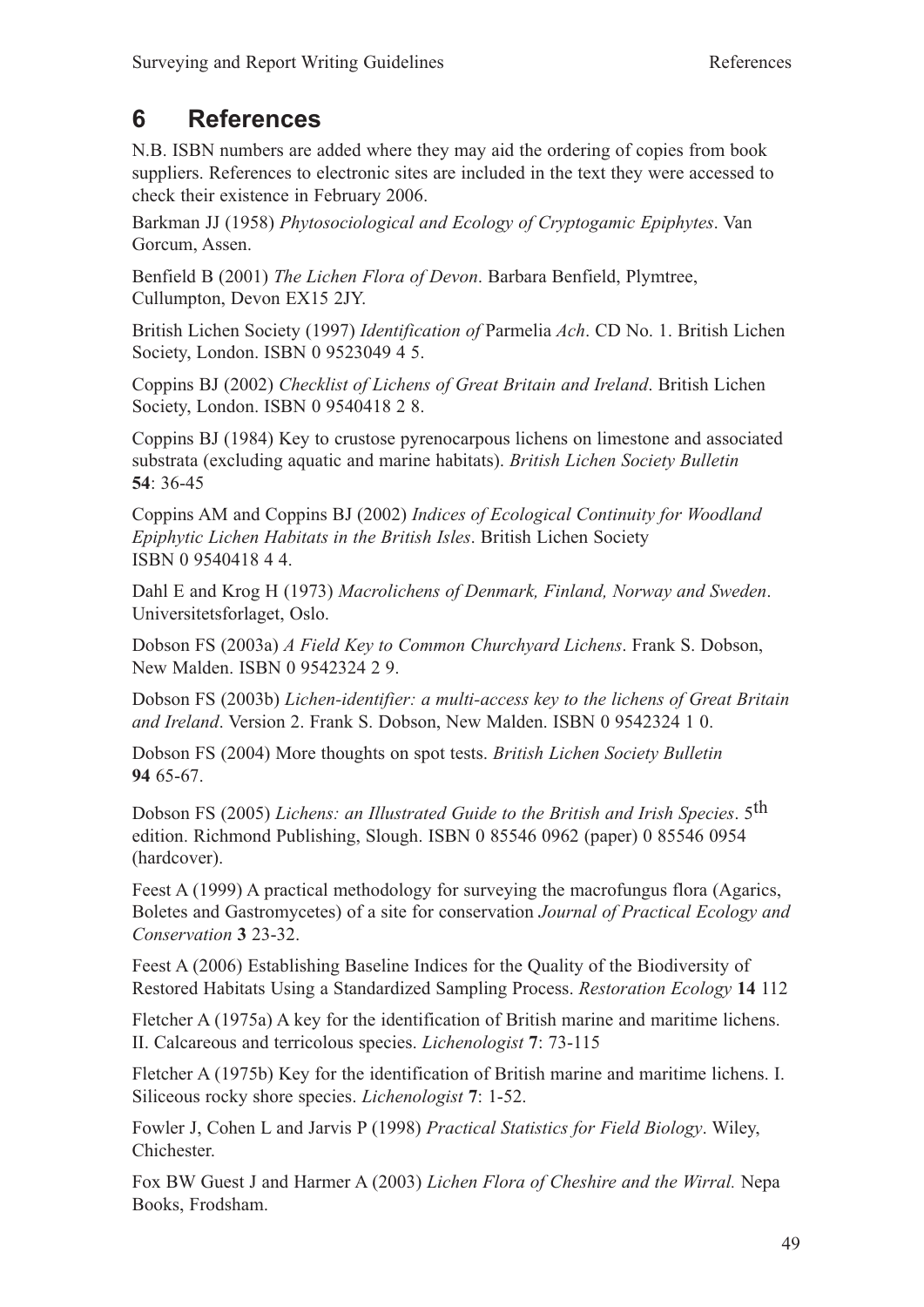Fryday A (1996) A provisional re-assessment of the non-yellow species of Rhizocarpon occurring in the British Isles. British Lichen Society Bulletin 78: 29-40.

Fryday AM (2005) The genus Porpidia in Western and Northern Europe, with special emphasis on collections from the British Isles. *Lichenologist* 37 1-35.

Fryday A and Coppins B (1997) Keys to sterile, crustose saxicolous and terricolous lichens occurring in the British Isles. Lichenologist 29 301-332

Gower E (1987) The Complete Plain Words. Penguin, London.

Grube (2002) On-line documentation of lichen biodiversity. In: Protocols in Lichenology: Culturing, Biochemistry, Ecophysiology and Use in Biomonitoring, ed. Kranner I, Beckett RP and Varmer AK, pp. 554-570. Springer Verlag, Berlin.

Hale ME (1961) Lichen Handbook: a Guide to the Lichens of Eastern North America. Smithsonian Institution, Washington.

Hawksworth DL (1980) Lichens of the South Devon Coastal Schists. Field Studies 5 195-227 (issues by Field Studies Council as a separate reprint.)

Hawksworth DL (1983) A key to the lichen-forming, parasitic, parasymbiotic and saprophytic fungi occurring on lichens in the British Isles. *Lichenologist* 15 1-44.

Hawksworth DL and Ahti T (1990) A Bibliographic Guide to the Lichen Floras of the World ( $2<sup>nd</sup>$  Ed.). *Lichenologist* 22 1-78 (also issued by the British Lichen Society as a separate reprint).

Hawksworth DL and Seaward MRD (1977) Lichenology in the British Isles 1568-1975: An Historical and Bibliographical Survey. Richmond Publishing, Richmond. ISBN 0 85546 200 0.

Hawksworth D.L. (2003) The lichenicolous fungi of Great Britain and Ireland: an overview and annotated checklist. Lichenologist 35(3):191–223.

Hill D, Fasham M, Tucker G, Shewry M and Shaw P (2005) Handbook of Biodiversity Methods: Survey, Evaluation and Monitoring. Cambridge University Press, Cambridge.

Hodgetts NG (1992) Cladonia: a Field Guide. Joint nature Conservation Committee, Peterborough. ISNB 1 873701 08 X.

Huneck S and Yoshimura I (1996) Identification of Lichen Substances. Springer-Verlag, Berlin. ISBN 3-540-60811-7.

James PW (2003) *Aide Mémoire:* Usnea. British Lichen Society, London. ISBN 0 9540418 3 6

James PW (1970) The lichen flora of shaded acid rock crevices and overhangs in Britain. Lichenologist 4 309-322.

James PW, Hawksworth DL and Rose F. (1977) Lichen communities in the British Isles: a preliminary conspectus. In: Lichen Ecology. Ed. Seaward MRD, pp. 295-413. Academic Press, London.

Jongman RHG, Ter Braak CJF and Van Tongeren OFR (1995) Data Analysis in Community and Landscape Ecology. Cambridge University Press, Cambridge.

Magurran AE (2004) Measuring Biological Diversity. Blackwell, Oxford.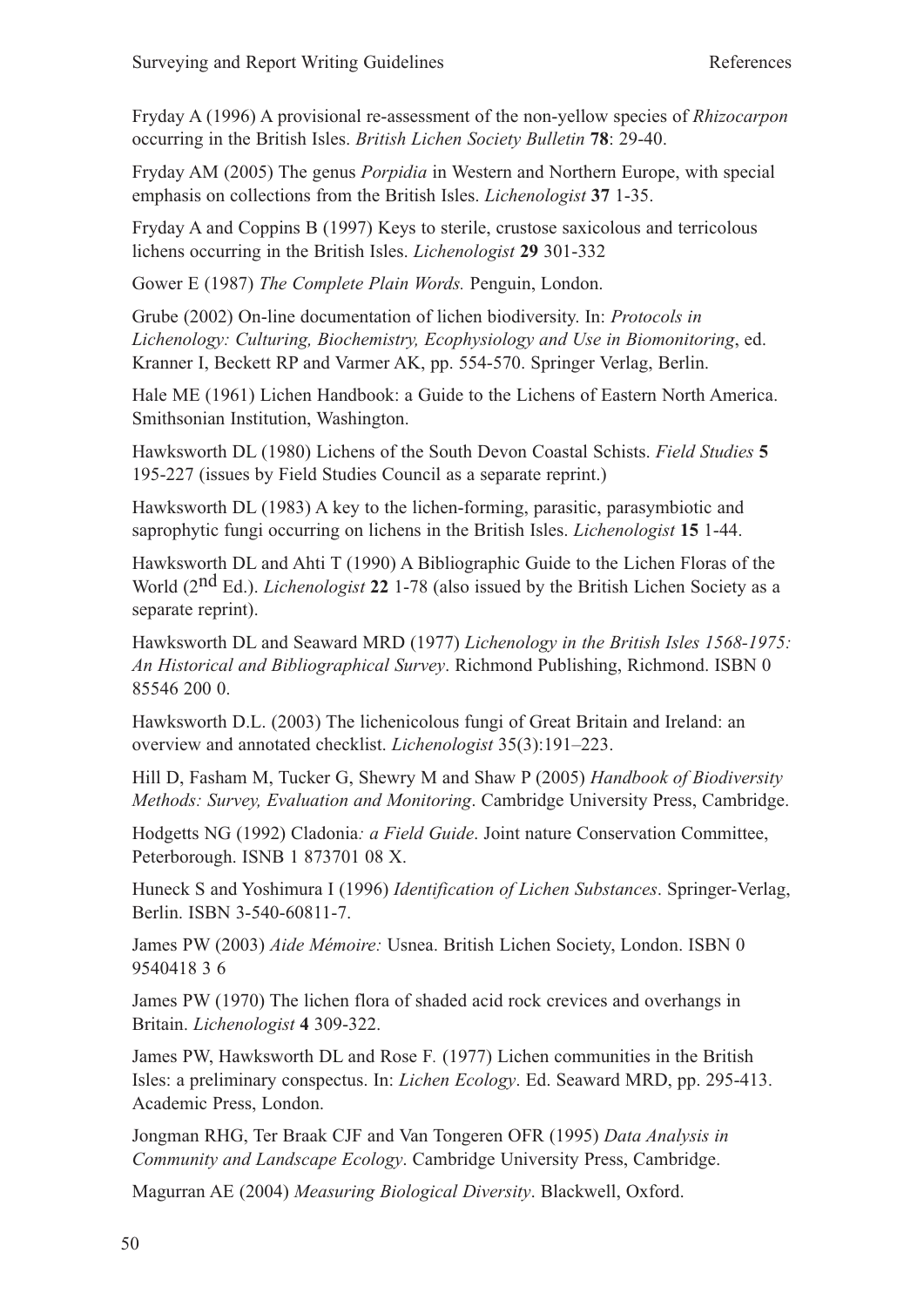Nimis PL, Scheidegger C and Wolseley PA (2002) Monitoring with Lichens - Monitoring Lichens. NATO Science Series IV. Earth and Environment Series, Volume 7. Kluwer, Dordrecht.

Nimis PL and Martellos S (2004) Keys to the Lichens of Italy 1. Terricolous Species. Edizioni Golardiche, Trieste.

Obermayer (2002) Management of a lichen herbarium. In: Protocols in Lichenology: Culturing, Biochemistry, Ecophysiology and Use in Biomonitoring, ed. Kranner I, Beckett RP and Varmer AK, pp. 507-523. Springer Verlag, Berlin.

Orange A, James PW and White FJ (2001) Microchemical Methods for the Identification of Lichens. British Lichen Society, London. ISBN 0 9540418 0 1.

Orange A (1995) The British species of Lepraria and Leproloma: chemistry and identification. British Lichen Society Bulletin 76: 1-9.

Orange A (1998) Dermatocarpon leptophylloides and related species in the British Isles. Lichenologist 30 1-20.

Orange A (2003) Looking after a lichen collection. British Lichen Society Bulletin 93 40-44

Ozenda P and Clausade G (1970) Les Lichens: Etude Biologique et Flore Illustrée. Masson, Paris.

Powell T & Fryday A (2004) Design of Herbarium Labels. British Lichen Society Bulletin 94:62–65

Purvis OW, Coppins BJ, Hawksworth DL, James PW and Moore DM (1992) The Lichen Flora of Great Britain and Ireland. Natural History Museum, London.

Rambold G (2002) Computer-aided identification systems in biology with particular reference to lichens. In: Protocols in Lichenology: Culturing, Biochemistry, Ecophysiology and Use in Biomonitoring, ed. Kranner I, Beckett RP and Varmer AK, pp. 537-553. Springer Verlag, Berlin.

Richardson DHS (1992) Pollution Monitoring with Lichens. Naturalist handbooks 19. Richmond Publishing, Slough.

Scheidegger C, Groner U, Keller C and Stofer S (2002) Biodiveristy assessment tools – lichens. In Monitoring with lichens – Monitoring Lichens, ed. Nimis PL, Scheidegger C and Wolseley PA, pp.359-365. Kluwer, Dordrecht.

Smith PL (2002) A preliminary lichen conservation protocol for civil engineering projects. British Lichen Society Bulletin 90 34-43

Tucker G, Fasham M, Hill D, Shrewry M, Shaw P and Wade M (2005) Planning a Programme. In: Handbook of Biodiversity Methods: Survey, Evaluation and Monitoring, ed Hill D, Fasham M, Tucker G Shewry M and Shaw P, pp. 6-64. Cambridge University Press, Cambridge.

White FJ and James PW (1985) A new Guide to Microchemical Techniques for the Identification of Lichen Substances. British Lichen Society, London. (Supplement to BLS Bulletin 57).

Wirth V (1995) Die Flechen Baden-Württenburgs. 2 vols. Eugen Ulmer, Stuttgart.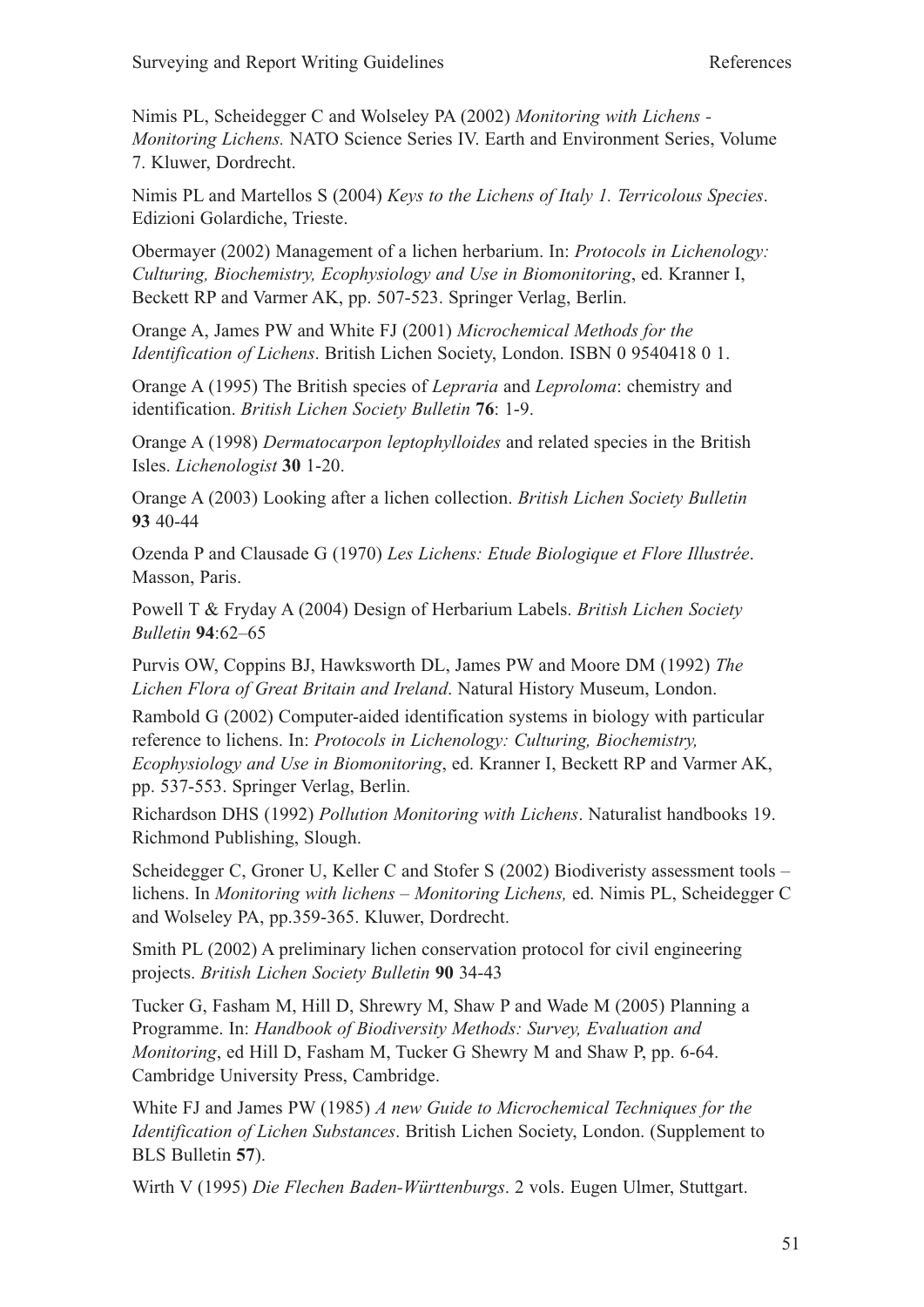Wirth V (2002) Documentation of lichens by macrophotography. In: Protocols in Lichenology: Culturing, Biochemistry, Ecophysiology and Use in Biomonitoring, ed. Kranner I, Beckett RP and Varmer AK, pp. 523-535. Springer Verlag, Berlin.

Wolseley P, James PW and Alexander D (2002) A Key to Lichens on Twigs. The Field Studies Council, Shrewsbury.

Woods R and Orange A (1999) Census Catalogue of Welsh Lichens. National Museum of Wales, Cardiff.

Woods R (2003) Lichen Flora of Brecknock. RG Woods, Builth Wells. ISBN 0 9540418 6 0.

Woods RG and Coppins BJ (2003) A Conservation Evaluation of British Lichens. British Lichen Society, London. ISBN 0 9540418 5 2.

Zar JH (1996) Biostatistical Analysis, 3rd Edition. Prentice Hall, Upper Saddle River, NJ.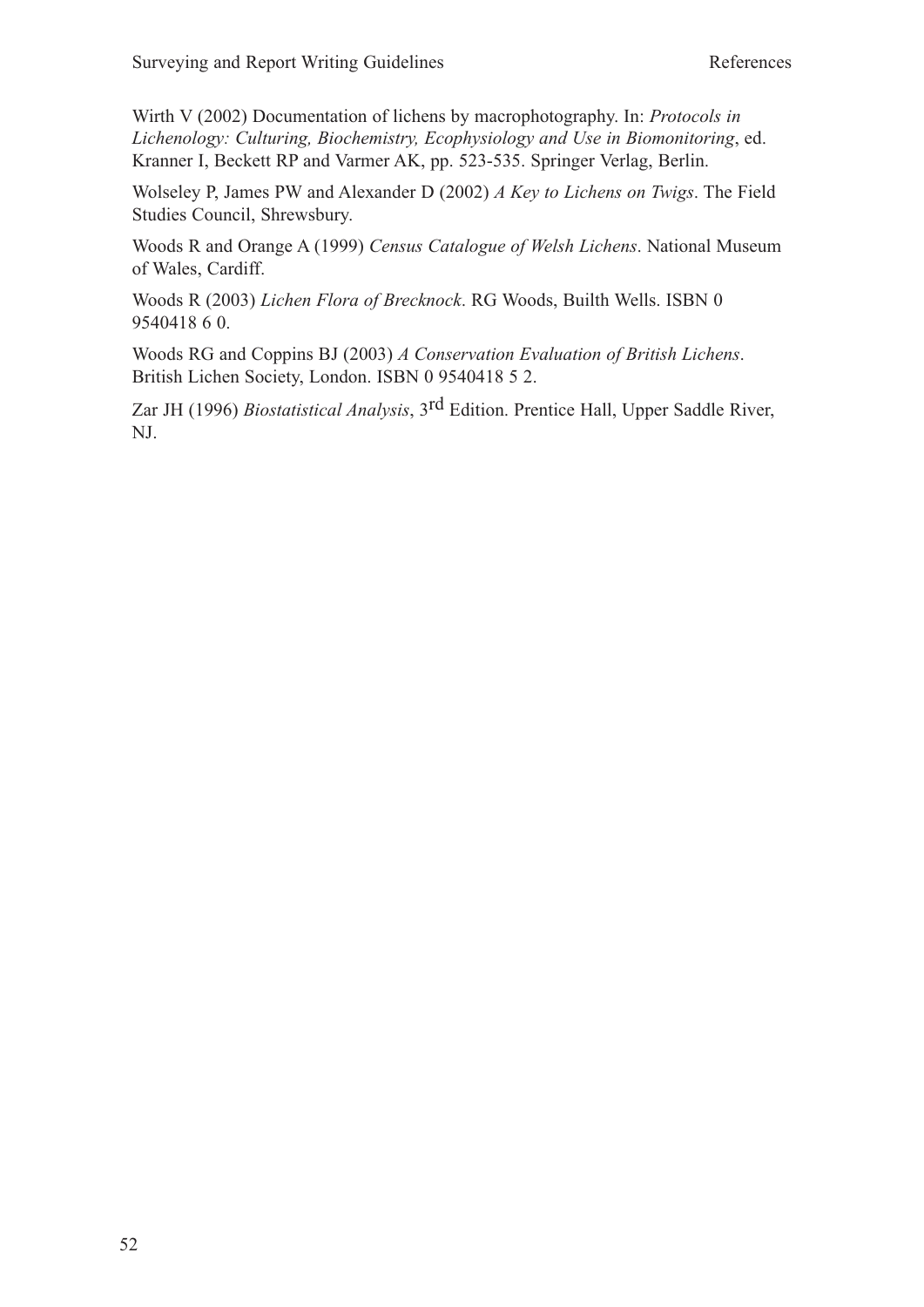# **7 Appendix**

### Surveying and Report Writing Workshop

This workshop was held in Edinburgh at the Royal Botanic Garden.12-14 January 2004 for all lichenologists and those commissioning lichen surveys

#### Introduction

This is aimed at current practitioners and would-be practitioners, and will discuss methodology, best practice, problems and pitfalls, and aim to establish a common professional standard amongst contract Lichen Surveyors.

#### What is the aim?

This workshop is a workshop and not a training course or a conference. The aim is to collect and collate participants experiences, ideas, views and thoughts about lichen surveying and report writing and to evaluate these and distil them into guidelines which will be written up afterwards for all to share.

#### What will happen?

The format of the workshop is for a speaker to outline each of four major aspects and then for participants to discuss these openly and frankly, without prejudice. After this process, a series of written notes will be voiced, discussed and agreed, encapsulating the main points arising from the outline and discussion. These notes will later be used to construct guidelines on lichen surveying a reporting for use by the British Lichen Society and, if agreed by Council, disseminated.

#### Who should attend?

ALL lichenologists are WELCOME, "professional" and "amateur" alike. Those who feel that they not have much to say are also welcome to just come and listen. If you are doing mapping of lichens and sending in records you are not only welcome but also encouraged to attend as much of the workshop is also relevant to this.

#### Why is the workshop being run?

Lichens are difficult to identify and, in surveying sites, have no well-established standard methods (Hunter and Webb 2002). As a result there is a "grey literature" of survey reports which are quite difficult to interpret. There is a real need to arrive at a consensus of approach to surveying lichens and report writing which can help find added value hidden in the large amounts of data that can arise from surveys. Consideration of the whole process from tendering for survey contracts to the presentation of information at Public Inquiry will be included. We will look at surveys relevant to endangered species, biodiversity recording (e.g. mapping), site evaluation, environmental impact assessment and environmental monitoring.

#### What will participants gain from attending?

All lichenologists can have an input and benefit. The main benefits are that lichenologists and those commissioning lichen surveys will be able to undertake and contract work with much more confidence and competence. Lichenologists will know how to survey better and make better use of their identification skills and get more out of their surveys. They will be able to write even better reports and raise their reputations and the profile of lichens and lichenology in Britain.

#### References:

Hunter M L Webb S L (2002) Enlisting taxonomists to survey poorly known taxa for biodiversity conservation: A lichen case study. Conservation Biology 16 660-665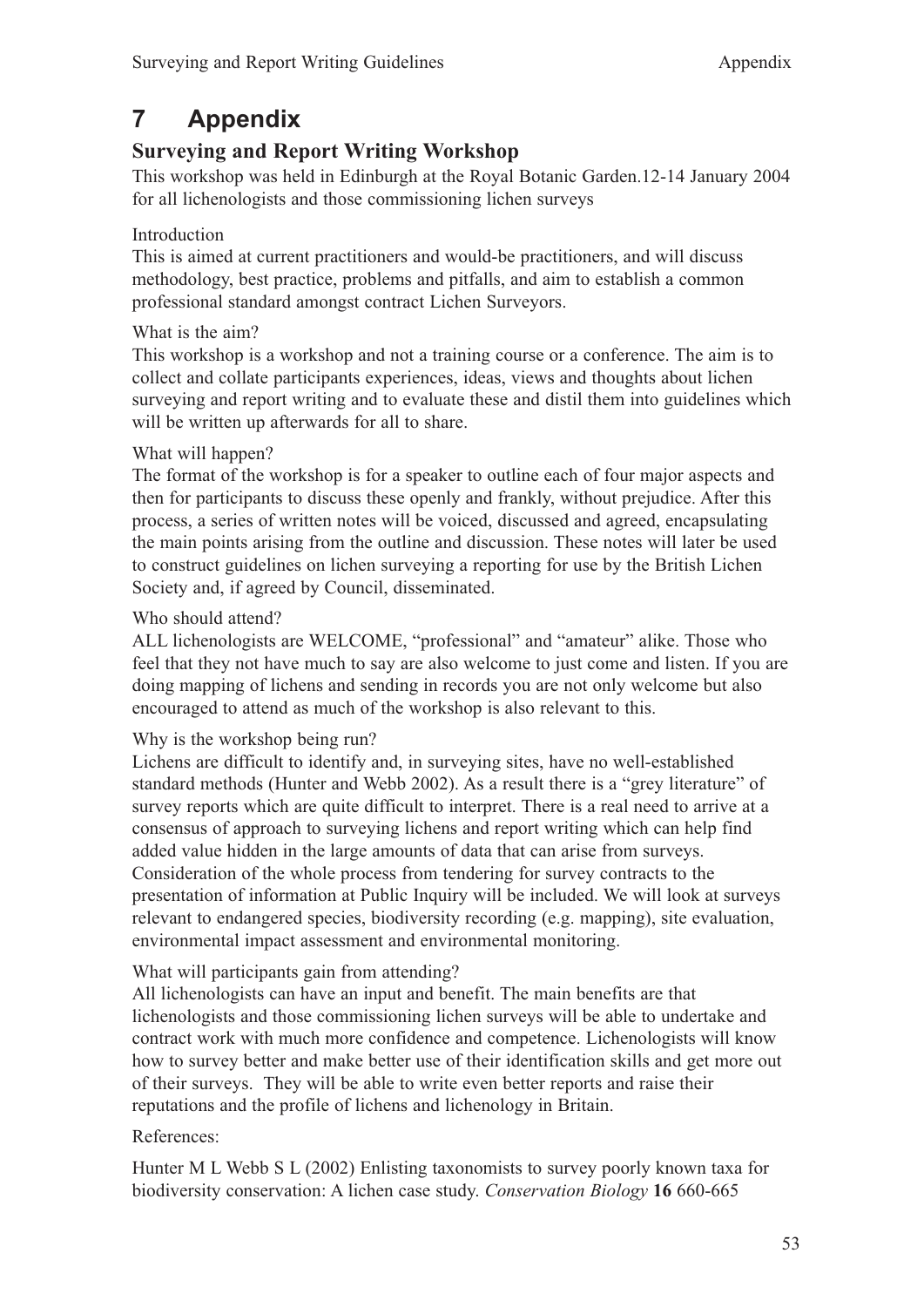Hill DA (1997) Certification for ecological survey and assessment. In Practice (Bulletin of the Institute of Ecology and Environmental Management) 23 1 and 13.

Davey S (2000) Lichens and their usage for habitat evaluation. In Practice (Bulletin of the Institute of Ecology and Environmental Management) 27 1 and 3.

Shepperd P and Green J (2002) Developing professional practice – planning, implementing and reporting on ecological surveys. In Practice (Bulletin of the Institute of Ecology and Environmental Management) 36 7-9.

JNCC (in press) Site Condition Monitoring. Peterborough, JNCC.

#### Facilitators

Dr Brian Coppins (Royal Botanic Garden, Edinburgh) Mrs Sandy Coppins (President British Lichen Society) Dr Flemming Ulf-Hansen (English Nature) Dr David Hill (University of Bristol)

#### Programme

Monday 12 January 2004

9.30 Registration and Introduction

#### 10.00 Contracting and tendering

| $\sim$ once we can $\sim$<br>10.00 Introduction | David Hill           |
|-------------------------------------------------|----------------------|
| 10.10 A conservation agency perspective         | Flemming Ulf-Hansen  |
| 11.00 Coffee                                    |                      |
| 11.30 Problems, questions and discussion        |                      |
| 12.00 Draft of main points for guidelines       | Bryan Edwards        |
| 12.30 Lunch                                     |                      |
| 13.30 Fieldwork                                 |                      |
| 13.30 Introduction                              | David Hill           |
| 13.45 Fieldwork in general                      | <b>Sandy Coppins</b> |
| 15.00 Problems, questions and discussion        |                      |
| 15.45 Tea                                       |                      |
| 16.15 Draft main points for guidelines          | Flemming Ulf-Hansen  |
| Tuesday 13th January 2004                       |                      |
| 9.00 Identification                             |                      |
| 9.00 Introduction                               | David Hill           |
| 9.10 Techniques and methods                     | <b>Brian Coppins</b> |
| 10.30 Problems, questions and discussion        |                      |
| 11.00 Coffee                                    |                      |
| 11.30 Summary of problems and solutions to them |                      |
| 11.45 Draft of main points for guidelines       | David Hill           |
| 12.30 Lunch                                     |                      |
| 13.30 Report writing                            |                      |
| 13.30 Introduction                              | David Hill           |
| 13.40 Writing skills                            | David Hill           |
| 14.30 Problems and discussion                   |                      |
| 15.00 Draft of main points for guidelines       | Anna Griffiths       |
| 15.30 Conclusion – next steps and dissemination | David Hill           |
| 16.00 Tea                                       |                      |
| $16.30$ depart                                  |                      |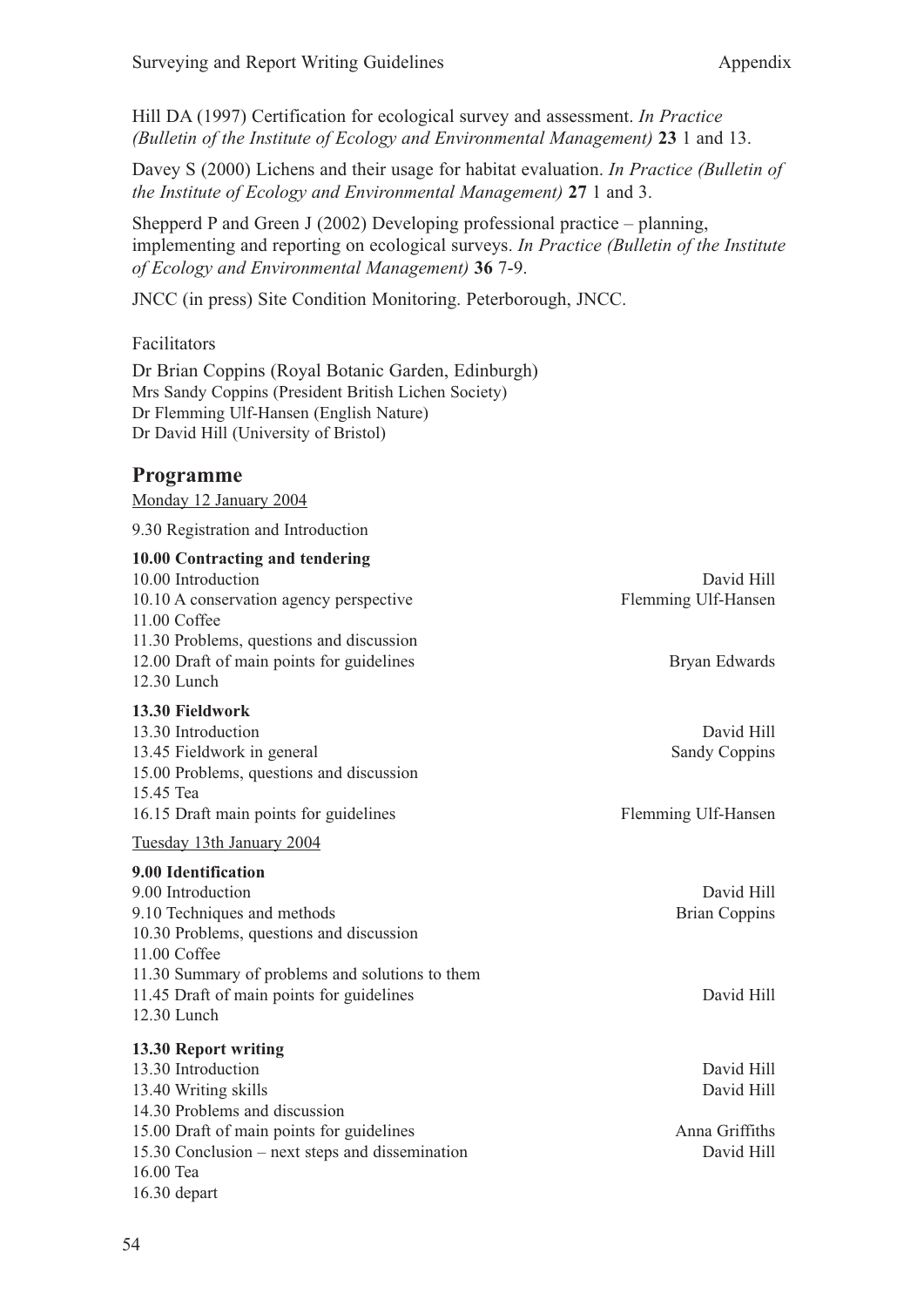### List of people who attended.

#### Facilitators, chairmen and note-takers

Coppins, Brian Coppins, Sandy Ulf-Hansen, Flemming

#### **Participants**

Acton, Andy Benfield, Barbara Blatchlet, Ishpi Chambers, Steve Cullen, Maria Davey, Simon Dobson, Frank Douglass, John Edwards, Bryan Fox, Howard Hewson, Richard Hitch, Chris Hope, Joe Kennedy, Simon Larsen, Rene

Griffith, Ann Hill, David

Orange, Alan Pedley, Ivan Quelch, Peter Reid, Sheila Ricketts, Joy Sanderson, Neil Simkin, Janet Smith, Justin Smith, Paul Street, Leslie Street, Sheila Waterfield, Amanda Wells, Alice Wolseley, Pat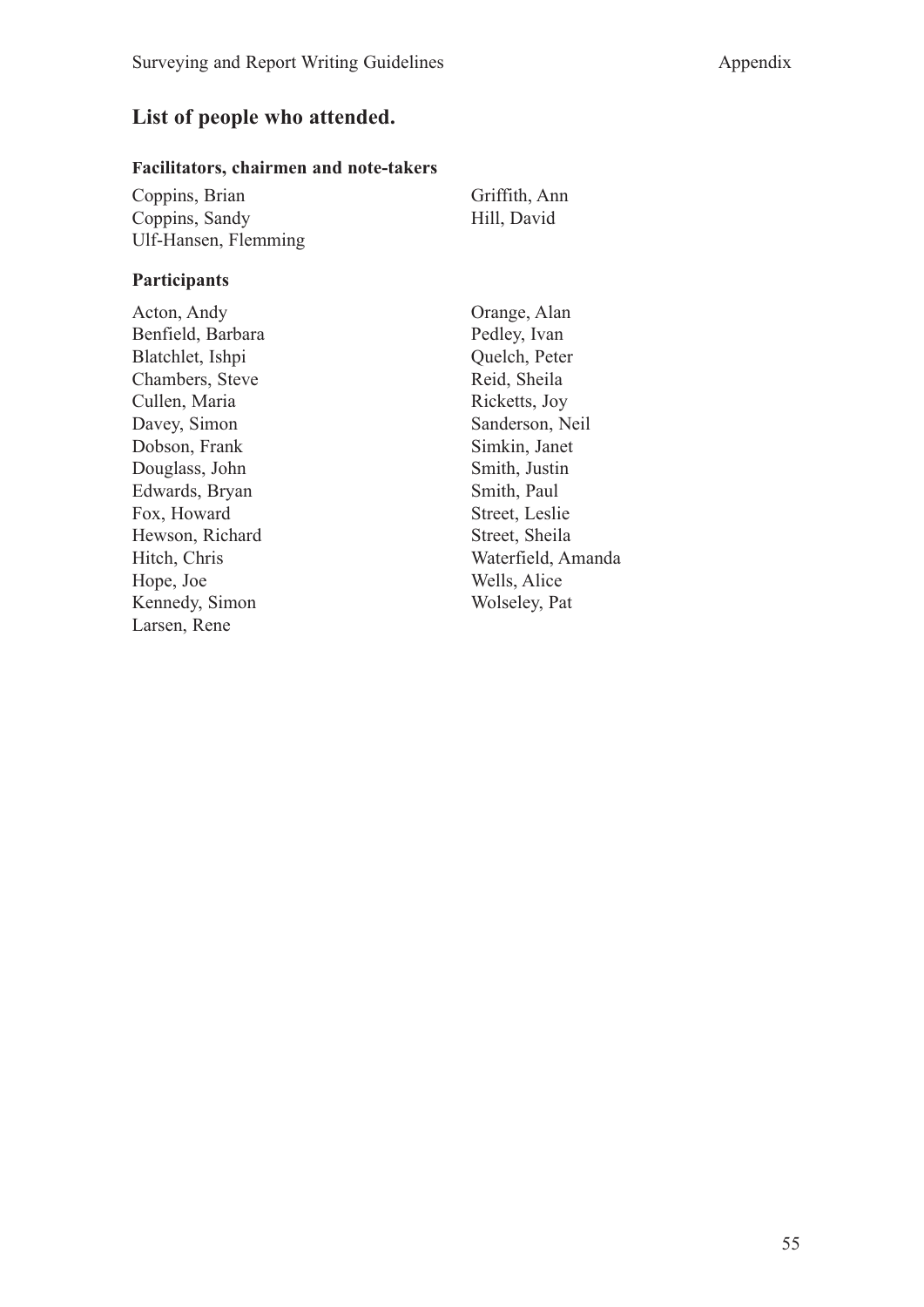Surveying and Report Writing Guidelines